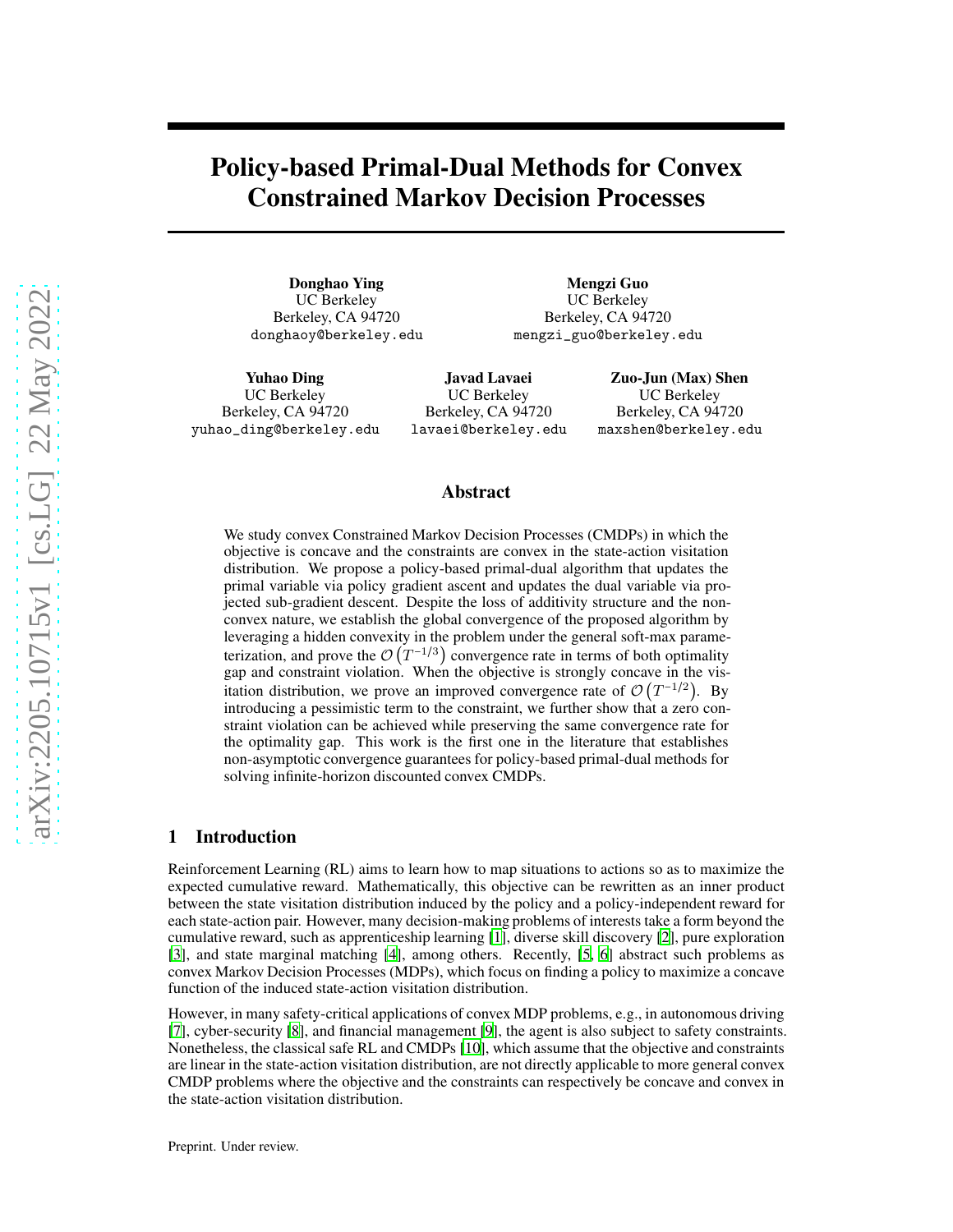In this paper, we focus on the optimization perspective of convex CMDP problems and aim to develop a principled methodology and theory for the direct policy search method. When moving beyond linear structures in the objective and the constraints, we quickly face several technical challenges. Firstly, the convex CMDP problem has a nonconcave objective and the nonconvex constraints even under the simplest direct policy parameterization. Thus, the existing tools from the convex constrained optimization literature are not applicable. Secondly, as the gradient of the objective/constraint with respect to the state-action visitation distribution becomes policy-dependent, evaluating the single-step improvement of the algorithm becomes harder without knowing the visitation distribution. Yet, evaluating the visitation distribution for a given policy can be inefficient [\[11\]](#page-9-8). Thirdly, the performance difference lemma [\[12\]](#page-9-9), which is key to the analysis of the policy-based primal-dual method for the standard CMDP [\[13\]](#page-9-10), is no longer helpful for general convex CMDPs.

In view of the aforementioned challenges, our main contributions to the policy search of convex CMDP problems are summarized in Table [1](#page-0-0) and are provided below:

- Despite being nonconvex with respect to the policy and nonlinear with respect to the stateaction visitation distribution, we prove that the strong duality still holds for convex CMDP problems under some mild conditions.
- We propose a simple but effective algorithm Primal-Dual Projected Gradient method (PDPG) – for solving discounted infinite-horizon convex CMDPs. We employ policy gradient ascent to update the primal variable and projected sub-gradient descent to update the dual variable. Strong bounds on the optimality gap and the constraint violations are established for both the convex objective and the the strongly concave objective cases.
- Inspired by the idea of "optimistic pessimism in the face of uncertainty", we further propose a modified method, named PDPG-0, which can achieve a zero constraint violation while maintaining the same convergence rate as the PDPG method.

| <b>Algorithm</b> | Objective        | Constraint | <b>Optimality Gap</b>              | <b>Constraint Violation</b>        |
|------------------|------------------|------------|------------------------------------|------------------------------------|
| <b>PDPG</b>      | Concave          | Convex     | $\mathcal{O}\left(T^{-1/3}\right)$ | $\mathcal{O}(T^{-1/3})$            |
| <b>PDPG</b>      | Strongly concave | Convex     | $\mathcal{O}\left(T^{-1/2}\right)$ | $\mathcal{O}\left(T^{-1/2}\right)$ |
| PDPG-0           | Concave          | Convex     | $\mathcal{O}\left(T^{-1/3}\right)$ |                                    |
| PDPG-0           | Strongly concave | Convex     | $\mathcal{O}\left(T^{-1/2}\right)$ |                                    |

Table 1: We summarize our results for the policy-based primal dual methods for general convex CMDPs. Here  $T$  is the total number of iterations.

# 1.1 Related work

Convex MDP Motivated by emerging applications in RL whose objectives are beyond cumulative rewards [\[14,](#page-9-11) [1](#page-8-0), [15,](#page-9-12) [3,](#page-9-0) [16](#page-9-13), [4\]](#page-9-1), a series of recent works have focused on developing general approaches for convex MDPs. In particular, [\[5](#page-9-2)] develops a new policy gradient approach called variational policy gradient and establishes the global convergence of the gradient ascent method by exploiting the hidden convexity of the problem. The REINFORCE-based policy gradient and its variance-reduced version are studied in [\[17\]](#page-9-14). The paper [\[6\]](#page-9-3) transforms the convex MDP problem to a saddle-point problem using Fenchel duality and proposes a meta-algorithm to solve the problem with standard RL techniques. The work [\[18](#page-9-15)] proves the equivalence between convex MDPs and mean-field games (MFGs) and shows that algorithms for MFGs can be used to solve convex MDPs. However, the above papers only consider the unconstrained RL problem, which may lead to undesired policies in safety-critical applications. Therefore, additional effort is required to deal with the rising safety constraints, and our work addresses this challenge.

CMDP Our work is also pertinent to policy-based CMDP algorithms [\[10,](#page-9-7) [19](#page-9-16)[–23\]](#page-10-0). In particular, [\[13](#page-9-10)] develops a natural policy gradient-based primal-dual algorithm and shows that it enjoys an  $\mathcal{O}(T^{-1/2})$  global convergence rate regarding both the optimality gap and the constraint violation under the soft-max parameterization. The work [\[24\]](#page-10-1) considers a primal-based approach and achieves a similar global convergence rate. More recently, [\[25](#page-10-2)[–27](#page-10-3)] introduce entropy regularization and obtain improved convergence rates with dual methods. Nonetheless, these works focus on cumulative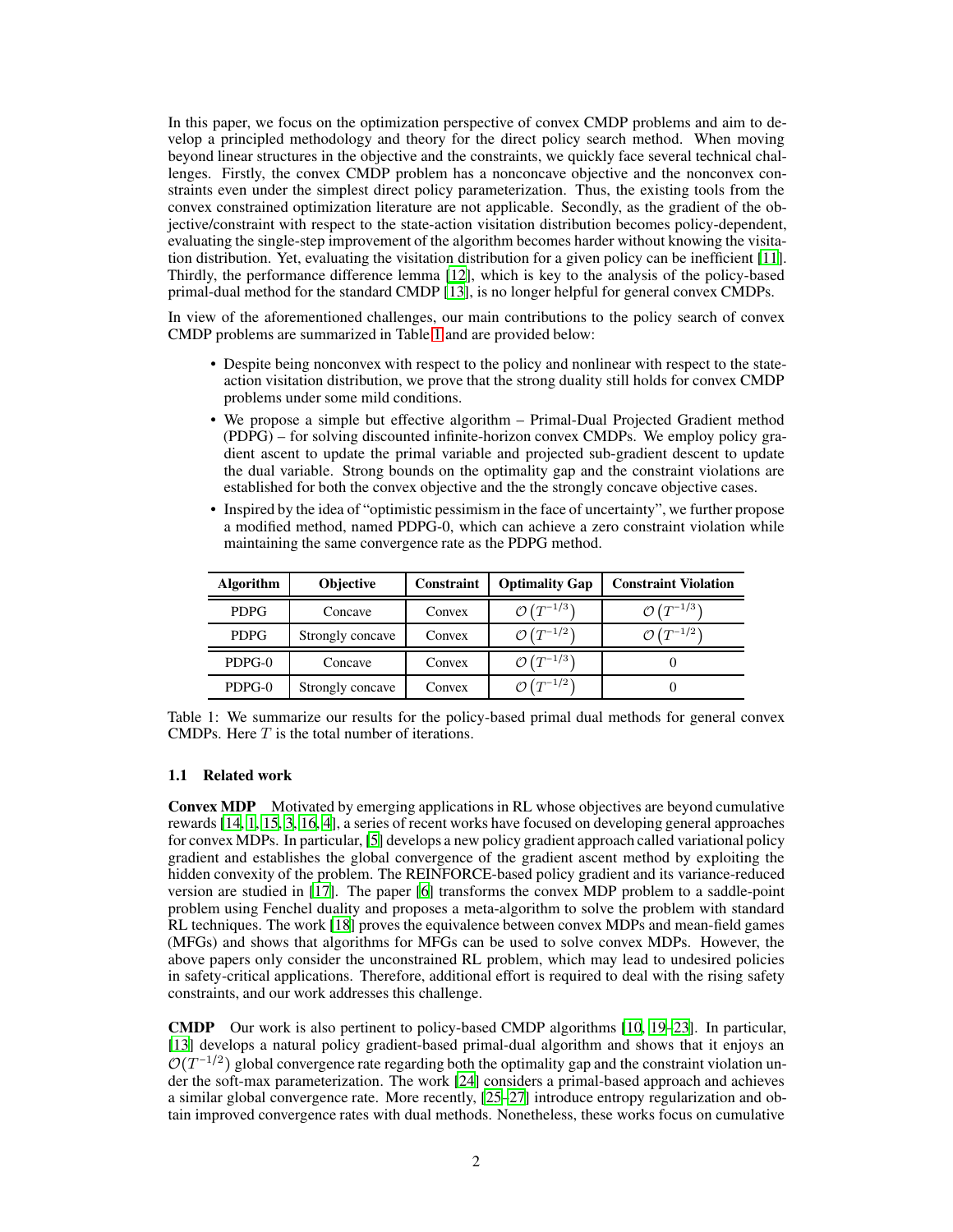rewards/utilities and do not directly generalize to a boarder class of safe RL problems, such as safe imitation learning [\[28\]](#page-10-4) and safe exploration [\[3\]](#page-9-0). Beyond CMDPs with cumulative rewards/utilities, the concurrent work [\[29\]](#page-10-5) also studies the convex CMDP problem, and their algorithm is based on the randomized linear programming method proposed by [\[30\]](#page-10-6). However, as their approach works directly in the space of state-action visitation distributions, it is thus not applicable to more general problems where the state-action spaces are large and a function approximation is needed. In comparison, our work addresses this issue by focusing on the policy-based primal-dual method and adopting a general soft-max policy parameterization.

#### 1.2 Notations

For a finite set S, let  $\Delta(S)$  denote the probability simplex over S, and let |S| denote its cardinality. When the variable s follows the distribution  $\rho$ , we write it as  $s \sim \rho$ . Let E[⋅] and E[⋅]⋅], respectively, denote the expectation and conditional expectation of a random variable. Let  $\mathbb R$  denote the set of real numbers. For a vector x, we use  $x^{\dagger}$  to denote the transpose of x and use  $\langle x, y \rangle$  to denote the inner product  $x^{\top}y$ . We use the convention that  $||x||_1 = \sum_i |x_i|$ ,  $||x||_2 = \sqrt{\sum_i x_i^2}$ , and  $||x||_{\infty} = \max_i |x_i|$ .<br>For a set  $X \subset \mathbb{R}^p$ , let cl(X) denote the closure of X. Let  $\mathcal{P}_X$  denote the projection onto X, defined as  $\mathcal{P}_X(y) := \arg \min_{x \in X} \|x - y\|_2$ . For a matrix A, let  $\|A\|_2$  stand for the spectral norm, i.e.,  $||A||_2 = \max_{||x||_2 \neq 0} \{||Ax||_2 / ||x||_2\}$ . For a function  $f(x)$ , let  $\arg \min f(x)$  (resp.  $\arg \max f(x)$ ) denote any global minimum (resp. global maximum) of  $f(x)$ .

# <span id="page-2-2"></span>2 Problem Formulation

**Standard CMDP** Consider an infinite-horizon CMDP over a finite state space  $S$  and a finite action space A with a discount factor  $\gamma \in [0, 1)$ . Let  $\rho$  be the initial distribution. The transition dynamics is given by  $\mathbb{P}: \mathcal{S} \times \mathcal{A} \to \Delta(\mathcal{S})$ , where  $\mathbb{P}(s'|s,a)$  is the probability of transition from state s to state s' when action a is taken. A policy is a function  $\pi : S \to \Delta(\mathcal{A})$  that represents the decision rule that the agent uses, i.e., the agent takes action a with probability  $\pi(a|s)$  in state s. We denote the set of all stochastic policies as Π. The goal of the agent is to find a policy that maximizes some long-term objective. In standard CMDPs, the agent aims at maximizing the expected (discounted) cumulative reward for a given initial distribution  $ρ$  while satisfying constraints on the expected (discounted) cumulative cost, i.e.,

<span id="page-2-0"></span>
$$
\max_{\pi \in \Pi} V^{\pi}(r) \coloneqq \mathbb{E}\left[\sum_{t=0}^{\infty} \gamma^{t} r(s_{t}, a_{t}) \middle| a_{t} \sim \pi(\cdot|s_{t}), s_{0} \sim \rho\right],
$$
\n
$$
\text{s.t. } V^{\pi}(c) \coloneqq \mathbb{E}\left[\sum_{t=0}^{\infty} \gamma^{t} c(s_{t}, a_{t}) \middle| a_{t} \sim \pi(\cdot|s_{t}), s_{0} \sim \rho\right] \leq 0,
$$
\n
$$
(1)
$$

where the expectation is taken over all possible trajectories, and  $r(\cdot, \cdot)$  and  $c(\cdot, \cdot)$  denote the reward and cost functions, respectively. For given reward function  $r(\cdot, \cdot)$ , we define the action-value function (Q-function) under policy  $\pi$  as

$$
Q^{\pi}(r;s,a) \coloneqq \mathbb{E}\left[\sum_{t=0}^{\infty} \gamma^t r\left(s_t, a_t\right) \middle| a_t \sim \pi(\cdot|s_t), s_0 = s, a_0 = a\right],\tag{2}
$$

which can be interpreted as the expected total reward with an initial state  $s_0 = s$  and an initial action  $a_0 = a$ . For each policy  $\pi \in \Pi$  and state-action pair  $(s, a) \in S \times A$ , the discounted state-action visitation distribution is defined as

$$
\lambda^{\pi}(s, a) = (1 - \gamma) \sum_{t=0}^{\infty} \gamma^t \mathbb{P}\left(s_t = s, a_t = a \mid \pi, s_0 \sim \rho\right). \tag{3}
$$

<span id="page-2-1"></span>We use  $\Lambda$  to denote the set of all possible state-action visitation distributions, which is a convex poly-tope (cf. [\(26\)](#page-11-0)). By using  $\lambda$  as decision variables, the CMDP problem in [\(1\)](#page-2-0) can be re-parameterized as follows:

$$
\max_{\lambda \in \Lambda} \frac{1}{1 - \gamma} \langle r, \lambda \rangle, \quad \text{s.t.} \quad \frac{1}{1 - \gamma} \langle c, \lambda \rangle \le 0. \tag{4}
$$

This is known as the linear programming formulation of the CMDP [\[10\]](#page-9-7). Once a solution  $\lambda^*$  is computed, the corresponding policy can be recovered using the relation  $\pi(a|s) =$  $\lambda^{\pi}(s,a)/\sum_{a'\in\mathcal{A}}\lambda^{\pi}(s,a').$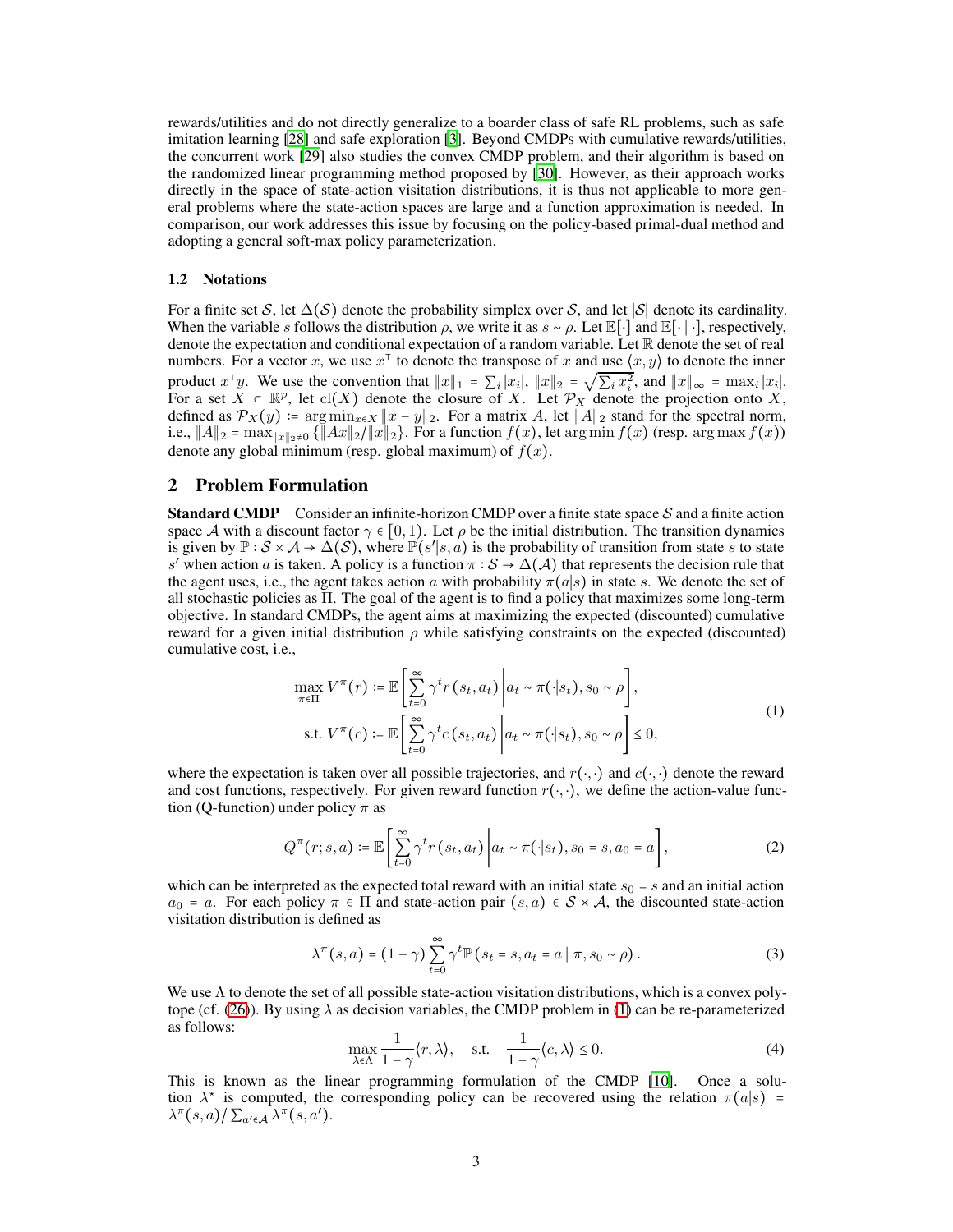Convex CMDP In this work, we consider a more general problem where the agent's goal is to find a policy that maximizes a concave function of the state-action visitation distribution  $\lambda$  subject to a single convex constraint on  $\lambda$ , namely

<span id="page-3-0"></span>
$$
\max_{\lambda \in \Lambda} f(\lambda) \quad \text{s.t.} \quad g(\lambda) \le 0,\tag{5}
$$

where f is concave and g is convex. As [\(5\)](#page-3-0) is a convex program in  $\lambda$ , we refer to the problem as Convex CMDP. We emphasize that the method proposed in this paper directly generalizes to multiple constraints and we present the single constraint setting only for brevity.

Example 2.1 (Safety-aware apprenticeship learning (AL)) *In AL, instead of maximizing the long-term reward, the agent learns to mimic an expert's demonstrations. When there are critical safety requirements, the learner will also strive to satisfy given constraints on the expected total cost [\[28\]](#page-10-4). This problem can be formulated as*

$$
\max_{\lambda \in \Lambda} f(\lambda) = -\operatorname{dist}(\lambda, \lambda_e) \quad \text{s.t.} \quad g(\lambda) = \frac{1}{1 - \gamma} \langle c, \lambda \rangle \le 0,
$$
\n<sup>(6)</sup>

*where*  $\lambda_e$  *corresponds to the expert demonstration, c denotes the cost function, and* dist(⋅,⋅) *can be any distance function on* Λ*, e.g.,* ℓ 2 *-distance or Kullback-Liebler (KL) divergence.*

Example 2.2 (Feasibility constrained MDPs) *As an extension to standard CMDPs, the designer may desire to control the MDP through more general constraints described by a convex feasibility region* C *[\[31](#page-10-7)] (e.g., a single point representing a known safe policy) such that the learned policy is not too far away from* C*. In this case, the problem can be cast as*

$$
\max_{\lambda \in \Lambda} f(\lambda) = \frac{1}{1 - \gamma} \langle r, \lambda \rangle \quad \text{s.t.} \quad g(\lambda) = \text{dist}(\lambda, C) - d_0 \le 0,\tag{7}
$$

*where*  $d_0 \geq 0$  *denotes the threshold of the allowable deviation.* 

**Policy Parameterization** Since recovering a policy from its corresponding state-action visitation distribution is toilless, a natural approach to solving the convex CMDP problem is to optimize [\(5\)](#page-3-0) directly (or equivalently [\(4\)](#page-2-1) for standard CMDPs). However, since the decision variable  $\lambda$  has the size |S||A|, such approaches lack scalability and converge extremely slowly for large state and action spaces. In this work, we consider the direct policy search method, which can handle the curse of dimensionality via the policy parameterization. We assume that policy  $\pi = \pi_{\theta}$  is parameterized by a general soft-max function, meaning that

<span id="page-3-1"></span>
$$
\pi_{\theta}(a|s) = \frac{\exp\{\psi(\theta;s,a)\}}{\sum_{a' \in \mathcal{A}} \exp\{\psi(\theta;s,a')\}}, \ \forall \ (s,a) \in \mathcal{S} \times \mathcal{A},
$$
\n(8)

where  $\psi(\cdot; s, a)$  is some smooth function,  $\theta \in \Theta$  is the parameter vector, and  $\Theta$  is a convex feasible set. We assume that  $\theta$  over-parameterizes the set of all stochastic policies in the sense that cl ( $\lambda(\Theta)$ ) =  $\Lambda$ . Further assumptions on the parameterization will be formally stated in Section [4.](#page-5-0) In practice, the function  $\psi$  can be chosen to be a deep neural network, where  $\theta$  is the parameter and the state-action pair  $(s, a)$  is the input. Under parameterization  $(8)$ , problem  $(5)$  can be re-written as

<span id="page-3-2"></span>
$$
\max_{\theta \in \Theta} F(\theta) \coloneqq f(\lambda(\theta)) \quad \text{s.t.} \quad G(\theta) \coloneqq g(\lambda(\theta)) \le 0,\tag{9}
$$

where we use the shorthand notations  $\lambda(\theta) = \lambda^{\pi_{\theta}}$  and  $\lambda(\theta; s, a) = \lambda^{\pi_{\theta}}(s, a)$ . It is worth mentioning that [\(9\)](#page-3-2) is a nonconvex problem due to its nonconcave objective function and nonconvex constraints with respect to  $\theta$ .

**Lagrangian Duality** Consider the Lagrangian function associated with [\(9\)](#page-3-2),  $\mathcal{L}(\theta, \mu) := F(\theta) \mu G(\theta)$ . For the ease of theoretical analysis, we define  $L(\lambda, \mu) = f(\lambda) - \mu g(\lambda)$ , which is concave in  $\lambda$  when  $\mu \ge 0$ . It is clear that  $\mathcal{L}(\theta, \mu) = L(\lambda(\theta), \mu)$ . The dual function is defined as  $\mathcal{D}(\mu)$  :=  $\max_{\theta \in \Theta} \mathcal{L}(\theta, \mu)$ . Let  $\pi_{\theta^*}$  be the optimal policy such that  $\theta^*$  is the optimal solution to [\(9\)](#page-3-2), and  $\mu^*$  be the optimal dual variable.

<span id="page-3-3"></span>In constrained optimization, strict feasibility can induce many desirable properties. Assume that the following Slater's condition holds.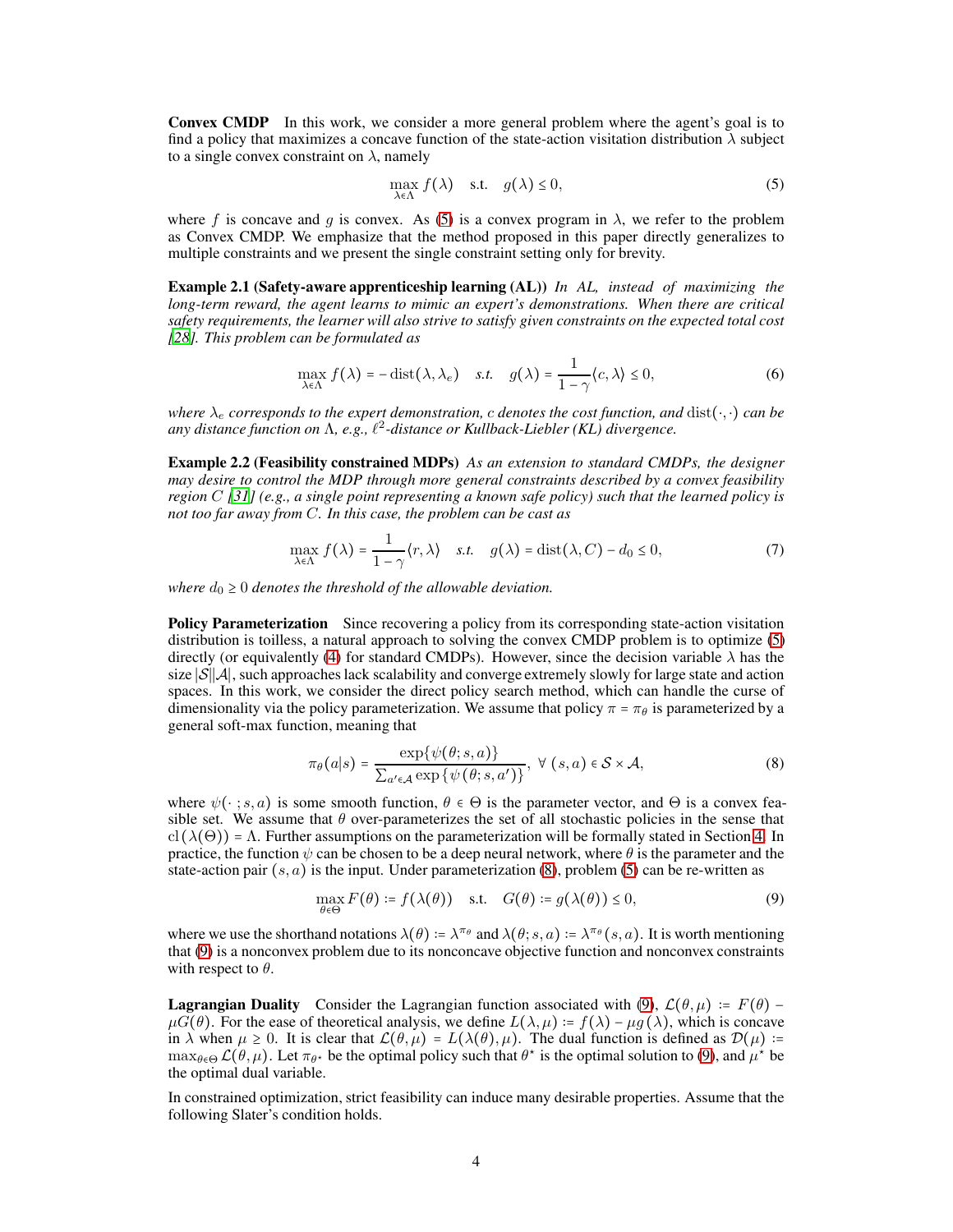**Assumption 2.1 (Slater's condition)** *There exist*  $\widetilde{\theta} \in \Theta$  *and*  $\xi > 0$  *such that*  $G(\widetilde{\theta}) = q(\lambda(\widetilde{\theta})) \leq -\xi$ *.* 

The Slater's condition is a standard assumption and it holds when the feasible region has an interior point. In practice, such a point is often easy to find using prior knowledge of the problem. The following result is a direct consequence of the Slater's condition [\[10\]](#page-9-7).

<span id="page-4-0"></span>**Lemma 2.2 (Strong duality and boundedness of**  $\mu^*$ **)** Let Assumption [2.1](#page-3-3) hold and suppose that cl  $(\lambda(\Theta)) = \Lambda$ . We have: **(I)**  $F(\theta^*) = D(\mu^*) = L(\theta^*, \mu^*)$ , **(II)**  $0 \le \mu^* \le (F(\theta^*) - F(\widetilde{\theta})) / \xi$ .

For completeness, we provide a proof for Lemma [2.2](#page-4-0) in Appendix [A.](#page-11-1) The strong duality implies that [\(9\)](#page-3-2) is equivalent to the following saddle point problem:

<span id="page-4-2"></span><span id="page-4-1"></span>
$$
\max_{\theta \in \Theta} \min_{\mu \ge 0} \mathcal{L}(\theta, \mu) = \min_{\mu \ge 0} \max_{\theta \in \Theta} \mathcal{L}(\theta, \mu).
$$
 (10)

<span id="page-4-4"></span>Motivated by this equivalence, we seek to develop a primal-dual algorithm to solve the problem.

# 3 Safe Policy Search Beyond Cumulative Rewards/Utilities

To solve [\(10\)](#page-4-1), we propose the following Primal-Dual Projected Gradient Algorithm (PDPG):

$$
\theta^{t+1} = \mathcal{P}_{\Theta}\left(\theta^t + \eta_1 \nabla_{\theta} \mathcal{L}(\theta^t, \mu^t)\right), \quad \mu^{t+1} = \mathcal{P}_U\left(\mu^t - \eta_2 \nabla_{\mu} \mathcal{L}(\theta^t, \mu^t)\right), \quad \text{for } t = 0, 1, 2, \dots, (11)
$$

where  $\eta_1 > 0$ ,  $\eta_2 > 0$  are constant step-sizes, and the dual feasible region  $U = [0, C_0]$  is an interval that contains  $\mu^*$ . By Lemma [2.2,](#page-4-0) choosing  $C_0 \ge (F(\theta^*) - F(\tilde{\theta}))/\xi$  satisfies the requirement. The method [\(11\)](#page-4-2) adopts an alternating update scheme: the primal step performs the projected gradient ascent in the policy space, whereas dual step updates the multiplier with projected sub-gradient descent such that  $\mu^{t+1}$  is obtained by adding a multiple of the constraint violation to  $\mu^t$ . The values of  $C_0$ ,  $\eta_1$ ,  $\eta_2$  will be specified later in the paper.

Unlike standard CMDPs [\(1\)](#page-2-0) where the value function is defined as discounted cumulative rewards/utilities and admits an additive structure, performing and analyzing algorithm [\(11\)](#page-4-2) are far more challenging for convex CMDPs.

#### 3.1 Gradient Evaluation of the Lagrangian Function

Computing the primal update in [\(11\)](#page-4-2) involves evaluating the gradient of the Lagrangian with respect to  $\theta$ , i.e.,  $\nabla_{\theta} \mathcal{L}(\theta, \mu) = \nabla_{\theta} [f(\lambda(\theta)) - \mu g(\lambda(\theta))]$ . When  $f(\cdot)$  and  $g(\cdot)$  are linear as in the standard CMDP, i.e.,  $f(\lambda) = \langle r, \lambda \rangle / (1 - \gamma)$  and  $g(\lambda) = \langle c, \lambda \rangle / (1 - \gamma)$ , the *Policy gradient* theorem (cf. Lemma [G.1\)](#page-29-0) can be applied, implying that

$$
\nabla_{\theta} \mathcal{L}(\theta, \mu) = \nabla_{\theta} V^{\pi_{\theta}}(r - \mu c) = \frac{1}{1 - \gamma} \mathbb{E}_{s \sim d^{\pi_{\theta}}} \mathbb{E}_{a \sim \pi_{\theta}(\cdot | s)} [\nabla_{\theta} \log \pi_{\theta}(a | s) \cdot Q^{\pi_{\theta}}(r - \mu c; s, a)], \quad (12)
$$

where  $d^{\pi}(s) := \sum_{a \in A} \lambda^{\pi}(s, a)$  is the discounted state visitation distribution. However, this favorable result is not applicable when  $f(\cdot)$  and  $g(\cdot)$  are general concave/convex functions. Instead, we present two alternative approaches.

Variational Policy Gradient By leveraging the Fenchel duality, [\[5](#page-9-2)] showed that the gradient  $\nabla_{\theta} \mathcal{L}(\theta, \mu)$  can be computed by solving a stochastic saddle point problem, in particular

$$
\nabla_{\theta} \mathcal{L}(\theta, \mu) = \lim_{\delta \to 0_{+}} \underset{x}{\operatorname{argmax}} \inf_{z} \left\{ (1 - \gamma) \left[ V^{\pi_{\theta}}(z) + \delta \left\langle \nabla_{\theta} V^{\pi_{\theta}}(z), x \right\rangle \right] - L_{*}(z, \mu) - \frac{\delta}{2} \|x\|^{2} \right\}, \tag{13}
$$

where  $L_*(z,\mu) := \inf_{\lambda} \{ \langle z, \lambda \rangle - L(\lambda, \mu) \}$  is the concave conjugate of  $L(\lambda, \mu)$  with respect to  $\lambda$ . As  $L_*(z, \mu)$  is concave in z and  $V^{\pi_\theta}(z) = (z, \lambda(\theta))$  is linear in z, the max-min problem in [\(13\)](#page-4-3) is a concave-convex saddle point problem.

**REINFORCE-based Policy Gradient** By noticing the relation  $\nabla_{\theta} V^{\pi_{\theta}}(r) = [\nabla_{\theta} \lambda(\theta)]^{\top} \cdot r/(1-\gamma)$ , one can view  $\nabla_{\theta} \mathcal{L}(\theta, \mu)$  as the standard policy gradient for the value function with the reward  $\nabla_{\lambda}L(\lambda(\theta), \mu)$  (assuming that  $f(\lambda), g(\lambda)$ , and  $\lambda(\theta)$  are all differentiable), i.e.,

<span id="page-4-3"></span>
$$
\nabla_{\theta} \mathcal{L}(\theta, \mu) = [\nabla_{\theta} \lambda(\theta)]^{\top} \cdot \nabla_{\lambda} L(\lambda(\theta), \mu) = (1 - \gamma) \nabla_{\theta} V^{\pi_{\theta}} (\nabla_{\lambda} L(\lambda(\theta), \mu)), \tag{14}
$$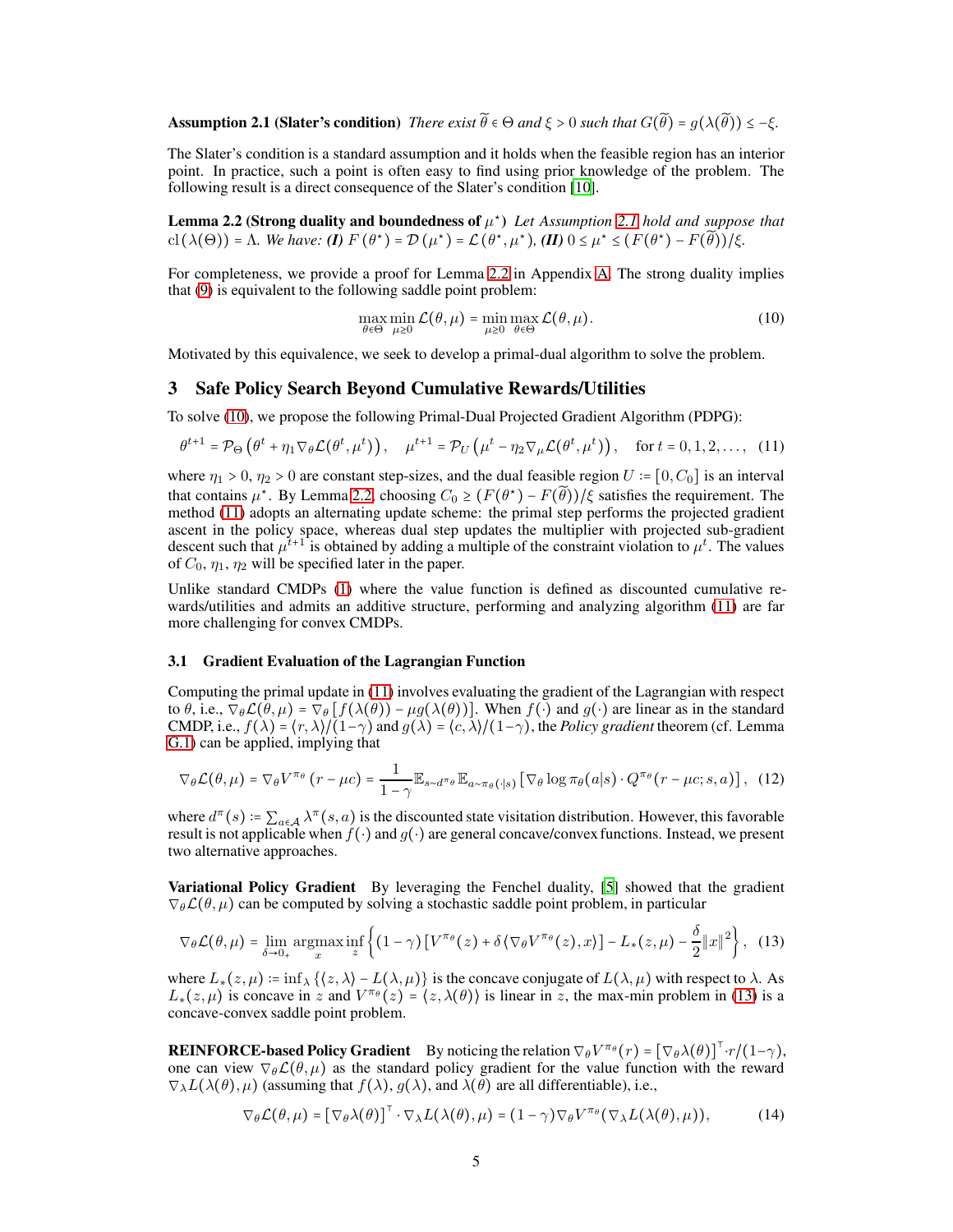where the first equality follows from the chain rule. Thus, the gradient  $\nabla_{\theta} \mathcal{L}(\theta, \mu)$  can be estimated with the REINFORCE algorithm [\[32\]](#page-10-8) as long as we can choose an approximation of  $\nabla_{\lambda} L(\lambda(\theta), \mu)$ as the reward. We refer the reader to [\[17,](#page-9-14) Section 4] for more details.

Since  $\nabla_{\mu} \mathcal{L}(\theta, \mu) = -G(\theta) = -g(\lambda(\theta))$ , performing the dual update [\(11\)](#page-4-2) requires evaluating the constraint function. In cases where an efficient oracle for computing  $g(\lambda(\theta))$  from  $\theta$  is not available, we can formulate it as another convex problem using the Fenchel duality to avoid directly estimating the current state-action visitation distribution  $\lambda(\theta)$ :

$$
\nabla_{\mu} \mathcal{L}(\theta, \mu) = -g(\lambda(\theta)) = -\sup_{z} \left\{ \left( z, \lambda \right) - g^*(z) \right\} = -\sup_{z} \left\{ \left( 1 - \gamma \right) V^{\pi_{\theta}}(z) - g^*(z) \right\}.
$$
 (15)

where  $g^*(z) := \sup_{\lambda} \{ \langle z, \lambda \rangle - g(\lambda) \}$  is the convex conjugate of  $g(\cdot)$  and we use the fact that the biconjugate of a convex function equals itself, i.e.,  $g^{**}(\lambda) = \sup_z {\{\langle z, \lambda \rangle - g^*(z)\}} = g(\lambda)$ .

# <span id="page-5-3"></span>3.2 Exploiting the Hidden Convexity

By itself, [\(10\)](#page-4-1) is a nonconvex-linear maximin problem. The existing results for the analysis of the gradient ascent descent method  $(11)$  for such problems can only guarantee to find a  $\epsilon$ -stationary point  $\mathcal{O}(\epsilon^{-6})$  iterations [\[33\]](#page-10-9). To obtain an improved convergence rate and achieve a global optimality, it is necessary to exploit the "hidden convexity" of [\(9\)](#page-3-2) with respect to  $\lambda$ .

However, standard analyses based on the performance difference lemma (cf. Lemma [G.4\)](#page-29-1) do not apply to convex CMDPs [\[34,](#page-10-10) [13\]](#page-9-10). A key insight is that, due to the loss of linearity, the performance difference lemma together with concavity can only provide an upper bound for the single-step improvement with the gradient information at the current step (the derivation can be found in Appendix [A.1\)](#page-11-2):

<span id="page-5-4"></span>
$$
\mathcal{L}(\theta^{t+1}, \mu^t) - \mathcal{L}(\theta^t, \mu^t) \leq \mathbb{E}_{s \sim d^{\pi_{\theta^t}}} \left\langle \pi_{\theta^{t+1}}(\cdot|s) - \pi_{\theta^t}(\cdot|s), Q^{\pi_{\theta^{t+1}}} \left( \nabla_{\lambda} L(\lambda(\theta^t), \mu^t); s, \cdot \right) \right\rangle. \tag{16}
$$

Thus, this prompts us to introduce a new analysis to bound the average performance in terms of the Lagrangian (cf. [\(18\)](#page-6-0)).

Following [\[5](#page-9-2)], we leverage the fact that the primal update implies the formula

<span id="page-5-1"></span>
$$
\mathcal{L}(\theta^{t+1}, \mu^t) = \max_{\theta \in \Theta} \left\{ \mathcal{L}(\theta^t, \mu^t) + (\theta - \theta^t)^{\top} \nabla_{\theta} \mathcal{L}(\theta^t, \mu^t) - \frac{1}{2\eta_1} \|\theta - \theta^t\|_2^2 \right\}.
$$
 (17)

With a proper step-size  $\eta_1$ , [\(17\)](#page-5-1) guarantees a strict single-step improvement. The basis of our analysis lies in designing a special point  $\theta$  from  $\theta^t$  and  $\theta^*$  to lower-bound  $\mathcal{L}(\theta^{t+1}, \mu^t)$  through [\(17\)](#page-5-1). The hidden convexity of [\(9\)](#page-3-2) with respect to  $\lambda$  plays a central role in bounding the improvement  $\mathcal{L}(\theta^{t+1}, \mu^t) - \mathcal{L}(\theta^t, \mu^t)$  and relating it to the sub-optimality gap  $\mathcal{L}(\theta^*, \mu^t) - \mathcal{L}(\theta^t, \mu^t)$ . The details are deferred to Section [4.](#page-5-0)

## <span id="page-5-0"></span>4 Convergence Analysis

In this section, we establish the global convergence of the primal-dual projected gradient algorithm [\(11\)](#page-4-2) by exploiting the hidden convexity of [\(9\)](#page-3-2) with respect to  $\lambda$ . We refer the reader to the supplement in Appendix [B](#page-12-0) for the proofs of this section.

First, we formally state our assumption about the parameterization [\(8\)](#page-3-1). To avoid introducing an additional bias, it is natural to assume that the parameterization has enough expressibility to represent any policy, i.e.,  $\forall \pi \in \Pi$ ,  $\exists \theta \in \Theta$  such that  $\pi = \pi_{\theta}$ . However, assuming a one-to-one correspondence between  $\pi \in \Pi$  and  $\pi_{\theta}$ ,  $\theta \in \Theta$  is too restrictive. In practice, using a deep neural network to represent the policy can often arrive at an over-parameterization. Therefore, following [\[17](#page-9-14)], we assume that  $\pi_{\theta}$  is defined such that it can represent any policy and that  $\lambda(\cdot)$  is locally continuously invertible. A more detailed discussion can be found in Appendix [D.](#page-21-0)

<span id="page-5-2"></span>**Assumption 4.1 (Parameterization)** *The policy parameterization*  $\pi = \pi_{\theta}$  *over-parameterizes the set of all stochastic policies and satisfies:* **(I)** *For every*  $\theta \in \Theta$ *, there exists a neighborhood*  $U_{\theta} \ni \theta$  $s$ uch that the restriction of  $\lambda(\cdot)$  to  $\mathcal{U}_{\theta}$  is a bijection between  $\mathcal{U}_{\theta}$  and  $\mathcal{V}_{\lambda(\theta)}\coloneqq\lambda(\mathcal{U}_{\theta})$ ; (**II**) Let  $\lambda^{-1}_{\mathcal{V}_{\lambda}}$  $\bar{\mathcal{V}}_{\lambda(\theta)}^{-1}$  :  $\mathcal{V}_{\lambda(\theta)} \to \mathcal{U}_{\theta}$  be the local inverse of  $\lambda(\cdot)$ , i.e.,  $\lambda_{\mathcal{V}_{\lambda}}^{-1}$  $\bigcup_{\lambda(\theta)}^{-1} (\lambda(\theta_0)) = \theta_0, \ \forall \theta_0 \in \mathcal{U}_{\theta}$ . Then, there exists a *universal constant*  $\ell_{\Theta}$  *such that*  $\lambda_{\mathcal{V}_{\lambda}}^{-1}$ Vλ(θ) *is* ℓΘ*-Lipschitz continuous for all* θ ∈ Θ*; (III) There exists*  $\bar{\varepsilon} > 0$  such that  $(1 - \varepsilon)\lambda(\theta) + \varepsilon\lambda(\theta^*) \in \mathcal{V}_{\lambda(\theta)}, \ \forall \varepsilon \leq \bar{\varepsilon}, \ \forall \theta \in \Theta.$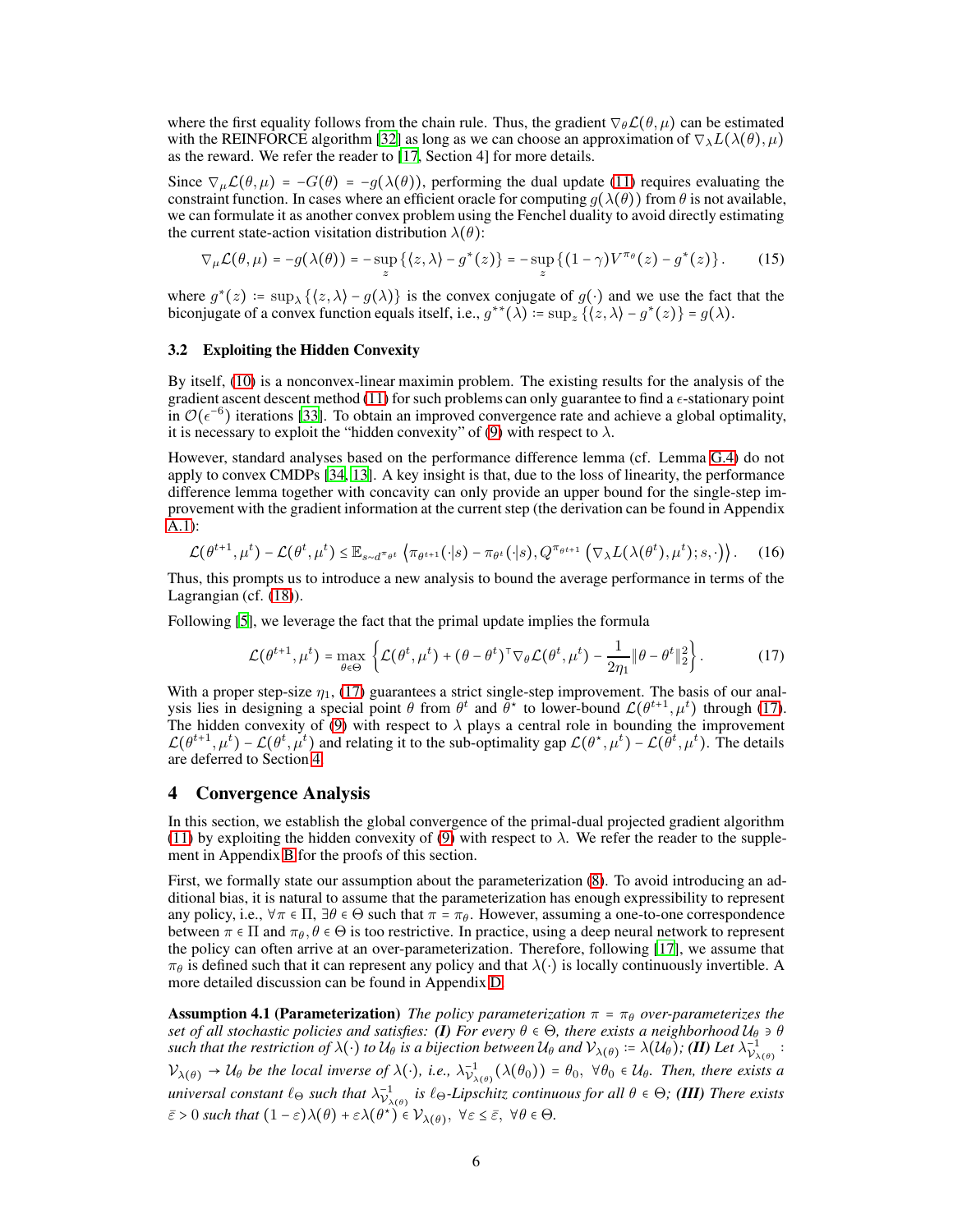<span id="page-6-1"></span>We also make the following assumption about the smoothness of the objective and constraint functions.

**Assumption 4.2 (Smoothness)**  $F(\theta)$  *is*  $\ell_F$ -smooth with respect to (w.r.t.)  $\theta$  and  $G(\theta)$  *is*  $\ell_G$ -smooth *w.r.t.*  $\theta$ , *i.e.*,  $\|\nabla_{\theta}F(\theta_1) - \nabla_{\theta}F(\theta_2)\|_2 \leq \ell_F \|\theta_1 - \theta_2\|_2$  *and*  $\|\nabla_{\theta}G(\theta_1) - \nabla_{\theta}G(\theta_2)\|_2 \leq \ell_G \|\theta_1 - \theta_2\|_2$ ,  $\forall \theta_1, \theta_2 \in \Theta$ .

In optimization, smoothness is important when analyzing the convergence rate of an algorithm. In Appendix [E,](#page-22-0) we provide a discussion which shows that Assumption [4.2](#page-6-1) is mild in the sense that if  $f(\lambda)$  is smooth with respect to  $\lambda$ , then  $F(\theta) = f(\lambda(\theta))$  is smooth with respect to  $\theta$  under some regularity conditions.

The following property about  $\mathcal{L}(\theta, \mu)$  is the direct consequence of Assumption [4.2.](#page-6-1)

<span id="page-6-4"></span>**Lemma 4.3** *The functions*  $f(\cdot)$  *and*  $g(\cdot)$  *are bounded on*  $\Lambda$ *. Define*  $M_F$  *and*  $M_G$  *such that*  $|f(\lambda)| \le$  $M_F$  and  $|g(\lambda)| \leq M_G$ , for all  $\lambda \in \Lambda$ . Then, it holds that  $|\mathcal{L}(\theta,\mu)| \leq M_L$ ,  $\forall \theta \in \Theta, \mu \in U$ , where  $M_L := M_F + C_0 M_G$ *. Furthermore, under Assumption [4.2,](#page-6-1)*  $\mathcal{L}(\cdot, \mu)$  *is*  $\ell_L$ -smooth on  $\Theta$ *, for all*  $\mu \in U$ *, where*  $\ell_L := \ell_F + C_0 \ell_G$ .

To quantify the quality of a given solution  $\theta$  to [\(9\)](#page-3-2), the measures we consider are the optimality  $\operatorname{gap} F(\theta^*) - F(\theta)$  and the constrained violation  $[G(\theta)]_+$ , where  $[x]_+ := \max\{x, 0\}$ . Unlike the unconstrained setting where the last-iterate convergence is of more interest, a primal-dual algorithm for constrained optimization often cannot ensure an effective improvement in every iteration due to the change of the multiplier. Therefore, we focus on the global convergence of algorithm [\(11\)](#page-4-2) in the time-average sense.

We first bound the average performance in terms of the Lagrangian below.

**Proposition 4.4** *Let Assumptions* [4.1](#page-5-2) *and* [4.2](#page-6-1) *hold and assume that*  $\varepsilon \leq \bar{\varepsilon}$ *. Then, for every*  $T > 0$ *, the iterates*  $\left\{(\theta^t, \mu^t)\right\}_{t=0}^{T-1}$  *produced by algorithm* [\(11\)](#page-4-2) *with*  $\eta_1 = 1/\ell_L$  *satisfy* 

<span id="page-6-2"></span><span id="page-6-0"></span>
$$
\frac{1}{T} \sum_{t=0}^{T-1} \left[ \mathcal{L}(\theta^{\star}, \mu^{t}) - \mathcal{L}(\theta^{t}, \mu^{t}) \right] \le \frac{\mathcal{L}(\theta^{\star}, \mu^{0}) - \mathcal{L}(\theta^{0}, \mu^{0})}{\varepsilon T} + 2\varepsilon \ell_{L} \ell_{\Theta}^{2} + \frac{2\eta_{2} M_{G}^{2}}{\varepsilon}.
$$
 (18)

We remark that by choosing  $\varepsilon = T^{-1/3}$  and  $\eta_2 = T^{-2/3}$ , the bound [\(18\)](#page-6-0) given by Proposition [4.4](#page-6-2) has the order of  $\mathcal{O}(T^{-1/3})$ . The core idea in proving Proposition [4.4](#page-6-2) is that one can relate the primal update [\(17\)](#page-5-1) to the sub-optimality gap  $\mathcal{L}(\theta^*, \mu^t) - \mathcal{L}(\theta^t, \mu^t)$  by leveraging the hidden convexity of [\(9\)](#page-3-2) with respect to  $\lambda$ . Then, as  $|\mu^{t+1} - \mu^t| = O(\eta_2)$ , we are able to draw a recursion between the sub-optimality gaps for two consecutive periods (cf. [\(35\)](#page-13-0)).

The average performance in terms of the Lagrangian can be decomposed into the summation of the average optimality gap and the weighted average "constraint violation", i.e.,

$$
\frac{1}{T} \sum_{t=0}^{T-1} \left[ \mathcal{L}(\theta^*, \mu^t) - \mathcal{L}(\theta^t, \mu^t) \right] = \frac{1}{T} \sum_{t=0}^{T-1} \left[ F(\theta^*) - F(\theta^t) \right] + \frac{1}{T} \sum_{t=0}^{T-1} \mu^t \left[ G(\theta^t) - G(\theta^*) \right]. \tag{19}
$$

Since  $\theta^*$  must be a feasible solution, the term  $[G(\theta^*) - G(\theta^*)]$  can be interpreted as an approximate of the constraint violation. To obtain separate bounds for the optimality gap and the true constraint violation, we need to decouple the bound for the average performance.

**Theorem 4.5 (General concavity)** *Let Assumptions* [2.1,](#page-3-3) [4.1,](#page-5-2) and [4.2](#page-6-1) hold. For every  $T \geq (\bar{\varepsilon})^{-3}$ , *we choose*  $C_0 = 1 + (M_F - F(\tilde{\theta})) / \xi$ ,  $\mu^0 = 0$ ,  $\eta_1 = 1/\ell_L$ , and  $\eta_2 = T^{-2/3}$ . Then, the sequence  $\{(\theta^t, \mu^t)\}_{t=0}^{T-1}$  generated by algorithm [\(11\)](#page-4-2) converges with the rate  $\mathcal{O}(T^{-1/3})$ , in particular

<span id="page-6-3"></span>Optimality Gap: 
$$
\frac{1}{T} \sum_{t=0}^{T-1} \left[ F(\theta^*) - F(\theta^t) \right] \le \frac{2M_F + M_G^2/2}{T^{2/3}} + \frac{2\ell_L \ell_{\Theta}^2 + 2M_G^2}{T^{1/3}},
$$
 (20a)

$$
Construction: \frac{1}{T} \left[ \sum_{t=0}^{T-1} G(\theta^t) \right]_+ \le \frac{2M_F + M_G^2/2}{T^{2/3}} + \frac{2\ell_L \ell_\Theta^2 + 2M_G^2 + C_0^2/2}{T^{1/3}}.
$$
 (20b)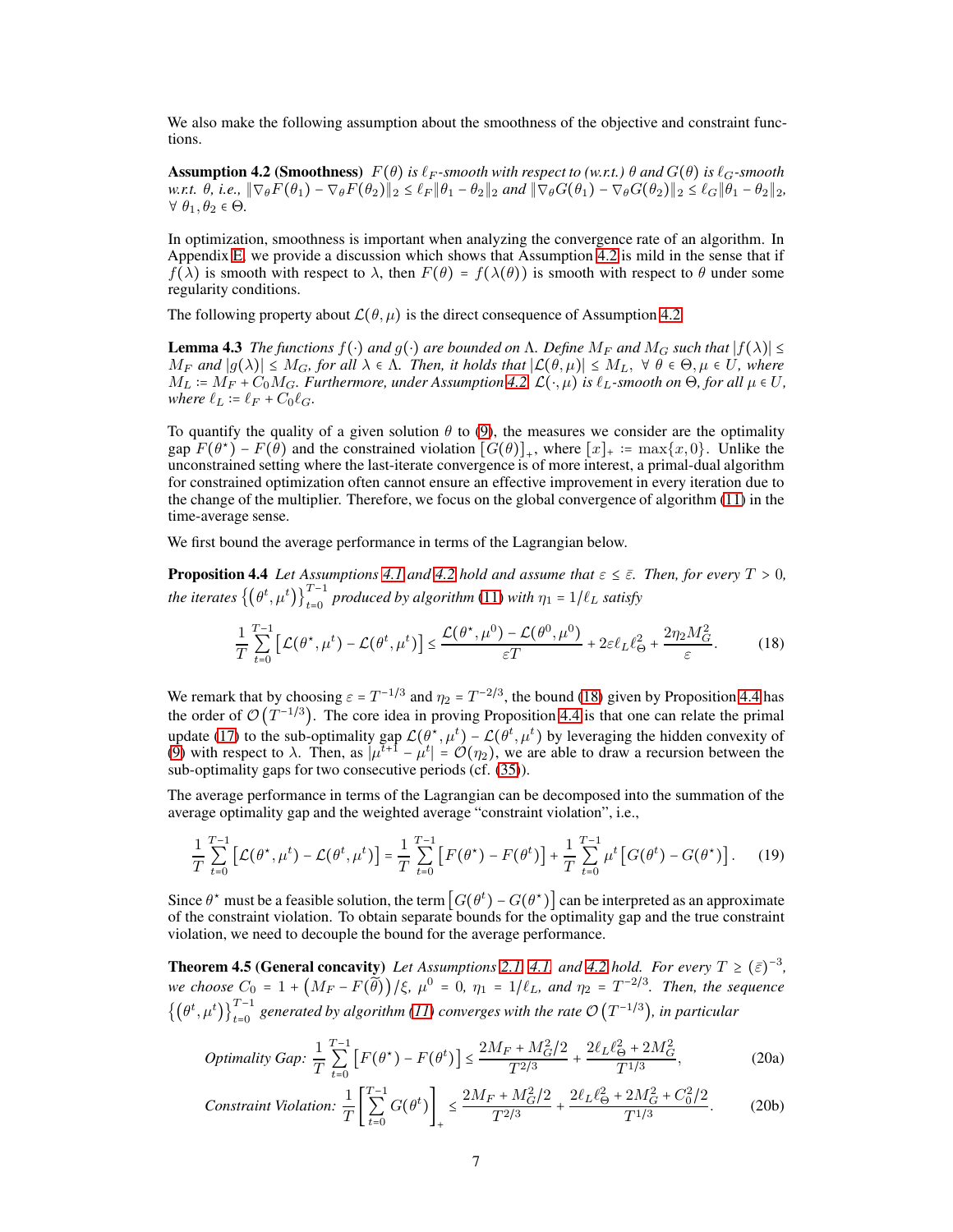Theorem [4.5](#page-6-3) shows that algorithm [\(11\)](#page-4-2) achieves a global convergence in the average sense such that the optimality gap and the constraint violation decay to zero with the rate  $\mathcal{O}(T^{-1/3})$ . In other words, to obtain an  $\mathcal{O}(\epsilon)$ -accurate solution, the iteration complexity is  $\mathcal{O}(\epsilon^{-3})$ . When  $f(.)$  and  $g(.)$ are linear functions as in standard CMDPs (cf. [\(1\)](#page-2-0)), Theorem [4.5](#page-6-3) matches the rate of the natural policy gradient primal-dual algorithm [\[13,](#page-9-10) Theorem  $2$ ]<sup>1</sup>.

In Theorem [4.5,](#page-6-3) the dual feasible region  $U = [0, C_0]$  is set by taking  $C_0 = 1 + (M_F - F(\tilde{\theta}))$  /ξ. By Lemma [2.2,](#page-4-0)  $\mu^* \leq (F(\theta^*) - F(\tilde{\theta})) / \xi \leq C_0 - 1$ , which implies that  $\hat{\mu} = \mu^* + 1 \in U$ . This "slackness" plays an important role when bounding the constraint violation, as we can write  $\left[\sum_{t=0}^{T-1} G(\theta^t)\right]_+$  =  $[(\mu^* - \widehat{\mu}) \sum_{t=0}^{T-1} \nabla_{\mu} \mathcal{L}(\theta^t, \mu^t)]_+$ , where the latter term can be related to the first-order expansion of  $\mathcal{L}(\theta, \cdot)$  and bounded through the use of telescoping sums.

When the objective function  $f(\lambda(\theta))$  is strongly concave with respect to  $\lambda$ , we can further improve the convergence rate of algorithm [11](#page-4-2) by a similar line of analysis. Firstly, we establish the average performance bound in terms of the Lagrangian.

Proposition 4.6 *Let Assumptions [4.1](#page-5-2) and [4.2](#page-6-1) hold. Suppose that* f(⋅) *is* σ*-strongly concave w.r.t.* λ *on*  $\Lambda$ *. Then, for every*  $T > 0$ *, the iterates*  $\left\{(\theta^t, \mu^t)\right\}_{t=0}^{T-1}$  *produced by algorithm* [\(11\)](#page-4-2) *with*  $\eta_1 = 1/\ell_L$ *satisfy*

<span id="page-7-4"></span><span id="page-7-1"></span><span id="page-7-0"></span>
$$
\frac{1}{T} \sum_{t=0}^{T-1} \left[ \mathcal{L}(\theta^{\star}, \mu^{t}) - \mathcal{L}(\theta^{t}, \mu^{t}) \right] \le \frac{\mathcal{L}(\theta^{T}, \mu^{T-1}) - \mathcal{L}(\theta^{0}, \mu^{0})}{\tilde{\varepsilon}T} + \frac{\eta_{2} M_{G}^{2}}{\tilde{\varepsilon}},
$$
(21)

*where*  $\tilde{\varepsilon}$  :=  $\min{\{\bar{\varepsilon}, \sigma/(\sigma + 2\ell_{\Theta}^2 \ell_L)\}}.$ 

Different from the general concave case [\(18\)](#page-6-0), the bound [\(21\)](#page-7-0) does not contain the constant error term  $\mathcal{O}(\varepsilon)$ . Thus, by choosing  $\eta_2 = T^{-1/2}$ , the average performance has the order  $\mathcal{O}(T^{-1/2})$ . In a similar manner as in Theorem [4.5,](#page-6-3) we can decouple the average performance to bound the optimality gap and constraint violation.

Theorem 4.7 (Strong concavity) *Let Assumptions [2.1,](#page-3-3) [4.1,](#page-5-2) and [4.2](#page-6-1) hold. Suppose that* f(⋅) *is* σ*strongly concave w.r.t.*  $\lambda$  *on*  $\Lambda$ *. For every*  $T > 0$ *, we choose*  $C_0 = 1 + (M_F - F(\widetilde{\theta})) / \xi$ *,*  $\mu^0 = 0$ *,*  $\eta_1 =$  $1/\ell_L$ , and  $\eta_2 = T^{-1/2}$ . Then, the sequence  $\{(\theta^t, \mu^t)\}_{t=0}^{T-1}$  generated by algorithm [\(11\)](#page-4-2) converges *with the rate* O (T −1/2 )*, in particular*

<span id="page-7-3"></span><span id="page-7-2"></span>
$$
Optimality Gap: \frac{1}{T}\sum_{t=0}^{T-1}\left[F(\theta^*) - F(\theta^t)\right] \le \frac{M_L + M_F}{\tilde{\varepsilon}T} + \left(\frac{M_G^2}{\tilde{\varepsilon}} + \frac{M_G^2}{2}\right)\frac{1}{\sqrt{T}},\tag{22a}
$$

$$
Construction: \frac{1}{T} \left[ \sum_{t=0}^{T-1} G(\theta^t) \right]_+ \le \frac{M_L + M_F}{\tilde{\varepsilon}T} + \left( \frac{M_G^2}{\tilde{\varepsilon}} + \frac{M_G^2 + C_0^2}{2} \right) \frac{1}{\sqrt{T}},\tag{22b}
$$

*where*  $\tilde{\varepsilon}$  :=  $\min{\{\bar{\varepsilon}, \sigma /(\sigma + 2\ell_{\Theta}^2 \ell_L)\}}.$ 

Theorem [4.7](#page-7-1) shows that when  $f(\cdot)$  is strongly concave, algorithm [\(11\)](#page-4-2) admits an improved convergence rate of  $\mathcal{O}(T^{-1/2})$  by taking the dual step-size  $\eta_2 = \mathcal{O}(T^{-1/2})$ . Equivalently, the iteration complexity is  $\mathcal{O}(\epsilon^{-2})$  to compute an  $\mathcal{O}(\epsilon)$ -accurate solution.

Remark 4.8 (Direct parameterization) *As a special case, the direct parameterization satisfies Assumption [4.1](#page-5-2) once there is a universal positive lower bound for the state visitation distribution* d π *. Under the direct parameterization, it can be shown that the primal update [\(17\)](#page-5-1) also enjoys the so-called variational gradient dominance property for standard MDPs (see, e.g., [\[34,](#page-10-10) Lemma 4.1]). This evidence gives a clearer intuition of how the hidden convexity enables us to prove the global convergence of algorithm [\(11\)](#page-4-2). We refer the reader to Appendix [F](#page-25-0) for a detailed discussion.*

<sup>&</sup>lt;sup>1</sup>Although the convergence rate presented in [\[13](#page-9-10), Theorem 2] is  $(\mathcal{O}(T^{-1/2}), \mathcal{O}(T^{-1/4}))$ , we note that it can be converted to  $\left(\mathcal{O}\left(T^{-1/3}\right), \mathcal{O}\left(T^{-1/3}\right)\right)$  by choosing  $\eta_1 = \eta_2 = T^{-1/3}$ .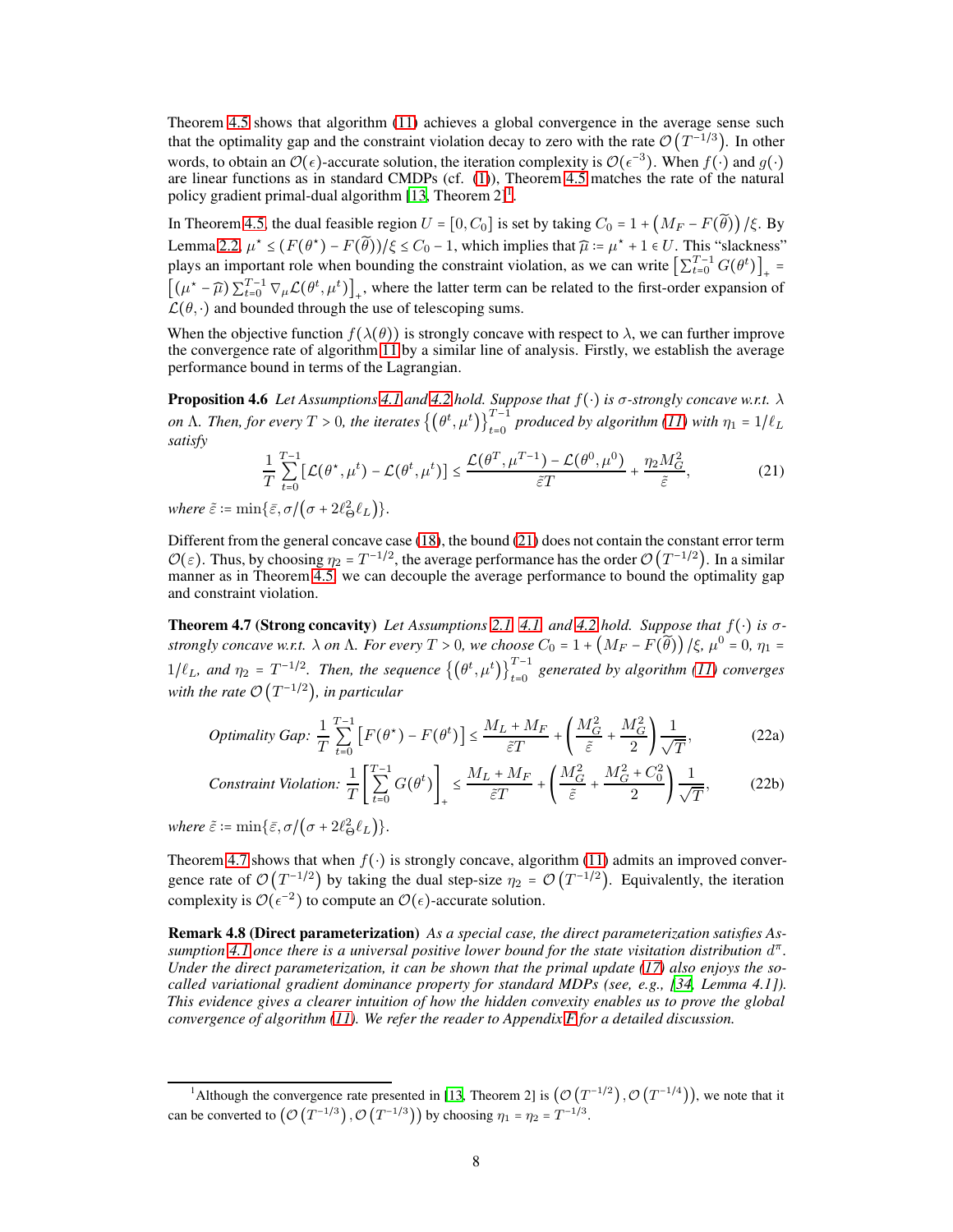# <span id="page-8-4"></span>5 Zero Constraint Violation

In safety-critical systems where violating the constraint may induce an unexpected cost, having a zero constraint violation is of great importance. Following the recent works [\[35,](#page-10-11) [26\]](#page-10-12), we will show that a zero constraint violation can be achieved while maintaining the same order of convergence rate for the optimality gap. Consider the pessimistic counterpart of [\(9\)](#page-3-2):

<span id="page-8-2"></span>
$$
\max_{\theta \in \Theta} F(\theta) = f(\lambda(\theta)) \quad \text{s.t.} \quad G(\theta) = g(\lambda(\theta)) \le -\delta,
$$
\n(23)

where  $\delta > 0$  is the pessimistic term to be determined. In the following theorem, we show that by applying algorithm [\(11\)](#page-4-2) to the pessimistic problem [\(23\)](#page-8-2) with a carefully chosen  $\delta$ , the constraint violation will be zero for the original problem  $(9)$  when T is reasonably large. We refer to this variate as the Primal-dual Policy Gradient-Zero Algorithm (PDPG-0). The informal version of the theorem is stated below and we direct the reader to Appendix [C](#page-18-0) for a detailed statement as well as the proof.

<span id="page-8-3"></span>**Theorem 5.1** Let Assumptions [2.1,](#page-3-3) [4.1,](#page-5-2) and [4.2](#page-6-1) hold. (I) For every reasonably large  $T > 0$ , the *sequence*  $\{(\theta^t, \mu^t)\}_{t=0}^{T-1}$  *generated by the PDPG-0 algorithm with*  $\delta = \mathcal{O}(T^{-1/3})$  *satisfies* 

$$
\frac{1}{T} \sum_{t=0}^{T-1} \left[ F(\theta^*) - F(\theta^t) \right] = \mathcal{O}(T^{-1/3}), \quad \frac{1}{T} \left[ \sum_{t=0}^{T-1} G(\theta^t) \right]_+ = 0. \tag{24}
$$

*(II)* When  $f(\cdot)$  is  $\sigma$ -strongly concave w.r.t.  $\lambda$  on  $\Lambda$ , the sequence  $\{(\theta^t, \mu^t)\}_{t=0}^{T-1}$  generated by the *PDPG-0 algorithm with*  $\delta = \mathcal{O}(T^{-1/2})$  *satisfies* 

$$
\frac{1}{T} \sum_{t=0}^{T-1} \left[ F(\theta^*) - F(\theta^t) \right] = \mathcal{O}(T^{-1/2}), \quad \frac{1}{T} \left[ \sum_{t=0}^{T-1} G(\theta^t) \right]_+ = 0. \tag{25}
$$

We briefly introduce the ideas behind Theorem [5.1](#page-8-3) here. Adding the pessimistic term  $\delta$  would shift the optimal solution from  $\theta^*$  to another point  $\theta^*_{\delta}$ . By leveraging the Slater's condition, we can upperbound the sub-optimality gap  $|F(\theta^*) - F(\theta^*)|$  by  $\mathcal{O}(\delta)$ . Since the orders of convergence rates are the same for optimality gap and constraint violation (cf. Theorem [4.5](#page-6-3) and [4.7\)](#page-7-1), we can choose  $\delta$ to have the same order and then offset the constraint violation for the pessimistic problem [\(23\)](#page-8-2). As a result, the constraint violation becomes zero for the original problem [\(9\)](#page-3-2) and the optimality gap preserves its previous order.

# 6 Conclusion

In this work, we proposed a primal-dual projected gradient algorithm to solve convex CMDP problems. Under the general soft-max parameterization with an over-parameterization assumption, it is proved that the proposed method enjoys an  $\mathcal{O}(T^{-1/3})$  global convergence rate in terms of the optimality gap and constraint violation. When the objective is strongly concave in the state-action visitation distribution, we showed an improved convergence rate of  $\mathcal{O}(T^{-1/2})$ . By considering a pessimistic counterpart of the original problem, we also proved that a zero constraint violation can be achieved while maintaining the same convergence rate for the optimality gap.

One important direction of future work lies in establishing a lower bound for convex CMDP problems under a general soft-max parameterization to verify the optimality of our upper bounds. Also, an extension to this work is studying the sample complexity of the PDPG method. Furthermore, it is interesting to study whether geometric structures, such as entropy regularization [\[25](#page-10-2)[–27](#page-10-3)] or policy mirror descent [\[36\]](#page-10-13), can be exploited to accelerate the convergence.

# References

- <span id="page-8-0"></span>[1] Pieter Abbeel and Andrew Y Ng. Apprenticeship learning via inverse reinforcement learning. In *Proceedings of the twenty-first international conference on Machine learning*, page 1, 2004.
- <span id="page-8-1"></span>[2] Benjamin Eysenbach, Abhishek Gupta, Julian Ibarz, and Sergey Levine. Diversity is all you need: Learning skills without a reward function. *arXiv preprint arXiv:1802.06070*, 2018.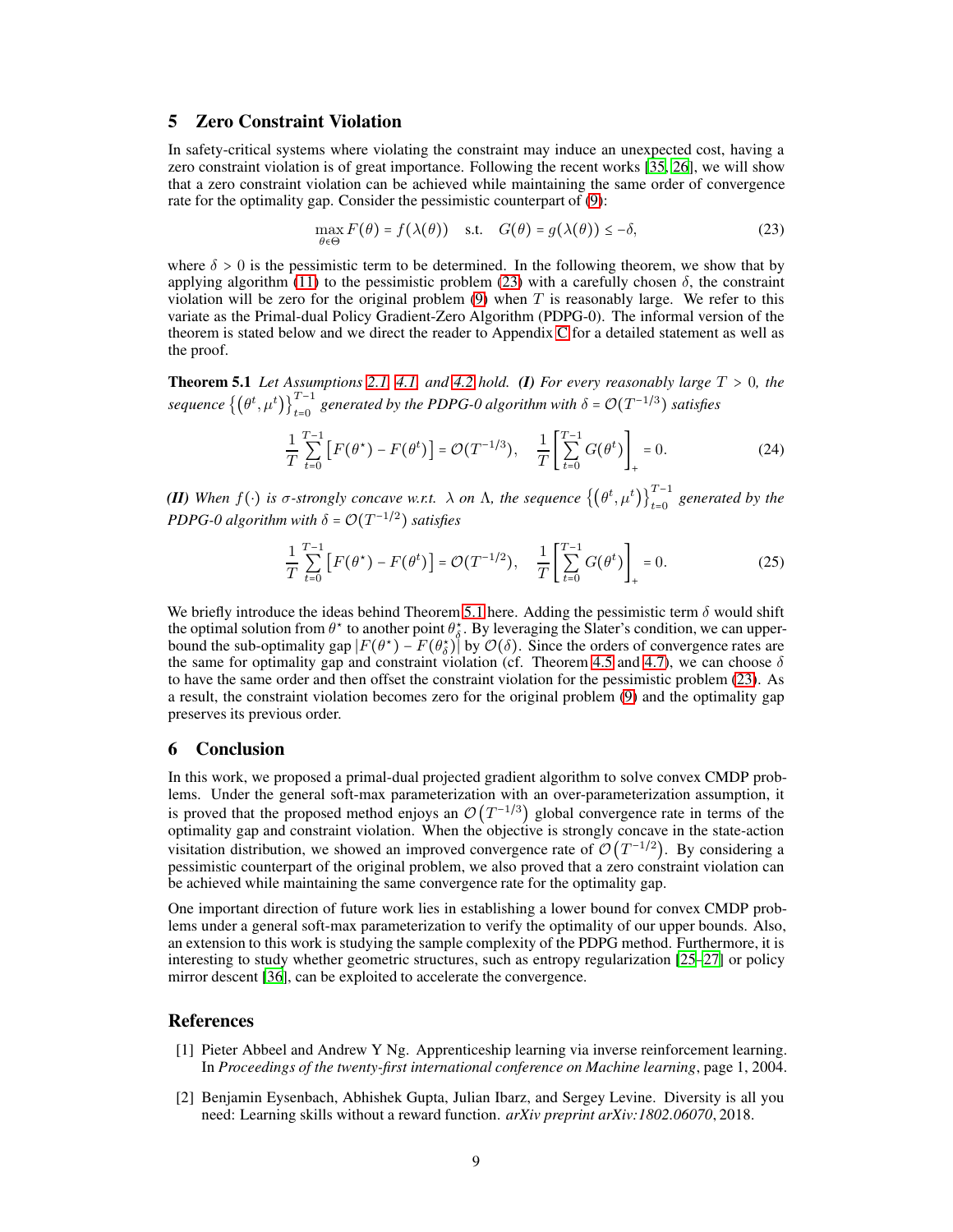- <span id="page-9-0"></span>[3] Elad Hazan, Sham Kakade, Karan Singh, and Abby Van Soest. Provably efficient maximum entropy exploration. In *International Conference on Machine Learning*, pages 2681–2691. PMLR, 2019.
- <span id="page-9-1"></span>[4] Lisa Lee, Benjamin Eysenbach, Emilio Parisotto, Eric Xing, Sergey Levine, and Ruslan Salakhutdinov. Efficient exploration via state marginal matching. *arXiv preprint arXiv:1906.05274*, 2019.
- <span id="page-9-2"></span>[5] Junyu Zhang, Alec Koppel, Amrit Singh Bedi, Csaba Szepesvari, and Mengdi Wang. Variational policy gradient method for reinforcement learning with general utilities. *Advances in Neural Information Processing Systems*, 33:4572–4583, 2020.
- <span id="page-9-3"></span>[6] Tom Zahavy, Brendan O'Donoghue, Guillaume Desjardins, and Satinder Singh. Reward is enough for convex mdps. *Advances in Neural Information Processing Systems*, 34, 2021.
- <span id="page-9-4"></span>[7] Jaime F Fisac, Anayo K Akametalu, Melanie N Zeilinger, Shahab Kaynama, Jeremy Gillula, and Claire J Tomlin. A general safety framework for learning-based control in uncertain robotic systems. *IEEE Transactions on Automatic Control*, 64(7):2737–2752, 2018.
- <span id="page-9-5"></span>[8] Xiangyuan Zhang, Kaiqing Zhang, Erik Miehling, and Tamer Basar. Non-cooperative inverse reinforcement learning. *Advances in Neural Information Processing Systems*, 32, 2019.
- <span id="page-9-6"></span>[9] Naoki Abe, Prem Melville, Cezar Pendus, Chandan K Reddy, David L Jensen, Vince P Thomas, James J Bennett, Gary F Anderson, Brent R Cooley, Melissa Kowalczyk, et al. Optimizing debt collections using constrained reinforcement learning. In *Proceedings of the 16th ACM SIGKDD international conference on Knowledge discovery and data mining*, pages 75–84, 2010.
- <span id="page-9-7"></span>[10] Eitan Altman. *Constrained Markov decision processes*, volume 7. CRC Press, 1999.
- <span id="page-9-8"></span>[11] Alexandre B. Tsybakov. *Introduction to Nonparametric Estimation*. Springer Publishing Company, Incorporated, 1st edition, 2008.
- <span id="page-9-9"></span>[12] Sham Kakade and John Langford. Approximately optimal approximate reinforcement learning. In *In Proc. 19th International Conference on Machine Learning*. Citeseer, 2002.
- <span id="page-9-10"></span>[13] Dongsheng Ding, Kaiqing Zhang, Tamer Basar, and Mihailo Jovanovic. Natural policy gradient primal-dual method for constrained markov decision processes. *Advances in Neural Information Processing Systems*, 33:8378–8390, 2020.
- <span id="page-9-11"></span>[14] Stefan Schaal. Learning from demonstration. *Advances in neural information processing systems*, 9, 1996.
- <span id="page-9-12"></span>[15] Jonathan Ho and Stefano Ermon. Generative adversarial imitation learning. *Advances in neural information processing systems*, 29, 2016.
- <span id="page-9-13"></span>[16] Aviv Rosenberg and Yishay Mansour. Online convex optimization in adversarial markov decision processes. In *International Conference on Machine Learning*, pages 5478–5486. PMLR, 2019.
- <span id="page-9-14"></span>[17] Junyu Zhang, Chengzhuo Ni, Csaba Szepesvari, Mengdi Wang, et al. On the convergence and sample efficiency of variance-reduced policy gradient method. *Advances in Neural Information Processing Systems*, 34, 2021.
- <span id="page-9-15"></span>[18] Matthieu Geist, Julien Pérolat, Mathieu Laurière, Romuald Elie, Sarah Perrin, Olivier Bachem, Rémi Munos, and Olivier Pietquin. Concave utility reinforcement learning: the mean-field game viewpoint. *arXiv preprint arXiv:2106.03787*, 2021.
- <span id="page-9-16"></span>[19] Vivek S Borkar. An actor-critic algorithm for constrained markov decision processes. *Systems & control letters*, 54(3):207–213, 2005.
- [20] Joshua Achiam, David Held, Aviv Tamar, and Pieter Abbeel. Constrained policy optimization. In *International conference on machine learning*, pages 22–31. PMLR, 2017.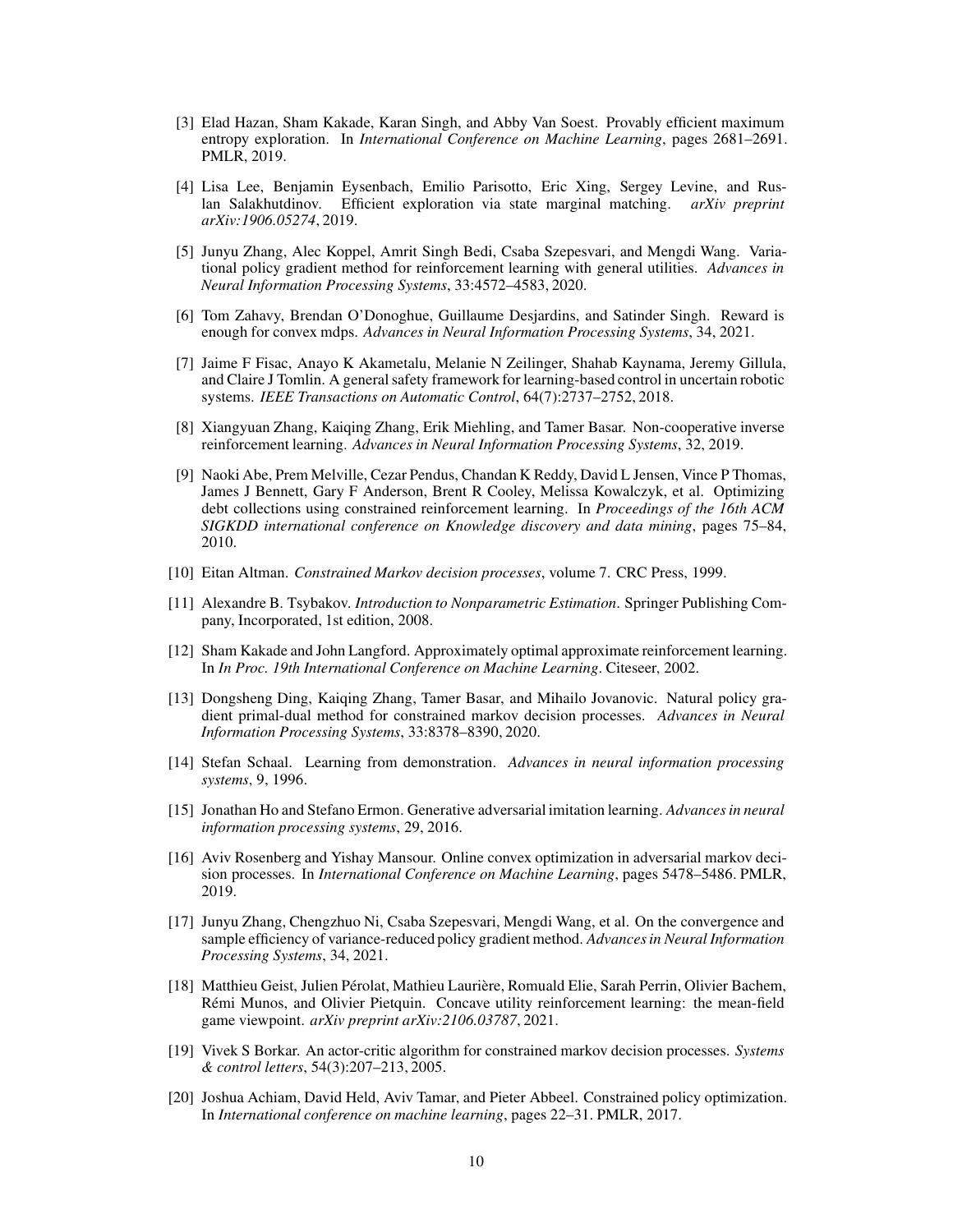- [21] Yuhao Ding and Javad Lavaei. Provably efficient primal-dual reinforcement learning for cmdps with non-stationary objectives and constraints. *arXiv preprint arXiv:2201.11965*, 2022.
- [22] Yinlam Chow, Mohammad Ghavamzadeh, Lucas Janson, and Marco Pavone. Risk-constrained reinforcement learning with percentile risk criteria. *The Journal of Machine Learning Research*, 18(1):6070–6120, 2017.
- <span id="page-10-0"></span>[23] Yonathan Efroni, Shie Mannor, and Matteo Pirotta. Exploration-exploitation in constrained mdps. *arXiv preprint arXiv:2003.02189*, 2020.
- <span id="page-10-1"></span>[24] Tengyu Xu, Yingbin Liang, and Guanghui Lan. Crpo: A new approach for safe reinforcement learning with convergence guarantee. In *International Conference on Machine Learning*, pages 11480–11491. PMLR, 2021.
- <span id="page-10-2"></span>[25] Donghao Ying, Yuhao Ding, and Javad Lavaei. A dual approach to constrained markov decision processes with entropy regularization. *arXiv preprint arXiv:2110.08923*, 2021.
- <span id="page-10-12"></span>[26] Tao Liu, Ruida Zhou, Dileep Kalathil, PR Kumar, and Chao Tian. Fast global convergence of policy optimization for constrained mdps. *arXiv preprint arXiv:2111.00552*, 2021.
- <span id="page-10-3"></span>[27] Tianjiao Li, Ziwei Guan, Shaofeng Zou, Tengyu Xu, Yingbin Liang, and Guanghui Lan. Faster algorithm and sharper analysis for constrained markov decision process. *arXiv preprint arXiv:2110.10351*, 2021.
- <span id="page-10-4"></span>[28] Weichao Zhou and Wenchao Li. Safety-aware apprenticeship learning. In *International Conference on Computer Aided Verification*, pages 662–680. Springer, 2018.
- <span id="page-10-5"></span>[29] Qinbo Bai, Amrit Singh Bedi, Mridul Agarwal, Alec Koppel, and Vaneet Aggarwal. Achieving zero constraint violation for concave utility constrained reinforcement learning via primal-dual approach, 2021.
- <span id="page-10-6"></span>[30] Mengdi Wang. Randomized linear programming solves the markov decision problem in nearly linear (sometimes sublinear) time. *Mathematics of Operations Research*, 45(2):517–546, 2020.
- <span id="page-10-7"></span>[31] Sobhan Miryoosefi, Kianté Brantley, Hal Daume III, Miro Dudik, and Robert E Schapire. Reinforcement learning with convex constraints. *Advances in Neural Information Processing Systems*, 32, 2019.
- <span id="page-10-8"></span>[32] Ronald J Williams. Simple statistical gradient-following algorithms for connectionist reinforcement learning. *Machine learning*, 8(3):229–256, 1992.
- <span id="page-10-9"></span>[33] Tianyi Lin, Chi Jin, and Michael Jordan. On gradient descent ascent for nonconvex-concave minimax problems. In *International Conference on Machine Learning*, pages 6083–6093. PMLR, 2020.
- <span id="page-10-10"></span>[34] Alekh Agarwal, Sham M Kakade, Jason D Lee, and Gaurav Mahajan. On the theory of policy gradient methods: Optimality, approximation, and distribution shift. *Journal of Machine Learning Research*, 22(98):1–76, 2021.
- <span id="page-10-11"></span>[35] Tao Liu, Ruida Zhou, Dileep Kalathil, Panganamala Kumar, and Chao Tian. Learning policies with zero or bounded constraint violation for constrained mdps. *Advances in Neural Information Processing Systems*, 34, 2021.
- <span id="page-10-13"></span>[36] Lin Xiao. On the convergence rates of policy gradient methods. *arXiv preprint arXiv:2201.07443*, 2022.
- <span id="page-10-14"></span>[37] Stephen Boyd, Stephen P Boyd, and Lieven Vandenberghe. *Convex optimization*. Cambridge university press, 2004.
- <span id="page-10-15"></span>[38] Sham M Kakade. A natural policy gradient. *Advances in neural information processing systems*, 14, 2001.
- <span id="page-10-16"></span>[39] Yu Nesterov. Gradient methods for minimizing composite functions. *Mathematical programming*, 140(1):125–161, 2013.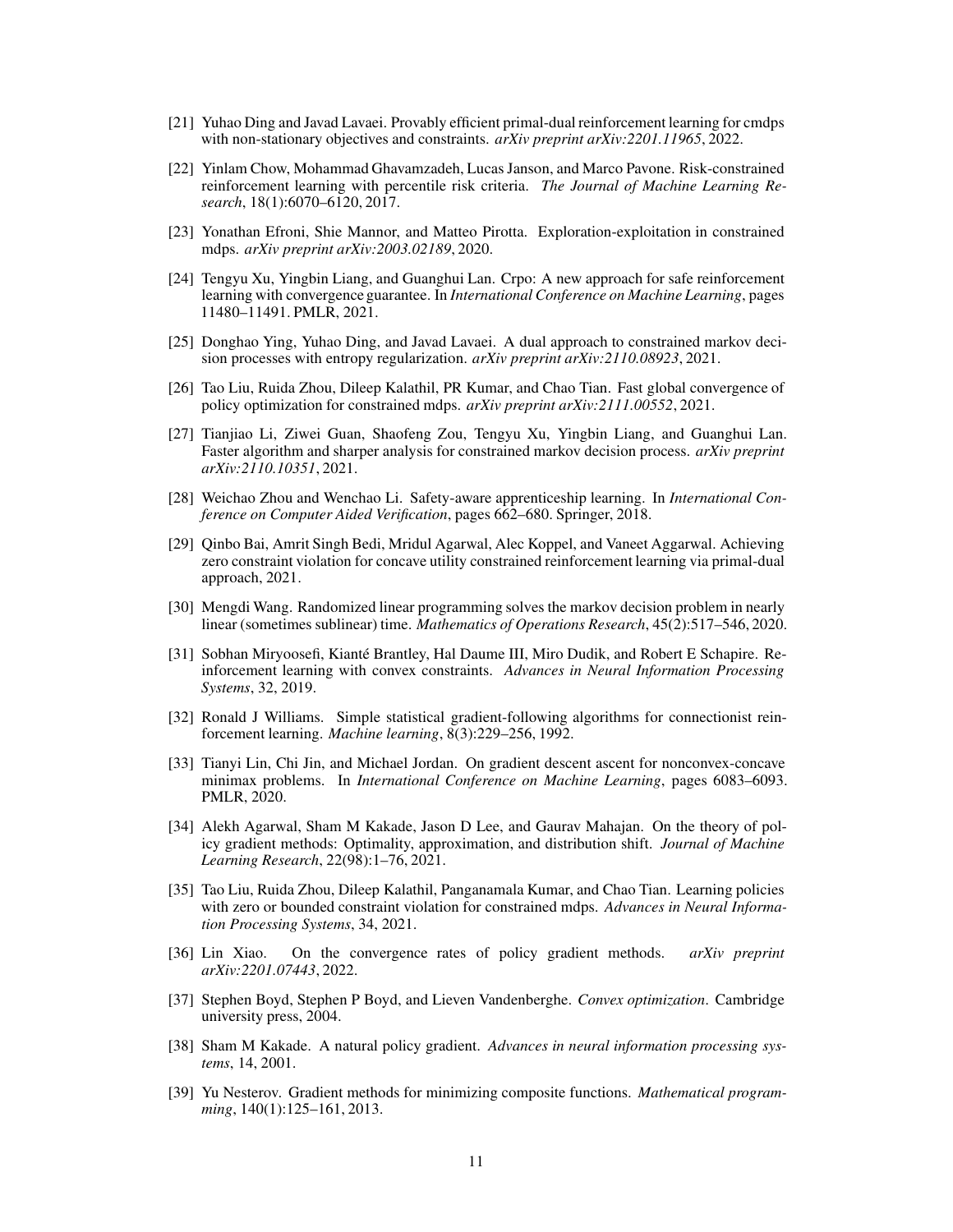# <span id="page-11-1"></span>Appendix A Supplementary Materials for Sections [2](#page-2-2) and [3](#page-4-4)

**Lemma A.1 (Restatement of Lemma [2.2\)](#page-4-0)** *Let Assumption [2.1](#page-3-3) hold and suppose that*  $cl(\lambda(\Theta)) =$  $\Lambda$ *. We have:* **(I)**  $F(\theta^*) = \mathcal{D}(\mu^*) = \mathcal{L}(\theta^*, \mu^*)$ *,* **(II)**  $0 \leq \mu^* \leq (F(\theta^*) - F(\widetilde{\theta})) / \xi$ *.* 

*Proof.* We note that  $\Lambda$ , the set of all possible state-action visitation distributions, is a convex polytope having the expression

$$
\Lambda = \left\{ \lambda \in \mathbb{R}^{|S||A|} \middle| \lambda \ge 0, \sum_{a} \lambda(s, a) = (1 - \gamma) \cdot \rho(s) + \gamma \sum_{s', a'} \mathbb{P}\left(s|s', a'\right) \cdot \lambda\left(s', a'\right), \forall s \in S \right\}.
$$
 (26)

Then, since cl  $(\lambda(\Theta)) = \Lambda$ , the nonconvex problem [\(9\)](#page-3-2) is equivalent to the convex problem [\(5\)](#page-3-0):

<span id="page-11-3"></span><span id="page-11-0"></span>
$$
\max_{\lambda \in \Lambda} f(\lambda) \quad \text{s.t.} \quad g(\lambda) \le 0.
$$

Therefore, the strong duality *(I)* naturally holds under Assumption [2.1](#page-3-3) [\[37](#page-10-14)].

To prove *(II)*, let  $C \in \mathbb{R}$ . For every  $\mu \geq 0$  such that  $\mathcal{D}(\mu) \leq C$ , it holds that

$$
C \ge \mathcal{D}(\mu) \stackrel{(i)}{\ge} F(\widetilde{\theta}) - \mu G(\widetilde{\theta}) \stackrel{(ii)}{\ge} F(\widetilde{\theta}) + \mu \xi,
$$
\n(27)

where (i) follows from the definition of  $\mathcal{D}(\mu)$  and (*ii*) is due to Assumption [2.1.](#page-3-3)

Since  $\xi > 0$ , [\(27\)](#page-11-3) gives rise to the bound  $\mu \leq (C - F(\tilde{\theta})) / \xi$ . Now, by letting  $C = F(\theta^*)$ , it results from the strong duality that  $\{\mu \ge 0 \mid \mathcal{D}(\mu) \le C\}$  becomes the set of optimal dual variables. This completes the proof. completes the proof.

#### <span id="page-11-2"></span>A.1 Supplementary Materials for Section [3.2](#page-5-3)

We elaborate on the reason why the standard analysis based on the performance difference lemma does not apply. When  $f(\lambda) = \langle r, \lambda \rangle / (1 - \gamma)$  and  $g(\lambda) = \langle c, \lambda \rangle / (1 - \gamma)$ , the Lagrangian  $L(\lambda(\theta), \mu)$ is linear in  $\lambda$ . Thus,

$$
\mathcal{L}(\theta^{t+1}, \mu^t) - \mathcal{L}(\theta^t, \mu^t) = (1 - \gamma) \left[ V^{\pi_{\theta^{t+1}}}(r - \mu^t c) - V^{\pi_{\theta^t}}(r - \mu^t c) \right]
$$
  
= 
$$
\sum_{s \in S} d^{\pi_{\theta^t}}(s) \sum_{a \in \mathcal{A}} (\pi_{\theta^{t+1}}(a|s) - \pi_{\theta^t}(a|s)) \cdot Q^{\pi_{\theta^{t+1}}}(r - \mu^t c; s, a),
$$

where the second step follows from the performance difference lemma (cf. Lemma [G.4\)](#page-29-1). This provides a way to measure the improvement of the primal update. In particular, suppose that the primal update adopts the natural policy gradient [\[38\]](#page-10-15), meaning that

$$
\theta^{t+1} = \theta^t + \eta_1 \left(\mathcal{F}^{\theta^t}\right)^{\dagger} \nabla_{\theta} \mathcal{L}(\theta^t, \mu^t),
$$

where  $\left(\mathcal{F}^{\theta^t}\right)$ ) † denotes the Moore–Penrose inverse of the Fisher-information matrix with respect to  $\pi_{\theta^t}$ . The corresponding policy update follows that

$$
\pi_{\theta^{t+1}}(a|s) \propto \pi_{\theta^t}(a|s) \exp\left(\frac{\eta_1 Q^{\pi_{\theta^t}}(r-\mu^t c;s,a)}{1-\gamma}\right) \Bigg/ Z^t(s),
$$

where  $Z^t(\cdot)$  denotes the normalization term. Then, the single step improvement has the following lower bound [\[13,](#page-9-10) Lemma 6]:

$$
\mathcal{L}(\theta^{t+1},\mu^{t}) - \mathcal{L}(\theta^{t},\mu^{t}) \geq \frac{(1-\gamma)^2}{\eta_1}\mathbb{E}_{s \sim \rho} \log Z^t(s) \geq 0.
$$

However, when  $L(\lambda(\theta), \mu)$  loses the linearity structure as in convex CMDPs, such argument no longer holds true. The reason is that with concavity we can only obtain an upper bound for the single-step improvement as follows (cf. [\(16\)](#page-5-4)):

$$
\mathcal{L}(\theta^{t+1}, \mu^t) - \mathcal{L}(\theta^t, \mu^t)
$$
\n
$$
\leq \langle \nabla_{\lambda} L(\lambda(\theta^t), \mu^t), \lambda(\theta^{t+1}) - \lambda(\theta^t) \rangle
$$
\n
$$
= (1 - \gamma) \left[ V^{\pi_{\theta^{t+1}}}(\nabla_{\lambda} L(\lambda(\theta^t), \mu^t)) - V^{\pi_{\theta^t}}(\nabla_{\lambda} L(\lambda(\theta^t), \mu^t)) \right]
$$
\n
$$
= \sum_{s \in \mathcal{S}} d^{\pi_{\theta^t}}(s) \sum_{a \in \mathcal{A}} (\pi_{\theta^{t+1}}(a|s) - \pi_{\theta^t}(a|s)) \cdot Q^{\pi_{\theta^{t+1}}}(\nabla_{\lambda} L(\lambda(\theta^t), \mu^t); s, a)
$$
\n
$$
= \mathbb{E}_{s \sim d^{\pi_{\theta^t}}} \left\langle \pi_{\theta^{t+1}}(\cdot|s) - \pi_{\theta^t}(\cdot|s), Q^{\pi_{\theta^{t+1}}}(\nabla_{\lambda} L(\lambda(\theta^t), \mu^t); s, \cdot) \right\rangle.
$$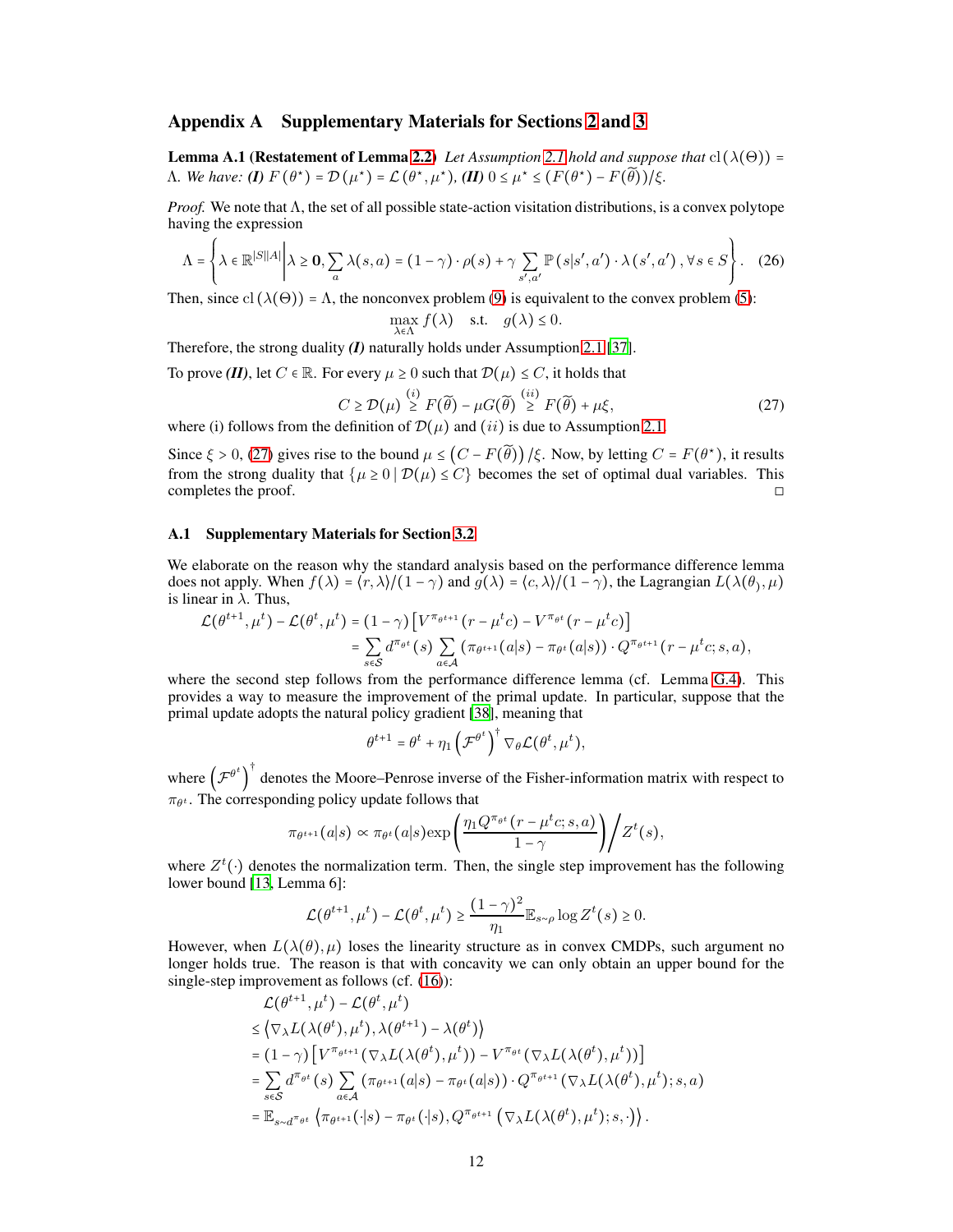# <span id="page-12-0"></span>Appendix B Supplementary Materials for Section [4](#page-5-0)

Lemma B.1 (Restatement of Lemma [4.3\)](#page-6-4) *The functions* f(⋅) *and* g(⋅) *are bounded on* Λ*. Define*  $M_F$  and  $M_G$  such that  $|f(\lambda)| \le M_F$  and  $|g(\lambda)| \le M_G$ , for all  $\lambda \in \Lambda$ . Then, it holds that  $|\mathcal{L}(\theta,\mu)| \le$  $M_L$ ,  $\forall \theta \in \Theta, \mu \in U$ , where  $M_L \coloneqq M_F + C_0 M_G$ . Furthermore, under Assumption [4.2,](#page-6-1)  $\mathcal{L}(\cdot, \mu)$  is  $\ell_L$ -smooth on  $\Theta$ , for all  $\mu \in U$ , where  $\ell_L := \ell_F + C_0 \ell_G$ .

*Proof.* Being a polytope means that  $\Lambda$  is closed and compact (cf. [\(26\)](#page-11-0)). Since f is concave and g is convex on  $\Lambda \subset \mathbb{R}^{|\mathcal{S}||\mathcal{A}|}$ , they are also continuous. Thus, we have that f and g are bounded on  $\Lambda$ . As  $U = [0, C_0]$ , it follows that

$$
|\mathcal{L}(\theta,\mu)| = |F(\theta) - \mu G(\theta)| = |f(\lambda(\theta)) - \mu g(\lambda(\theta))| \le |f(\lambda(\theta))| + \mu |g(\lambda(\theta))| \le M_F + C_0 M_G
$$

for all  $\mu \in U$ . Similarly, as  $F(\theta)$  is  $\ell_F$ -smooth and  $G(\theta)$  is  $\ell_G$ -smooth, we have that  $\mathcal{L}(\theta, \mu) = F(\theta) - \mu G(\theta)$  is  $(\ell_F + C_0 \ell_G)$ -smooth.  $F(\theta) - \mu G(\theta)$  is  $(\ell_F + C_0 \ell_G)$ -smooth.

#### B.1 Proof of Theorem [4.5](#page-6-3)

Proposition B.2 (Restatement of Proposition [4.4\)](#page-6-2) *Let Assumptions [4.1](#page-5-2) and [4.2](#page-6-1) hold and assume that*  $\varepsilon \leq \bar{\varepsilon}$ . Then, for every  $T > 0$ , the iterates  $\left\{(\theta^t, \mu^t)\right\}_{t=0}^{T-1}$  produced by algorithm [\(11\)](#page-4-2) with  $\eta_1 = 1/\ell_L$  *satisfy* 

$$
\frac{1}{T}\sum_{t=0}^{T-1}\left[\mathcal{L}(\theta^\star,\mu^t)-\mathcal{L}(\theta^t,\mu^t)\right]\leq\frac{\mathcal{L}(\theta^\star,\mu^0)-\mathcal{L}(\theta^0,\mu^0)}{\varepsilon T}+2\varepsilon\ell_L\ell_\Theta^2+\frac{2\eta_2M_G^2}{\varepsilon}.
$$

*Proof.* We note that computing the primal update in algorithm [\(11\)](#page-4-2) is equivalent to solving the following sub-problem (cf. [\(17\)](#page-5-1)):

<span id="page-12-1"></span>
$$
\theta^{t+1} = \mathcal{P}_{\Theta} \left( \theta^t + \eta_1 \nabla_{\theta} \mathcal{L}(\theta^t, \mu^t) \right)
$$
  
\n
$$
= \underset{\theta \in \Theta}{\operatorname{argmax}} \left\{ \mathcal{L}(\theta^t, \mu^t) + (\theta - \theta^t)^{\top} \nabla_{\theta} \mathcal{L}(\theta^t, \mu^t) - \frac{1}{2\eta_1} \| \theta - \theta^t \|_2^2 \right\}
$$
  
\n
$$
= \underset{\theta \in \Theta}{\operatorname{argmax}} \left\{ \mathcal{L}(\theta^t, \mu^t) + (\theta - \theta^t)^{\top} \nabla_{\theta} \mathcal{L}(\theta^t, \mu^t) - \frac{\ell_L}{2} \| \theta - \theta^t \|_2^2 \right\}. \tag{28}
$$

Since  $\mathcal{L}(\theta, \mu)$  is  $\ell_L$ -smooth by Lemma [4.3,](#page-6-4) we obtain for every  $\theta \in \Theta$  that

<span id="page-12-2"></span>
$$
\left|\mathcal{L}(\theta,\mu^t) - \mathcal{L}(\theta^t,\mu^t) - (\theta - \theta^t)^{\top} \nabla_{\theta} \mathcal{L}(\theta^t,\mu^t)\right| \leq \frac{\ell_L}{2} \|\theta - \theta^t\|_2^2
$$

Thus, the following ascent property holds:

$$
\mathcal{L}(\theta, \mu^t) \ge \mathcal{L}(\theta^t, \mu^t) + (\theta - \theta^t)^{\top} \nabla_{\theta} \mathcal{L}(\theta^t, \mu^t) - \frac{\ell_L}{2} \|\theta - \theta^t\|_2^2 \ge \mathcal{L}(\theta, \mu^t) - \ell_L \|\theta - \theta^t\|_2^2. \tag{29}
$$

On the basis of [\(28\)](#page-12-1) and [\(29\)](#page-12-2), it holds that

<span id="page-12-3"></span>
$$
\mathcal{L}(\theta^{t+1}, \mu^t) \ge \mathcal{L}(\theta^t, \mu^t) + (\theta^{t+1} - \theta^t)^\top \nabla_{\theta} \mathcal{L}(\theta^t, \mu^t) - \frac{\ell_L}{2} \|\theta^{t+1} - \theta^t\|_2^2
$$
  
\n
$$
= \max_{\theta \in \Theta} \left\{ \mathcal{L}(\theta^t, \mu^t) + (\theta - \theta^t)^\top \nabla_{\theta} \mathcal{L}(\theta^t, \mu^t) - \frac{\ell_L}{2} \|\theta - \theta^t\|_2^2 \right\}
$$
  
\n
$$
\ge \max_{\theta \in \Theta} \left\{ \mathcal{L}(\theta, \mu^t) - \ell_L \|\theta - \theta^t\|_2^2 \right\},
$$
 (30)

Now, we leverage the local invertibility of  $\lambda(\cdot)$  to lower-bound the right-hand side of [\(30\)](#page-12-3). We define

$$
\theta_{\varepsilon} \coloneqq \lambda_{\mathcal{V}_{\lambda(\theta^t)}}^{-1} \left( (1 - \varepsilon) \lambda(\theta^t) + \varepsilon \lambda(\theta^{\star}) \right). \tag{31}
$$

<span id="page-12-4"></span>.

According to Assumption [4.1,](#page-5-2) since  $\varepsilon \leq \bar{\varepsilon}$ , we have  $(1 - \varepsilon)\lambda(\theta^t) + \varepsilon \lambda(\theta^{\star}) \in \mathcal{V}_{\lambda(\theta^t)}$ . Thus,  $\theta_{\varepsilon}$  is well-defined and  $\theta_{\varepsilon} \in \mathcal{U}_{\theta^t}$ . By definition, the composition of  $\lambda : \Theta \to \Lambda$  and  $\lambda_{\mathcal{V}_{\lambda(\theta^t)}}^{-1} : \mathcal{V}_{\lambda(\theta^t)} \to \mathcal{U}_{\theta^t}$  is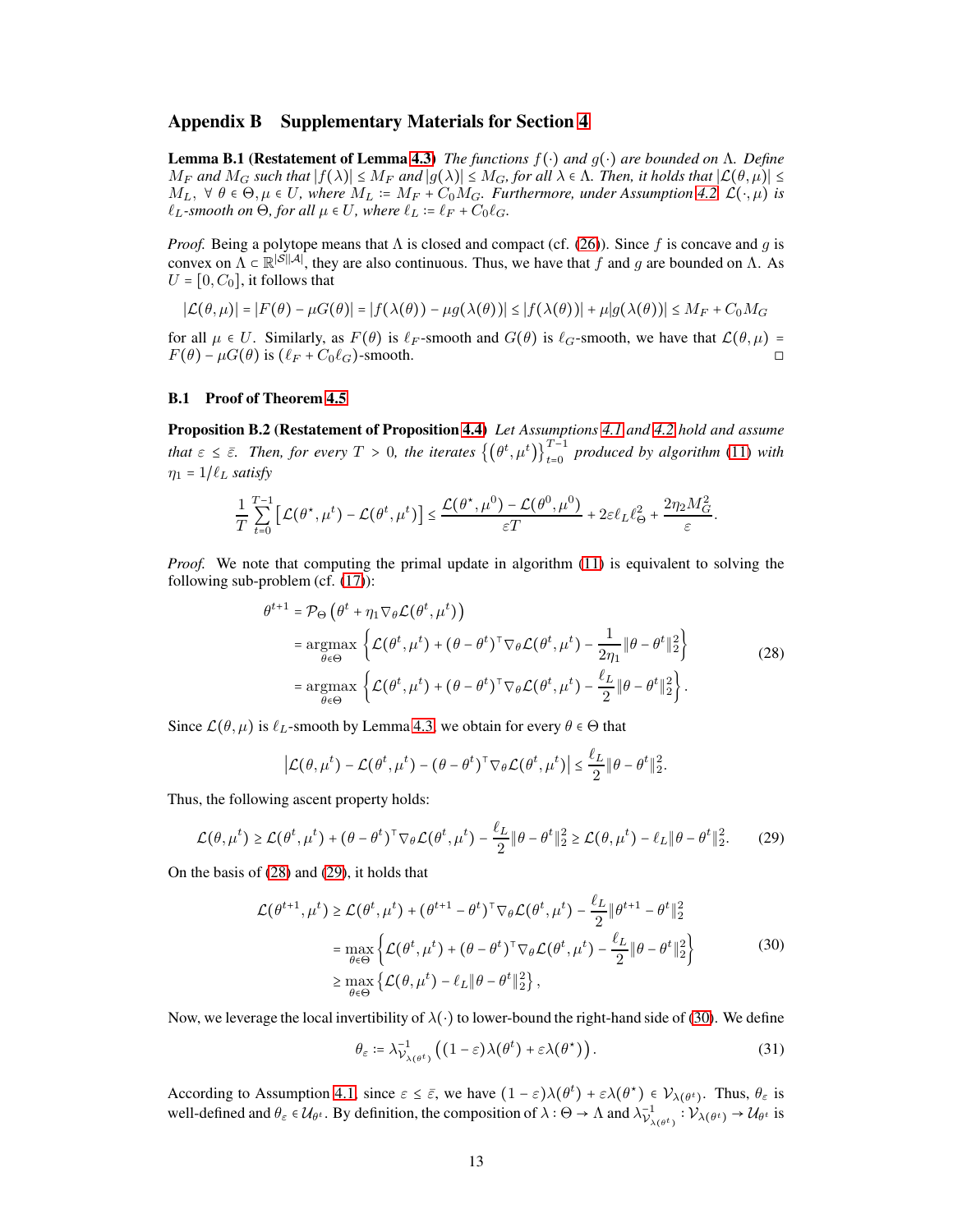the identity map on  $\mathcal{V}_{\lambda(\theta^t)}$ . Together with the facts that  $\mathcal{L}(\theta, \mu) = L(\lambda(\theta), \mu)$  and  $L(\cdot, \mu)$  is concave, we have that

<span id="page-13-1"></span>
$$
\mathcal{L}(\theta_{\varepsilon}, \mu^{t}) = L(\lambda(\theta_{\varepsilon}), \mu^{t})
$$
\n
$$
= L\left(\lambda \circ \lambda_{\mathcal{V}_{\lambda(\theta^{t})}}^{-1} \left( (1 - \varepsilon) \lambda(\theta^{t}) + \varepsilon \lambda(\theta^{*}) \right), \mu^{t} \right)
$$
\n
$$
= L\left( (1 - \varepsilon) \lambda(\theta^{t}) + \varepsilon \lambda(\theta^{*}), \mu^{t} \right)
$$
\n
$$
\geq (1 - \varepsilon) L(\lambda(\theta^{t}), \mu^{t}) + \varepsilon L(\lambda(\theta^{*}), \mu^{t})
$$
\n
$$
= (1 - \varepsilon) \mathcal{L}(\theta^{t}, \mu^{t}) + \varepsilon \mathcal{L}(\theta^{*}, \mu^{t}).
$$
\n(32)

Additionally, the Lipschitz continuity of  $\lambda_{\mathcal{V}_{\lambda(\theta^t)}}^{-1}$  implies that

<span id="page-13-2"></span>
$$
\|\theta_{\varepsilon} - \theta^{t}\|_{2}^{2} = \left\|\lambda_{\mathcal{V}_{\lambda(\theta^{t})}}^{-1} \left( (1 - \varepsilon)\lambda(\theta^{t}) + \varepsilon\lambda(\theta^{*}) \right) - \lambda_{\mathcal{V}_{\lambda(\theta^{t})}}^{-1} \left( \lambda(\theta^{t}) \right) \right\|_{2}^{2}
$$
  
\n
$$
\leq \ell_{\Theta}^{2} \left\| (1 - \varepsilon)\lambda(\theta^{t}) + \varepsilon\lambda(\theta^{*}) - \lambda(\theta^{t}) \right\|_{2}^{2}
$$
  
\n
$$
\leq \varepsilon^{2} \ell_{\Theta}^{2} \left\| \lambda(\theta^{*}) - \lambda(\theta^{t}) \right\|_{2}^{2}
$$
  
\n
$$
\leq 2\varepsilon^{2} \ell_{\Theta}^{2}, \tag{33}
$$

where the last inequality uses the diameter of the probability simplex  $\Lambda$ , i.e.,  $\max_{\lambda_1,\lambda_2\in\Lambda} \|\lambda_1-\lambda_2\|_2 \leq$  $\sqrt{2}$ . By substituting  $\theta_{\varepsilon}$  into [\(30\)](#page-12-3) and using inequalities [\(32\)](#page-13-1) and [\(33\)](#page-13-2), it holds that

$$
\mathcal{L}(\theta^{t+1}, \mu^t) \ge \max_{\theta \in \Theta} \left\{ \mathcal{L}(\theta, \mu^t) - \ell_L \|\theta - \theta^t\|_2^2 \right\}
$$
  

$$
\ge \mathcal{L}(\theta_{\varepsilon}, \mu^t) - \ell_L \|\theta_{\varepsilon} - \theta^t\|_2^2
$$
  

$$
\ge (1 - \varepsilon)\mathcal{L}(\theta^t, \mu^t) + \varepsilon \mathcal{L}(\theta^{\star}, \mu^t) - 2\varepsilon^2 \ell_L \ell_{\Theta}^2,
$$

which implies that

<span id="page-13-4"></span><span id="page-13-3"></span><span id="page-13-0"></span>
$$
\mathcal{L}(\theta^*, \mu^t) - \mathcal{L}(\theta^{t+1}, \mu^t) \le (1 - \varepsilon) \left( \mathcal{L}(\theta^*, \mu^t) - \mathcal{L}(\theta^t, \mu^t) \right) + 2\varepsilon^2 \ell_L \ell_\Theta^2.
$$
 (34)

Consequently, one can obtain the recursion

$$
\mathcal{L}(\theta^*, \mu^{t+1}) - \mathcal{L}(\theta^{t+1}, \mu^{t+1})
$$
\n
$$
= [\mathcal{L}(\theta^*, \mu^t) - \mathcal{L}(\theta^{t+1}, \mu^t)] + [\mathcal{L}(\theta^*, \mu^{t+1}) - \mathcal{L}(\theta^*, \mu^t)] + [\mathcal{L}(\theta^{t+1}, \mu^t) - \mathcal{L}(\theta^{t+1}, \mu^{t+1})]
$$
\n
$$
\leq (1 - \varepsilon) (\mathcal{L}(\theta^*, \mu^t) - \mathcal{L}(\theta^t, \mu^t)) + 2\varepsilon^2 \ell_L \ell_{\Theta}^2
$$
\n
$$
+ [\mathcal{L}(\theta^*, \mu^{t+1}) - \mathcal{L}(\theta^*, \mu^t)] + [\mathcal{L}(\theta^{t+1}, \mu^t) - \mathcal{L}(\theta^{t+1}, \mu^{t+1})]
$$
\n(ii)

$$
\stackrel{(ii)}{\leq} (1 - \varepsilon) \left( \mathcal{L}(\theta^*, \mu^t) - \mathcal{L}(\theta^t, \mu^t) \right) + 2\varepsilon^2 \ell_L \ell_\Theta^2 + 2\eta_2 M_G^2,
$$

where we use  $(34)$  in  $(i)$ . Step  $(ii)$  is due to the bound

$$
|\mathcal{L}(\theta, \mu^{t}) - \mathcal{L}(\theta, \mu^{t+1})| = |(\mu^{t} - \mu^{t+1})G(\theta)|
$$
  
\n
$$
= |[\mu^{t} - \mathcal{P}_{U}(\mu^{t} - \eta_{2}\nabla_{\mu}\mathcal{L}(\theta^{t}, \mu^{t}))]G(\theta)|
$$
  
\n
$$
\leq |\eta_{2}\nabla_{\mu}\mathcal{L}(\theta^{t}, \mu^{t})G(\theta)|
$$
  
\n
$$
= |\eta_{2}G(\theta^{t})G(\theta)|
$$
  
\n
$$
\leq \eta_{2}M_{G}^{2}, \forall \theta \in \Theta,
$$
 (36)

where the two inequalities above result from the non-expansive property of the projection operator and the boundedness of  $G(\theta)$ , i.e.,  $|G(\theta)| \leq M_G$ , respectively. Utilizing the recursion [\(35\)](#page-13-0), we derive that ,  $\mathbf{r}$  ,  $\mathbf{r}$ 

$$
\mathcal{L}(\theta^*, \mu^{t+1}) - \mathcal{L}(\theta^{t+1}, \mu^{t+1})
$$
\n
$$
\leq (1 - \varepsilon) \left( \mathcal{L}(\theta^*, \mu^t) - \mathcal{L}(\theta^t, \mu^t) \right) + 2\varepsilon^2 \ell_L \ell_\Theta^2 + 2\eta_2 M_G^2
$$
\n
$$
\leq (1 - \varepsilon)^2 \left( \mathcal{L}(\theta^*, \mu^{t-1}) - \mathcal{L}(\theta^{t-1}, \mu^{t-1}) \right) + (1 + 1 - \varepsilon) \left( 2\varepsilon^2 \ell_L \ell_\Theta^2 + 2\eta_2 M_G^2 \right)
$$
\n
$$
\leq (1 - \varepsilon)^{t+1} \left( \mathcal{L}(\theta^*, \mu^0) - \mathcal{L}(\theta^0, \mu^0) \right) + \sum_{i=0}^t (1 - \varepsilon)^i \left( 2\varepsilon^2 \ell_L \ell_\Theta^2 + 2\eta_2 M_G^2 \right)
$$
\n
$$
= (1 - \varepsilon)^{t+1} \left( \mathcal{L}(\theta^*, \mu^0) - \mathcal{L}(\theta^0, \mu^0) \right) + \frac{1 - (1 - \varepsilon)^{t+1}}{\varepsilon} \left( 2\varepsilon^2 \ell_L \ell_\Theta^2 + 2\eta_2 M_G^2 \right),
$$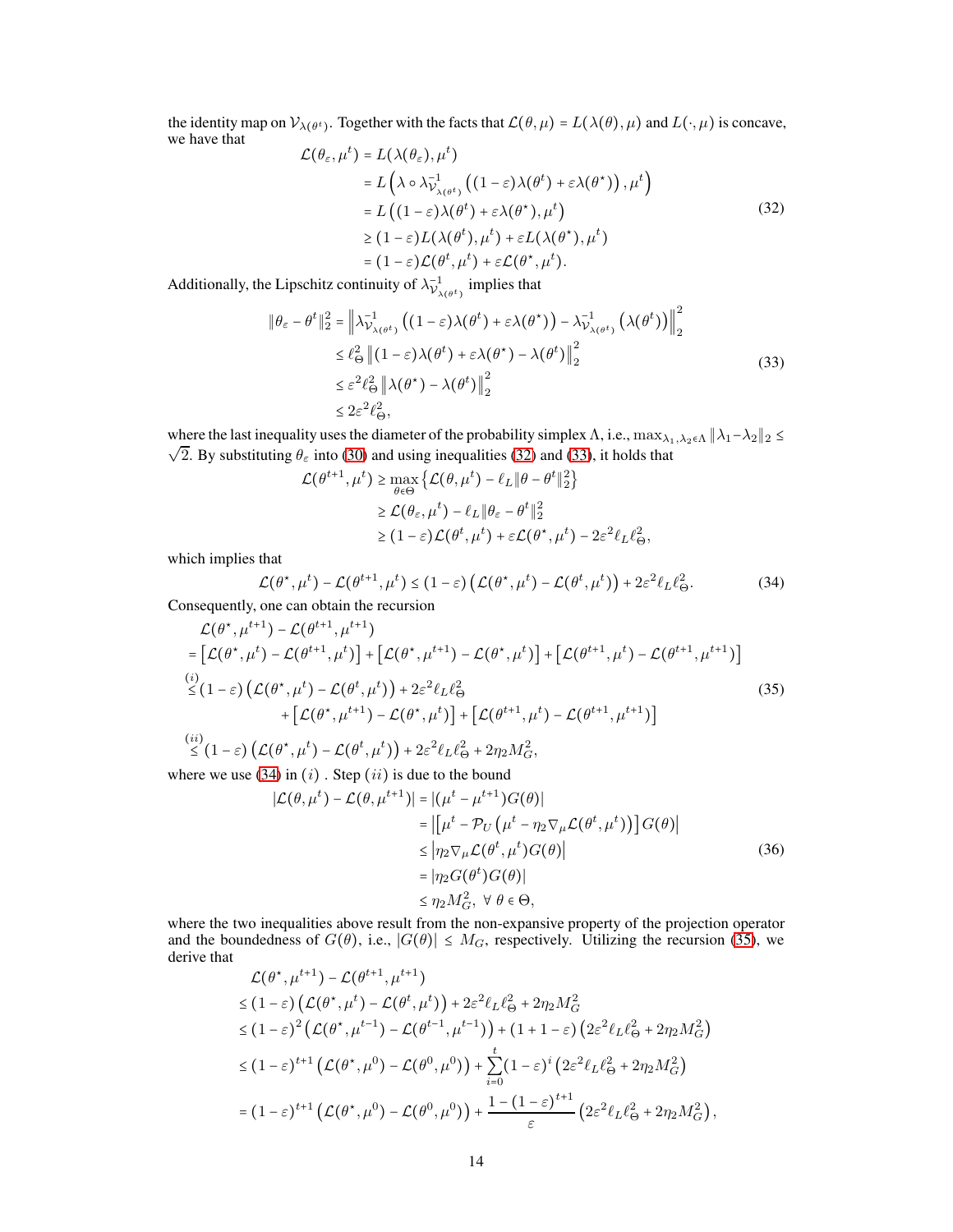which is equivalent to

$$
\mathcal{L}(\theta^*, \mu^t) - \mathcal{L}(\theta^t, \mu^t)
$$
  
\n
$$
\leq (1 - \varepsilon)^t \left( \mathcal{L}(\theta^*, \mu^0) - \mathcal{L}(\theta^0, \mu^0) \right) + (1 - (1 - \varepsilon)^t) \left( 2\varepsilon \ell_L \ell_\Theta^2 + \frac{2\eta_2 M_G^2}{\varepsilon} \right), \ \forall \ t \geq 0.
$$

Summing the above inequality over  $t = 0, 1, \ldots, T - 1$  yields that

$$
\begin{split} &\sum_{t=0}^{T-1}\left[\mathcal{L}(\theta^{\star},\mu^{t})-\mathcal{L}(\theta^{t},\mu^{t})\right] \\ &\leq \sum_{t=0}^{T-1}\left(1-\varepsilon\right)^{t}\left(\mathcal{L}(\theta^{\star},\mu^{0})-\mathcal{L}(\theta^{0},\mu^{0})\right)+\left(1-(1-\varepsilon)^{t}\right)\left(2\varepsilon\ell_{L}\ell_{\Theta}^{2}+\frac{2\eta_{2}M_{G}^{2}}{\varepsilon}\right) \\ &=\frac{1-\left(1-\varepsilon\right)^{T}}{\varepsilon}\left(\mathcal{L}(\theta^{\star},\mu^{0})-\mathcal{L}(\theta^{0},\mu^{0})\right)+\left(T-\frac{1-(1-\varepsilon)^{T}}{\varepsilon}\right)\left(2\varepsilon\ell_{L}\ell_{\Theta}^{2}+\frac{2\eta_{2}M_{G}^{2}}{\varepsilon}\right) \\ &\leq\frac{1}{\varepsilon}\left(\mathcal{L}(\theta^{\star},\mu^{0})-\mathcal{L}(\theta^{0},\mu^{0})\right)+T\left(2\varepsilon\ell_{L}\ell_{\Theta}^{2}+\frac{2\eta_{2}M_{G}^{2}}{\varepsilon}\right). \end{split}
$$

The proof is completed by dividing T on both sides of the inequality.  $\Box$ 

Theorem B.3 (Restatement of Theorem [4.5\)](#page-6-3) *Let Assumptions [2.1,](#page-3-3) [4.1,](#page-5-2) and [4.2](#page-6-1) hold. For every*  $T \ge (\bar{\varepsilon})^{-3}$ , we choose  $C_0 = 1 + (M_F - F(\tilde{\theta})) / \xi$ ,  $\mu^0 = 0$ ,  $\eta_1 = 1/\ell_L$ , and  $\eta_2 = T^{-2/3}$ . Then, the se $q$ uence  $\{(\theta^t, \mu^t)\}_{t=0}^{T-1}$  generated by algorithm [\(11\)](#page-4-2) converges with the rate  $\mathcal{O}(T^{-1/3})$ , in particular

Optimality Gap: 
$$
\frac{1}{T} \sum_{t=0}^{T-1} \left[ F(\theta^*) - F(\theta^t) \right] \le \frac{2M_F + M_G^2/2}{T^{2/3}} + \frac{2\ell_L \ell_{\Theta}^2 + 2M_G^2}{T^{1/3}},
$$
  
Constant Violation: 
$$
\frac{1}{T} \left[ \sum_{t=0}^{T-1} G(\theta^t) \right]_+ \le \frac{2M_F + M_G^2/2}{T^{2/3}} + \frac{2\ell_L \ell_{\Theta}^2 + 2M_G^2 + C_0^2/2}{T^{1/3}}
$$

*Proof of the optimality gap* [\(20a\)](#page-7-2). By the definition of the Lagrangian function  $\mathcal{L}(\theta, \mu)$ , we have

$$
\frac{1}{T} \sum_{t=0}^{T-1} \left[ F(\theta^{\star}) - F(\theta^{t}) \right] = \frac{1}{T} \sum_{t=0}^{T-1} \left[ F(\theta^{\star}) - \mathcal{L}(\theta^{t}, \mu^{t}) - \mu^{t} G(\theta^{t}) \right]
$$
\n
$$
= \frac{1}{T} \sum_{t=0}^{T-1} \left[ F(\theta^{\star}) - \mathcal{L}(\theta^{t}, \mu^{t}) \right] - \frac{1}{T} \sum_{t=0}^{T-1} \mu^{t} G(\theta^{t}).
$$
\n(37)

<span id="page-14-1"></span><span id="page-14-0"></span>.

The first term in the right-hand side of [\(37\)](#page-14-0) can be upper-bounded as

$$
\frac{1}{T} \sum_{t=0}^{T-1} \left[ F(\theta^*) - \mathcal{L}(\theta^t, \mu^t) \right] = \frac{1}{T} \sum_{t=0}^{T-1} \left[ \mathcal{L}(\theta^*, \mu^*) - \mathcal{L}(\theta^t, \mu^t) \right]
$$
\n
$$
\stackrel{(i)}{\leq} \frac{1}{T} \sum_{t=0}^{T-1} \left[ \mathcal{L}(\theta^*, \mu^t) - \mathcal{L}(\theta^t, \mu^t) \right]
$$
\n
$$
\stackrel{(ii)}{\leq} \frac{\mathcal{L}(\theta^*, \mu^0) - \mathcal{L}(\theta^0, \mu^0)}{\varepsilon T} + 2\varepsilon \ell_L \ell_{\Theta}^2 + \frac{2\eta_2 M_G^2}{\varepsilon}
$$
\n
$$
= \frac{F(\theta^*) - F(\theta^0)}{\varepsilon T} + 2\varepsilon \ell_L \ell_{\Theta}^2 + \frac{2\eta_2 M_G^2}{\varepsilon}
$$
\n
$$
\leq \frac{2M_F}{\varepsilon T} + 2\varepsilon \ell_L \ell_{\Theta}^2 + \frac{2\eta_2 M_G^2}{\varepsilon},
$$
\n(38)

where the first equality holds due to strong duality (cf. Lemma [2.2\)](#page-4-0), and step  $(i)$  is due to the fact that  $\mu^* = \arg\min_{\mu \geq 0} \mathcal{L}(\theta^*, \mu)$ . By Proposition [4.4](#page-6-2) and Assumption [4.1,](#page-5-2) step  $(ii)$  holds true for all  $\varepsilon \leq \bar{\varepsilon}$ . Finally, we use the fact that  $\mu^0 = 0$  in the second equality.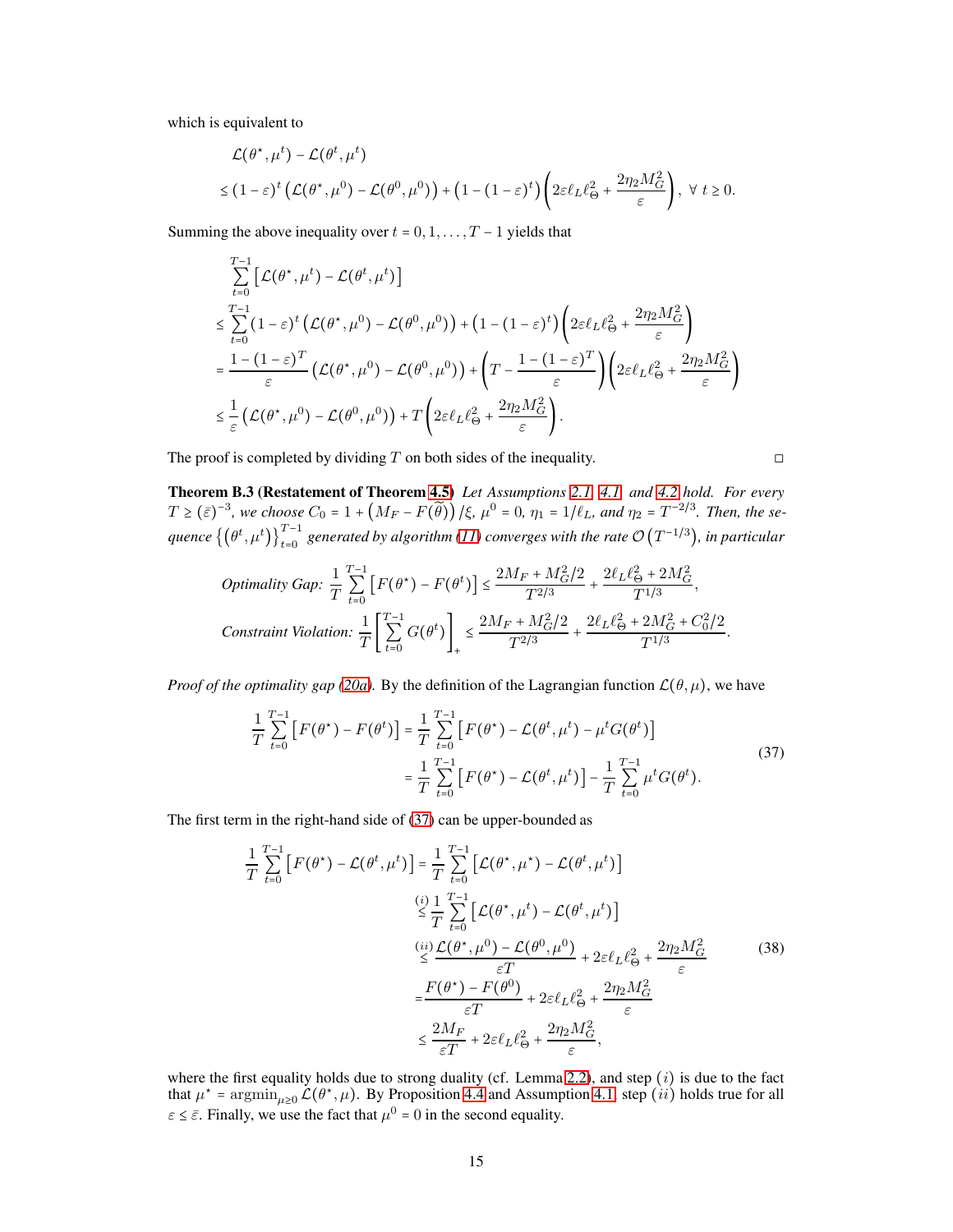Next, we upper-bound the second term in the right-hand side of [\(37\)](#page-14-0). By the update rule of  $\mu^t$  in algorithm [\(11\)](#page-4-2) and the non-expansive property of the projection operator, we obtain that

$$
(\mu^{t+1} - \mu)^2 = [\mathcal{P}_U (\mu^t - \eta_2 \nabla_\mu \mathcal{L}(\theta^t, \mu^t)) - \mu]^2
$$
  
\n
$$
\leq [\mu^t - \eta_2 \nabla_\mu \mathcal{L}(\theta^t, \mu^t) - \mu]^2
$$
  
\n
$$
= (\mu^t - \mu)^2 - 2\eta_2 (\mu^t - \mu) \cdot \nabla_\mu \mathcal{L}(\theta^t, \mu^t) + [\eta_2 \nabla_\mu \mathcal{L}(\theta^t, \mu^t)]^2
$$
  
\n
$$
\leq (\mu^t - \mu)^2 + 2\eta_2 (\mu^t - \mu) \cdot G(\theta^t) + (\eta_2 M_G)^2, \quad \forall \mu \in U,
$$
\n(39)

where the last inequality results from  $\nabla_{\mu} \mathcal{L}(\theta, \mu) = -G(\theta)$  and the boundedness of  $G(\theta)$ . By setting  $\mu = 0$  and rearranging terms, we conclude that

<span id="page-15-3"></span><span id="page-15-0"></span>
$$
-\mu^t G(\theta^t) \le \frac{1}{2\eta_2} \left[ (\mu^t)^2 - (\mu^{t+1})^2 + (\eta_2 M_G)^2 \right].
$$
 (40)

We sum both sides of [\(40\)](#page-15-0) from  $t = 0$  to  $T - 1$  and divide both sides by T to obtain that

$$
\frac{1}{T} \sum_{t=0}^{T-1} -\mu^t G(\theta^t) \le \frac{1}{2\eta_2 T} \sum_{t=0}^{T-1} \left[ (\mu^t)^2 - (\mu^{t+1})^2 + (\eta_2 M_G)^2 \right] \\
\le \frac{1}{2\eta_2 T} \left[ (\mu^0)^2 - (\mu^T)^2 + T \cdot (\eta_2 M_G)^2 \right] \\
\le \frac{\eta_2 M_G^2}{2},
$$
\n(41)

<span id="page-15-1"></span>.

where the last inequality is resulted from dropping the non-positive term  $-(\mu^T)^2$  and plugging in  $\mu^0$  = 0. By substituting [\(38\)](#page-14-1) and [\(41\)](#page-15-1) back into [\(37\)](#page-14-0), it follows that

$$
\frac{1}{T}\sum_{t=0}^{T-1}\left[F\big(\theta^\star\big)-F\big(\theta^t\big)\right]\leq \frac{2M_F}{\varepsilon T}+2\varepsilon\ell_L\ell_\Theta^2+\frac{2\eta_2M_G^2}{\varepsilon}+\frac{\eta_2M_G^2}{2}
$$

The proof is completed by taking  $\eta_2 = T^{-2/3}$  and  $\varepsilon = T^{-1/3}$ . We note that  $T \ge (\bar{\varepsilon})^{-3}$  ensures  $\varepsilon \le \bar{\varepsilon}$ . ◻

*Proof of the constraint violation [\(20b\)](#page-7-3)*. If  $\left[\sum_{t=0}^{T-1} G(\theta^t)\right]_+ = 0$ , the bound is trivially satisfied. Therefore, from now on, we assume  $\left[\sum_{t=0}^{T-1} G(\theta^t)\right]_+ > 0$ , which implies  $\sum_{t=0}^{T-1} G(\theta^t) = \left[\sum_{t=0}^{T-1} G(\theta^t)\right]_+$ . Define  $\hat{\mu} = \mu^* + 1 \ge 1$  as  $\mu^* \ge 0$ . By the boundedness of  $\mu^*$  (cf. Lemma [2.2\)](#page-4-0), we have that

$$
\widehat{\mu} = \mu^* + 1 \le \frac{F(\theta^*) - F(\widetilde{\theta})}{\xi} + 1 \le \frac{M_F - F(\widetilde{\theta})}{\xi} + 1 = C_0,
$$

which implies  $\widehat{\mu} \in U$ . Thus, it follows that

<span id="page-15-2"></span>
$$
\frac{1}{T} \left[ \sum_{t=0}^{T-1} G(\theta^t) \right]_+ = (\widehat{\mu} - \mu^*) \cdot \frac{1}{T} \sum_{t=0}^{T-1} G(\theta^t)
$$
\n
$$
= (\mu^* - \widehat{\mu}) \cdot \frac{1}{T} \sum_{t=0}^{T-1} \nabla_{\mu} \mathcal{L}(\theta^t, \mu^t)
$$
\n
$$
\leq \max_{\mu \in U} \left\{ (\mu^* - \mu) \cdot \frac{1}{T} \sum_{t=0}^{T-1} \nabla_{\mu} \mathcal{L}(\theta^t, \mu^t) \right\},
$$
\n(42)

where we used the fact that  $\hat{\mu} - \mu^* = 1$  in the first step. To upper-bound the last line in [\(42\)](#page-15-2), we note that

<span id="page-15-4"></span>
$$
(\mu^* - \mu) \cdot \nabla_{\mu} \mathcal{L}(\theta^t, \mu^t) = (\mu^* - \mu^t + \mu^t - \mu) \cdot \nabla_{\mu} \mathcal{L}(\theta^t, \mu^t)
$$
  
\n
$$
= [(\mu^* - \mu^t) \cdot \nabla_{\mu} \mathcal{L}(\theta^t, \mu^t)] + [(\mu^t - \mu) \cdot \nabla_{\mu} \mathcal{L}(\theta^t, \mu^t)]
$$
  
\n
$$
\stackrel{(i)}{=} [\mathcal{L}(\theta^t, \mu^*) - \mathcal{L}(\theta^t, \mu^t)] - [(\mu^t - \mu) \cdot G(\theta^t)]
$$
  
\n
$$
\leq [\mathcal{L}(\theta^*, \mu^*) - \mathcal{L}(\theta^t, \mu^t)] - [(\mu^t - \mu) \cdot G(\theta^t)]
$$
  
\n
$$
\stackrel{(ii)}{\leq} [\mathcal{L}(\theta^*, \mu^*) - \mathcal{L}(\theta^t, \mu^t)] + \frac{(\mu^t - \mu)^2 - (\mu^{t+1} - \mu)^2}{2\eta_2} + \frac{\eta_2 M_G^2}{2},
$$
 (43)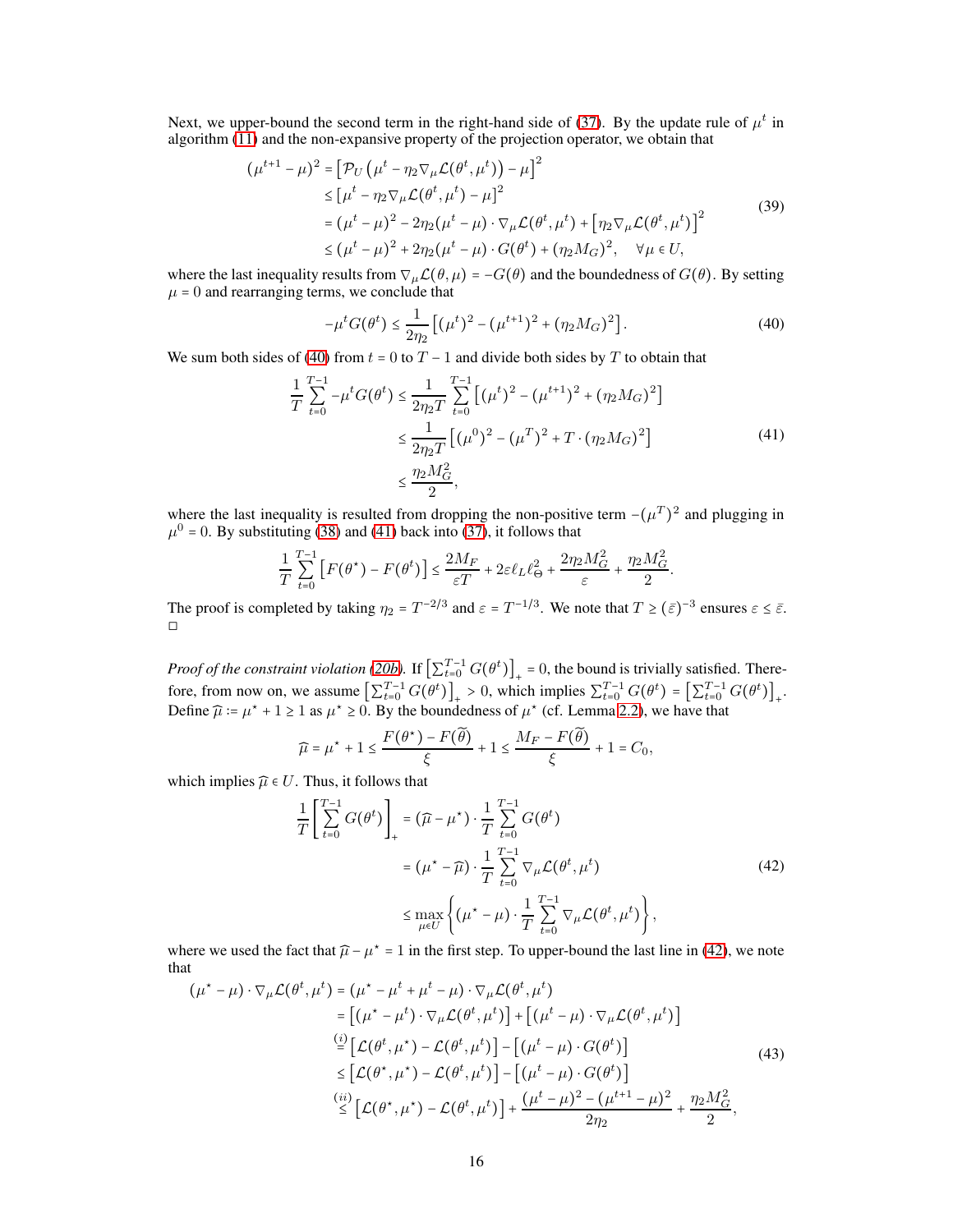where we use the linearity of  $\mathcal{L}(\theta, \mu)$  with respect to  $\mu$  in (i). The first inequality follows from the fact that  $\theta^*$  maximizes  $\mathcal{L}(\cdot, \mu^*)$  and inequality (*ii*) follows from rearranging the terms in [\(39\)](#page-15-3).

Summing both sides of [\(43\)](#page-15-4) over  $t = 0, \ldots, T - 1$ , dividing them by T, and plugging into [\(42\)](#page-15-2) yield that

<span id="page-16-0"></span>
$$
\frac{1}{T} \left[ \sum_{t=0}^{T-1} G(\theta^{t}) \right]_{+}
$$
\n
$$
\leq \max_{\mu \in U} \left\{ (\mu^{*} - \mu) \cdot \frac{1}{T} \sum_{t=0}^{T-1} \nabla_{\mu} \mathcal{L}(\theta^{t}, \mu^{t}) \right\}
$$
\n
$$
\leq \max_{\mu \in U} \left\{ \frac{1}{T} \sum_{t=0}^{T-1} \left[ \mathcal{L}(\theta^{*}, \mu^{*}) - \mathcal{L}(\theta^{t}, \mu^{t}) \right] + \frac{1}{T} \sum_{t=0}^{T-1} \frac{(\mu^{t} - \mu)^{2} - (\mu^{t+1} - \mu)^{2}}{2\eta_{2}} + \frac{\eta_{2} M_{G}^{2}}{2} \right\}
$$
\n
$$
\leq \frac{1}{T} \sum_{t=0}^{T-1} \left[ \mathcal{L}(\theta^{*}, \mu^{*}) - \mathcal{L}(\theta^{t}, \mu^{t}) \right] + \frac{\eta_{2} M_{G}^{2}}{2} + \max_{\mu \in U} \left\{ \frac{(\mu^{0} - \mu)^{2} - (\mu^{T} - \mu)^{2}}{2\eta_{2} T} \right\}
$$
\n
$$
\stackrel{(i)}{\leq} \frac{2M_{F}}{\varepsilon T} + 2\varepsilon \ell_{L} \ell_{\Theta}^{2} + \frac{2\eta_{2} M_{G}^{2}}{\varepsilon} + \frac{\eta_{2} M_{G}^{2}}{\varepsilon} + \frac{\eta_{2} M_{G}^{2}}{2} + \frac{\eta_{2} M_{G}^{2}}{\varepsilon_{1} T} + \frac{\ell_{G}^{2}}{2\eta_{2} T} \right\}
$$
\n
$$
\stackrel{(ii)}{\leq} \frac{2M_{F}}{\varepsilon T} + 2\varepsilon \ell_{L} \ell_{\Theta}^{2} + \frac{2\eta_{2} M_{G}^{2}}{\varepsilon} + \frac{\eta_{2} M_{G}^{2}}{\varepsilon_{2} T} + \frac{\ell_{G}^{2}}{2\eta_{2} T},
$$

where we upper-bound  $(1/T) \cdot \sum_{t=0}^{T-1} [\mathcal{L}(\theta^*, \mu^*) - \mathcal{L}(\theta^t, \mu^t)]$  with [\(38\)](#page-14-1) in (*i*) and drop the nonpositive term  $-(\mu^T - \mu)^2$ . Step (ii) holds due to  $\mu^0 = 0$  and  $\mu \le C_0$ ,  $\forall \mu \in U$ . The proof is completed by substituting  $\eta_2 = T^{-2/3}$  and  $\varepsilon = T^{-1/3}$  into [\(44\)](#page-16-0).

## B.2 Proof of Theorem [4.7](#page-7-1)

Proposition B.4 (Restatement of Proposition [4.6\)](#page-7-4) *Let Assumptions [4.1](#page-5-2) and [4.2](#page-6-1) hold. Suppose that*  $f(\cdot)$  *is*  $\sigma$ -strongly concave w.r.t.  $\lambda$  *on*  $\Lambda$ . Then, for every  $T > 0$ , the iterates  $\{(\theta^t, \mu^t)\}_{t=0}^{T-1}$ *produced by algorithm* [\(11\)](#page-4-2) *with*  $\eta_1 = 1/\ell_L$  *satisfy* 

$$
\frac{1}{T}\sum_{t=0}^{T-1}[\mathcal{L}(\theta^\star,\mu^t)-\mathcal{L}(\theta^t,\mu^t)] \leq \frac{\mathcal{L}(\theta^T,\mu^{T-1})-\mathcal{L}(\theta^0,\mu^0)}{\tilde{\varepsilon}T}+\frac{\eta_2 M_G^2}{\tilde{\varepsilon}},
$$

*where*  $\tilde{\varepsilon}$  :=  $\min{\{\bar{\varepsilon}, \sigma /(\sigma + 2\ell_{\Theta}^2 \ell_L)\}}.$ 

*Proof.* We begin with [\(30\)](#page-12-3):

<span id="page-16-2"></span><span id="page-16-1"></span>
$$
\mathcal{L}(\theta^{t+1}, \mu^t) \ge \max_{\theta \in \Theta} \left\{ \mathcal{L}(\theta, \mu^t) - \ell_L \|\theta - \theta^t\|_2^2 \right\}.
$$
 (45)

For  $\varepsilon \leq \bar{\varepsilon}$ , we define  $\theta_{\varepsilon} \coloneqq \lambda_{V_{\lambda(\theta^t)}}^{-1} \left( (1 - \varepsilon) \lambda(\theta^t) + \varepsilon \lambda(\theta^*) \right)$  similarly to [\(31\)](#page-12-4). Combining the definition of  $\mathcal{L}(\theta,\mu) = L(\lambda(\theta),\mu)$  with the fact that  $L(\cdot,\mu)$  is  $\sigma$ -strongly concave in  $\lambda$ , which is due to the  $\sigma$ -strongly concavity of  $f(\cdot)$  and the convexity of  $g(\cdot)$ , we have that

$$
\mathcal{L}(\theta_{\varepsilon}, \mu^{t}) = L(\lambda(\theta_{\varepsilon}), \mu^{t})
$$
\n
$$
= L(\lambda \circ \lambda_{\mathcal{V}_{\lambda(\theta^{t})}}^{-1} ((1 - \varepsilon)\lambda(\theta^{t}) + \varepsilon\lambda(\theta^{*})), \mu^{t})
$$
\n
$$
= L((1 - \varepsilon)\lambda(\theta^{t}) + \varepsilon\lambda(\theta^{*}), \mu^{t})
$$
\n
$$
\geq (1 - \varepsilon)L(\lambda(\theta^{t}), \mu^{t}) + \varepsilon L(\lambda(\theta^{*}), \mu^{t}) + \frac{\sigma}{2}\varepsilon(1 - \varepsilon)\left\|\lambda(\theta^{*}) - \lambda(\theta^{t})\right\|_{2}^{2}
$$
\n
$$
= (1 - \varepsilon)\mathcal{L}(\theta^{t}, \mu^{t}) + \varepsilon\mathcal{L}(\theta^{*}, \mu^{t}) + \frac{\sigma}{2}\varepsilon(1 - \varepsilon)\left\|\lambda(\theta^{*}) - \lambda(\theta^{t})\right\|_{2}^{2}.
$$
\n(46)

By Assumption [4.1,](#page-5-2) the Lipschitz continuity of  $\lambda_{\mathcal{V}_{\lambda(\theta^t)}}^{-1}$  implies that

<span id="page-16-3"></span>
$$
\|\theta_{\varepsilon} - \theta^{t}\|_{2}^{2} = \left\|\lambda_{\mathcal{V}_{\lambda(\theta^{t})}}^{-1} \left( (1 - \varepsilon) \lambda(\theta^{t}) + \varepsilon \lambda(\theta^{*}) \right) - \lambda_{\mathcal{V}_{\lambda(\theta^{t})}}^{-1} \left( \lambda(\theta^{t}) \right) \right\|_{2}^{2}
$$
  
\$\leq \ell\_{\Theta}^{2} \left\| (1 - \varepsilon) \lambda(\theta^{t}) + \varepsilon \lambda(\theta^{\*}) - \lambda(\theta^{t}) \right\|\_{2}^{2}\$ (47)  
\$\leq \varepsilon^{2} \ell\_{\Theta}^{2} \left\| \lambda(\theta^{\*}) - \lambda(\theta^{t}) \right\|\_{2}^{2}\$.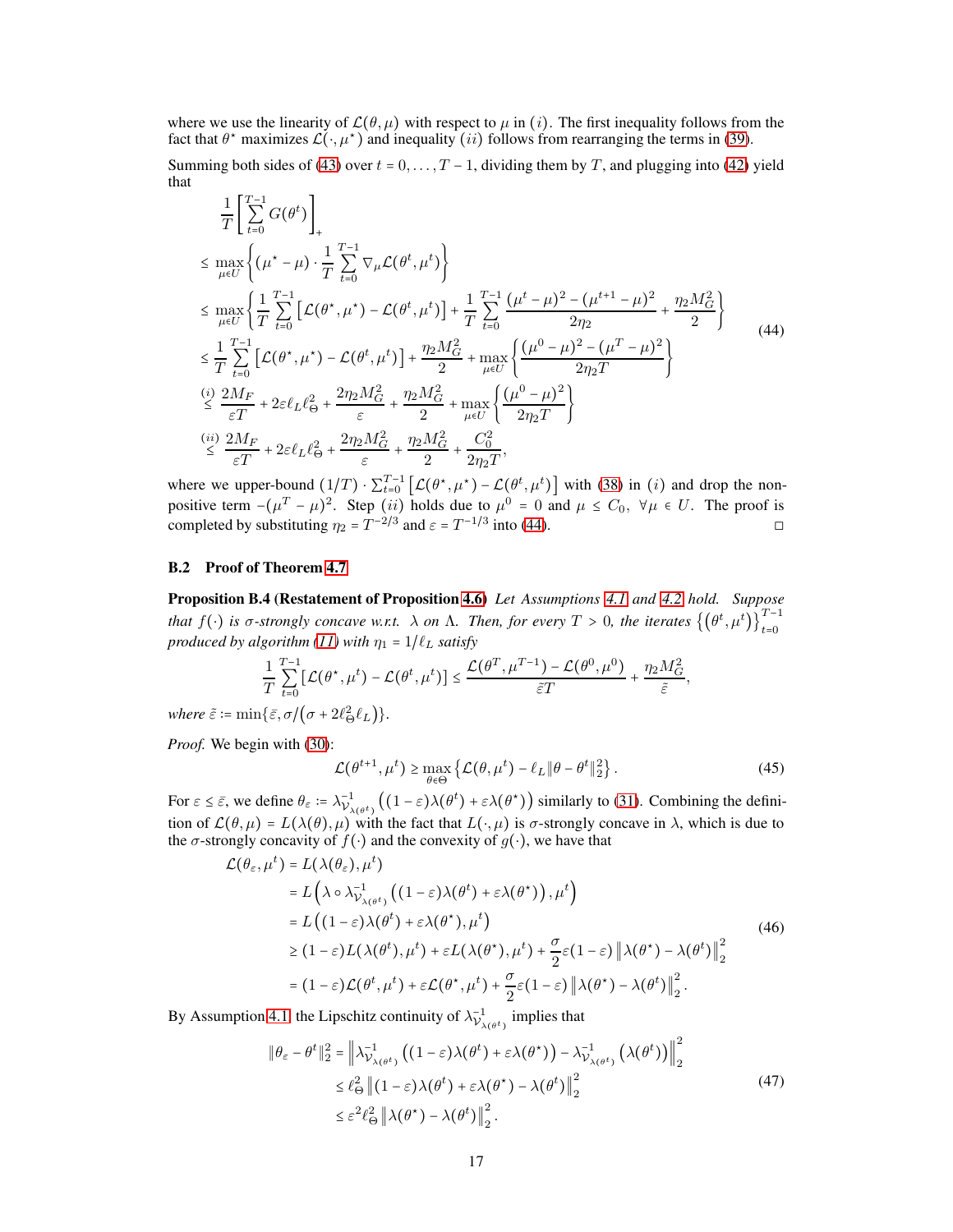Substitute  $\theta_{\varepsilon}$  into the right-hand side of [\(45\)](#page-16-1), we have that

$$
\mathcal{L}(\theta^{t+1}, \mu^t) \ge \max_{\theta \in \Theta} \left\{ \mathcal{L}(\theta, \mu^t) - \ell_L \|\theta - \theta^t\|_2^2 \right\}
$$
  
\n
$$
\ge \max_{0 \le \varepsilon \le \varepsilon} \left\{ \mathcal{L}(\theta_{\varepsilon}, \mu^t) - \ell_L \|\theta_{\varepsilon} - \theta^t\|_2^2 \right\}
$$
  
\n
$$
\ge \max_{0 \le \varepsilon \le \varepsilon} \left\{ (1 - \varepsilon) \mathcal{L}(\theta^t, \mu^t) + \varepsilon \mathcal{L}(\theta^*, \mu^t) + \left( \frac{\sigma}{2} \varepsilon (1 - \varepsilon) - \varepsilon^2 \ell_L \ell_\Theta^2 \right) \left\| \lambda(\theta^*) - \lambda(\theta^t) \right\|_2^2 \right\},
$$

where we use [\(46\)](#page-16-2) and [\(47\)](#page-16-3) in the last inequality. Consequently,

$$
\mathcal{L}(\theta^*, \mu^t) - \mathcal{L}(\theta^{t+1}, \mu^t) \le \min_{0 \le \varepsilon \le \bar{\varepsilon}} \left\{ (1 - \varepsilon) \left[ \mathcal{L}(\theta^*, \mu^t) - \mathcal{L}(\theta^t, \mu^t) \right] - \left( \frac{\sigma \varepsilon (1 - \varepsilon)}{2} - \varepsilon^2 \ell_L \ell_\Theta^2 \right) \left\| \lambda(\theta^*) - \lambda(\theta^t) \right\|_2^2 \right\}.
$$
\n(48)

We note that

<span id="page-17-2"></span><span id="page-17-1"></span><span id="page-17-0"></span>
$$
\frac{\sigma \varepsilon (1 - \varepsilon)}{2} - \varepsilon^2 \ell_L \ell_{\Theta}^2 \ge 0, \text{ if } 0 \le \varepsilon \le \frac{\sigma}{\left(\sigma + 2\ell_{\Theta}^2 \ell_L\right)}.\tag{49}
$$

By letting  $\tilde{\varepsilon} := \min\{\bar{\varepsilon}, \sigma/(\sigma + 2\ell_{\Theta}^2 \ell_L)\} \leq \bar{\varepsilon}$ , it follows from [\(48\)](#page-17-0) that

$$
\mathcal{L}(\theta^*, \mu^t) - \mathcal{L}(\theta^{t+1}, \mu^t)
$$
\n
$$
\leq (1 - \tilde{\varepsilon}) \left[ \mathcal{L}(\theta^*, \mu^t) - \mathcal{L}(\theta^t, \mu^t) \right] - \left( \frac{\sigma \tilde{\varepsilon} (1 - \tilde{\varepsilon})}{2} - \tilde{\varepsilon}^2 \ell_L \ell_{\Theta}^2 \right) \left\| \lambda(\theta^*) - \lambda(\theta^t) \right\|_2^2 \tag{50}
$$
\n
$$
\leq (1 - \tilde{\varepsilon}) \left[ \mathcal{L}(\theta^*, \mu^t) - \mathcal{L}(\theta^t, \mu^t) \right],
$$

where the second inequality results from [\(49\)](#page-17-1). Now, we rearrange terms in [\(50\)](#page-17-2) to obtain that

$$
\mathcal{L}(\theta^\star, \mu^t) - \mathcal{L}(\theta^{t+1}, \mu^t) \leq \frac{1-\tilde{\varepsilon}}{\tilde{\varepsilon}} \left[ \mathcal{L}(\theta^{t+1}, \mu^t) - \mathcal{L}(\theta^t, \mu^t) \right],
$$

which implies that

$$
\mathcal{L}(\theta^{\star}, \mu^{t}) - \mathcal{L}(\theta^{t}, \mu^{t}) = \left[ \mathcal{L}(\theta^{\star}, \mu^{t}) - \mathcal{L}(\theta^{t+1}, \mu^{t}) \right] + \left[ \mathcal{L}(\theta^{t+1}, \mu^{t}) - \mathcal{L}(\theta^{t}, \mu^{t}) \right] \leq \left( \frac{1 - \tilde{\varepsilon}}{\tilde{\varepsilon}} + 1 \right) \left[ \mathcal{L}(\theta^{t+1}, \mu^{t}) - \mathcal{L}(\theta^{t}, \mu^{t}) \right] = \frac{1}{\tilde{\varepsilon}} \left[ \mathcal{L}(\theta^{t+1}, \mu^{t}) - \mathcal{L}(\theta^{t}, \mu^{t}) \right].
$$

Summing it over  $t = 0, \ldots, T-1$ , we have that

$$
\sum_{t=0}^{T-1} [\mathcal{L}(\theta^*, \mu^t) - \mathcal{L}(\theta^t, \mu^t)] \leq \frac{1}{\tilde{\varepsilon}} \sum_{t=0}^{T-1} [\mathcal{L}(\theta^{t+1}, \mu^t) - \mathcal{L}(\theta^t, \mu^t)]
$$
\n
$$
= \frac{1}{\tilde{\varepsilon}} \Biggl( \mathcal{L}(\theta^T, \mu^{T-1}) - \mathcal{L}(\theta^0, \mu^0) + \sum_{t=0}^{T-2} [\mathcal{L}(\theta^{t+1}, \mu^t) - \mathcal{L}(\theta^{t+1}, \mu^{t+1})] \Biggr)
$$
\n
$$
\stackrel{(i)}{\leq} \frac{1}{\tilde{\varepsilon}} [\mathcal{L}(\theta^T, \mu^{T-1}) - \mathcal{L}(\theta^0, \mu^0) + (T-1)\eta_2 M_G^2],
$$

where we use [\(36\)](#page-13-4) to bound the difference  $\mathcal{L}(\theta^{t+1}, \mu^t) - \mathcal{L}(\theta^{t+1}, \mu^{t+1})$  in (*i*). The proof is completed by dividing T on both sides of the inequality.  $\Box$ 

Theorem B.5 (Restatement of Theorem [4.7\)](#page-7-1) *Let Assumptions [2.1,](#page-3-3) [4.1,](#page-5-2) and [4.2](#page-6-1) hold. Suppose that*  $f(\cdot)$  *is*  $\sigma$ -strongly concave w.r.t.  $\lambda$  on  $\Lambda$ . For every  $T > 0$ , we choose  $C_0 = 1 + (M_F - F(\widetilde{\theta})) / \xi$ ,  $\mu^0 = 0$ ,  $\eta_1 = 1/\ell_L$ , and  $\eta_2 = T^{-1/2}$ . Then, the sequence  $\{(\theta^t, \mu^t)\}_{t=0}^{T-1}$  generated by algorithm [\(11\)](#page-4-2) converges with the rate  $\mathcal{O}\left(T^{-1/2}\right)$ , in particular

Optimality Gap: 
$$
\frac{1}{T} \sum_{t=0}^{T-1} \left[ F(\theta^*) - F(\theta^t) \right] \le \frac{M_L + M_F}{\tilde{\varepsilon}T} + \left( \frac{M_G^2}{\tilde{\varepsilon}} + \frac{M_G^2}{2} \right) \frac{1}{\sqrt{T}},
$$
  
Constant Violation: 
$$
\frac{1}{T} \left[ \sum_{t=0}^{T-1} G(\theta^t) \right]_+ \le \frac{M_L + M_F}{\tilde{\varepsilon}T} + \left( \frac{M_G^2}{\tilde{\varepsilon}} + \frac{M_G^2 + C_0^2}{2} \right) \frac{1}{\sqrt{T}},
$$

$$
\tilde{\varepsilon} := \min\{\bar{\varepsilon}, \sigma/(\sigma + 2\ell_\infty^2 \ell_L)\}.
$$

*where*  $\tilde{\varepsilon}$  :=  $\min{\{\bar{\varepsilon}, \sigma /(\sigma + 2\ell_{\Theta}^2 \ell_L)\}}.$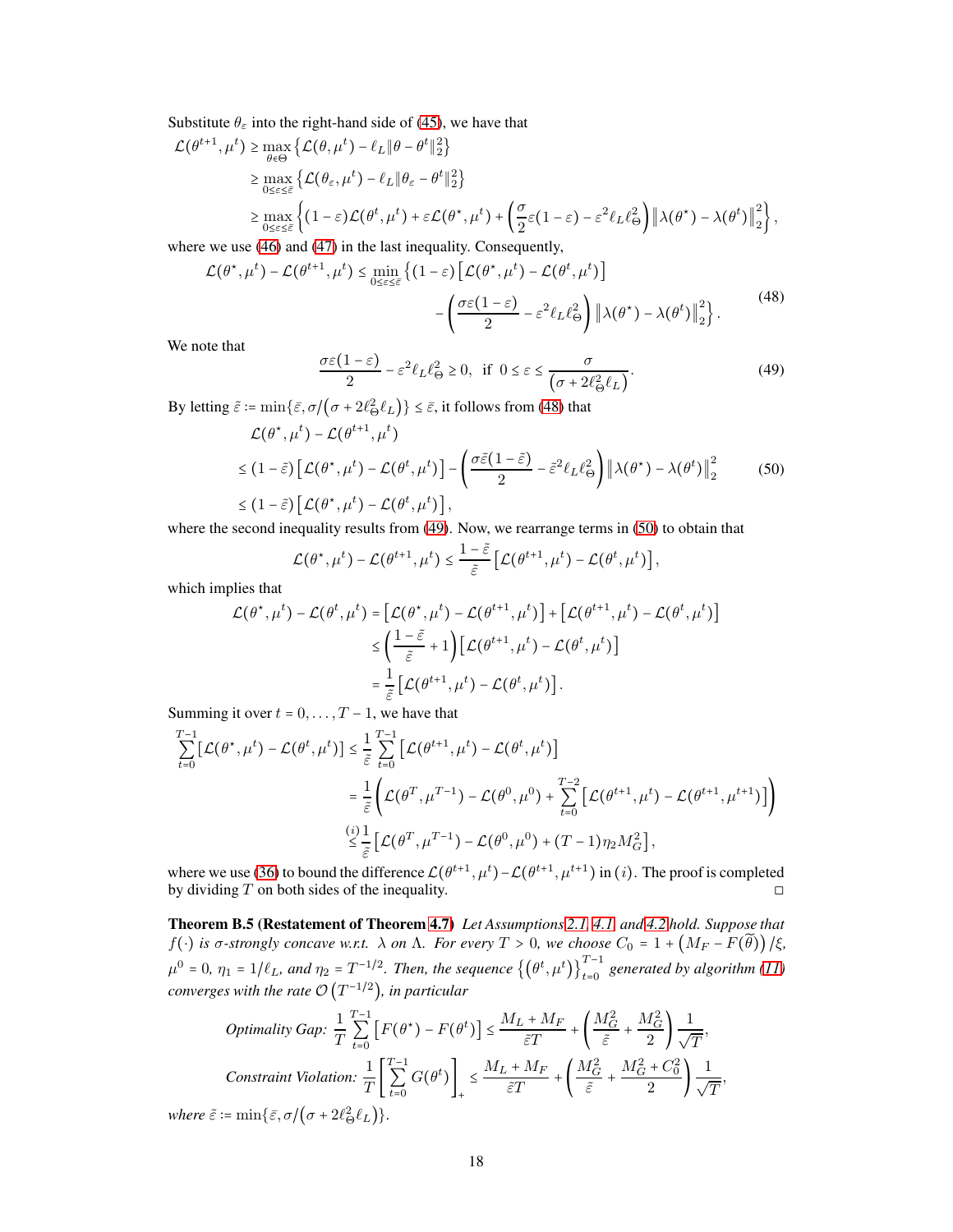*Proof of the optimality gap* (22*a*). We follow the same proof as the concave case (cf. (20*a*) in Theorem [4.5\)](#page-6-3), except for inequality [\(38\)](#page-14-1). In step (ii) of (38), we use Proposition [4.6](#page-7-4) instead of Proposition [4.4.](#page-6-2) This gives rise to

<span id="page-18-1"></span>
$$
\frac{1}{T} \sum_{t=0}^{T-1} \left[ F(\theta^*) - \mathcal{L}(\theta^t, \mu^t) \right] \le \frac{\mathcal{L}(\theta^T, \mu^{T-1}) - \mathcal{L}(\theta^0, \mu^0)}{\tilde{\varepsilon}T} + \frac{\eta_2 M_G^2}{\tilde{\varepsilon}}
$$
\n
$$
= \frac{\mathcal{L}(\theta^T, \mu^{T-1}) - F(\theta^0)}{\tilde{\varepsilon}T} + \frac{\eta_2 M_G^2}{\tilde{\varepsilon}}
$$
\n
$$
\le \frac{M_L + M_F}{\tilde{\varepsilon}T} + \frac{\eta_2 M_G^2}{\tilde{\varepsilon}},
$$
\n(51)

where we use  $\mu^0 = 0$  in the second step. Following [\(37\)](#page-14-0) and [\(41\)](#page-15-1), we conclude that

$$
\frac{1}{T} \sum_{t=0}^{T-1} \left[ F(\theta^*) - F(\theta^t) \right] = \frac{1}{T} \sum_{t=0}^{T-1} \left[ F(\theta^*) - \mathcal{L}(\theta^t, \mu^t) \right] - \frac{1}{T} \sum_{t=0}^{T-1} \mu^t G(\theta^t)
$$
\n
$$
\leq \frac{M_L + M_F}{\tilde{\varepsilon}T} + \frac{\eta_2 M_G^2}{\tilde{\varepsilon}} + \frac{\eta_2 M_G^2}{2}.
$$

The proof is completed by taking  $\eta_2 = T^{-1/2}$ . ◻

*Proof of the constraint violation [\(22b\)](#page-7-3).* We follow the same lines as in the proof of [\(20b\)](#page-7-3) for the concave case. By substituting [\(51\)](#page-18-1) into [\(44\)](#page-16-0), it holds that

$$
\frac{1}{T} \left[ \sum_{t=0}^{T-1} G(\theta^t) \right]_+ \leq \frac{1}{T} \sum_{t=0}^{T-1} \left[ \mathcal{L}(\theta^*, \mu^*) - \mathcal{L}(\theta^t, \mu^t) \right] + \frac{\eta_2 M_G^2}{2} + \max_{\mu \in U} \left\{ \frac{(\mu^0 - \mu)^2 - (\mu^T - \mu)^2}{2\eta_2 T} \right\}
$$
\n
$$
\leq \frac{M_L + M_F}{\tilde{\varepsilon}T} + \frac{\eta_2 M_G^2}{\tilde{\varepsilon}} + \frac{\eta_2 M_G^2}{2} + \max_{\mu \in U} \left\{ \frac{(\mu^0 - \mu)^2}{2\eta_2 T} \right\}
$$
\n
$$
\leq \frac{M_L + M_F}{\tilde{\varepsilon}T} + \frac{\eta_2 M_G^2}{\tilde{\varepsilon}} + \frac{\eta_2 M_G^2}{2} + \frac{C_0^2}{2\eta_2 T},
$$

which, together with  $\eta_2 = T^{-1/2}$ , completes the proof.

# <span id="page-18-0"></span>Appendix C Supplementary Materials for Section [5](#page-8-4)

In this section, we formally state the Primal-dual Policy Gradient-Zero Algorithm (PDPG-0) and Theorem [5.1.](#page-8-3) First, we note that the pessimistic problem [\(23\)](#page-8-2) is equivalent to

<span id="page-18-4"></span>
$$
\max_{\theta \in \Theta} F(\theta) \quad \text{s.t.} \quad G_{\delta}(\theta) \le 0,
$$
\n(52)

where  $G_{\delta}(\theta) = G(\theta) + \delta$ . Suppose that  $\delta < \xi$ , i.e., the pessimistic term is smaller than the strict feasibility of the Slater point. This implies that

$$
|G_{\delta}(\theta)| \le M_G + \xi, \text{ and } G_{\delta}(\widetilde{\theta}) \le -(\xi - \delta) < 0. \tag{53}
$$

This gives the constraint upper bound and slackness for the pessimistic problem [\(52\)](#page-18-2).

The PDPG-0 method is simply a variate of algorithm [\(11\)](#page-4-2) applied to the new problem [\(52\)](#page-18-2), i.e.,

$$
\theta^{t+1} = \mathcal{P}_{\Theta}\left(\theta^t + \eta_1 \nabla_{\theta} \mathcal{L}_{\delta}(\theta^t, \mu^t)\right), \ \mu^{t+1} = \mathcal{P}_{U}\left(\mu^t - \eta_2 \nabla_{\mu} \mathcal{L}_{\delta}(\theta^t, \mu^t)\right), \text{ for } t = 0, 1, 2, \dots, \quad (54)
$$

where  $\mathcal{L}_{\delta}(\theta, \mu) = F(\theta) - \mu G_{\delta}(\theta)$  is the Lagrangian function for [\(52\)](#page-18-2).

Theorem C.1 (Restatement of Theorem [5.1\)](#page-8-3) *Let Assumptions [2.1,](#page-3-3) [4.1,](#page-5-2) and [4.2](#page-6-1) hold.*

**(I)** For fixed  $T > 0$ , let  $\delta = \mathcal{O}(T^{-1/3})$  be the solution to the equation

$$
\frac{2M_F+(M_G+\xi)^2/2}{T^{2/3}}+\frac{2\ell_L\ell_{\Theta}^2+2\big(M_G+\xi)^2+C_0^2/2}{T^{1/3}}-\delta=0,
$$

<span id="page-18-3"></span><span id="page-18-2"></span>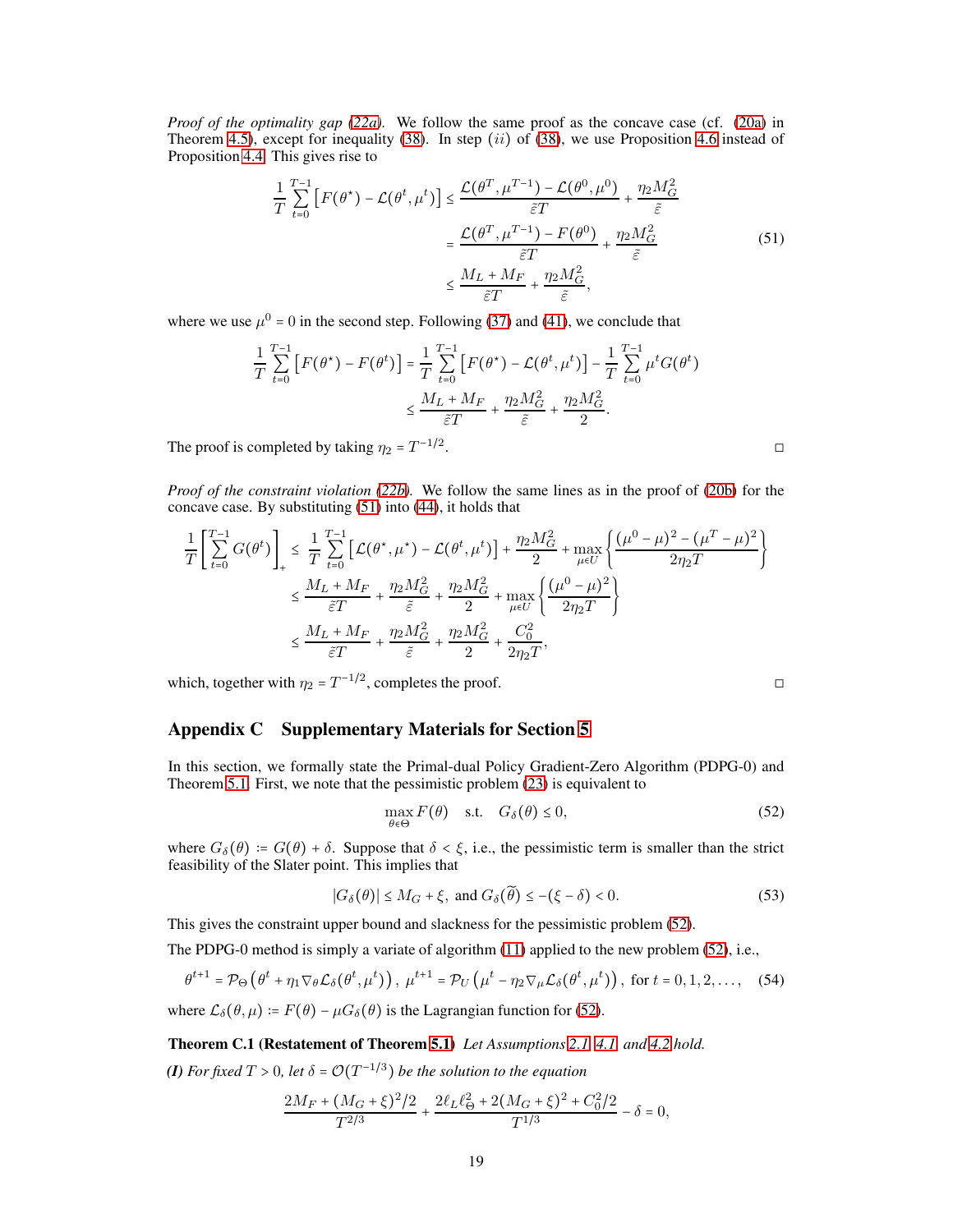$W$ *here*  $C_0 = 1 + (M_F - F(\widetilde{\theta})) / (\xi - \delta)$ *. For*  $T > 0$  *such that*  $\delta < \xi$ *, choose*  $\mu^0 = 0$ *,*  $\eta_1 = 1/\ell_L$ *, and*  $\eta_2$  =  $T^{-2/3}$ . Then, the sequence  $\{(\theta^t, \mu^t)\}_{t=0}^{T-1}$  generated by algorithm [\(54\)](#page-18-3) satisfies

$$
\begin{split} & \frac{1}{T} \sum_{t=0}^{T-1} \left[ F(\theta^{\star}) - F(\theta^{t}) \right] \leq \frac{2 \delta M_F}{\xi} + \frac{2 M_F + \left( M_G + \xi \right)^2/2}{T^{2/3}} + \frac{2 \ell_L \ell_{\Theta}^2 + 2 (M_G + \xi)^2}{T^{1/3}}, \\ & \frac{1}{T} \left[ \sum_{t=0}^{T-1} G(\theta^{t}) \right]_{+} = 0. \end{split}
$$

*(II) Assume that*  $f(·)$  *is* σ-*strongly concave w.r.t.* λ *on* Λ*. For fixed*  $T > 0$ *, let* δ =  $\mathcal{O}(T^{-1/2})$  *be the solution to the equation*

$$
\frac{M_L + M_F + C_0 \xi}{\tilde{\varepsilon} T} + \left( \frac{(M_G + \xi)^2}{\tilde{\varepsilon}} + \frac{(M_G + \xi)^2 + C_0^2}{2} \right) \frac{1}{\sqrt{T}} - \delta = 0,
$$

 $W$ *here*  $C_0 = 1 + (M_F - F(\widetilde{\theta})) / (\xi - \delta)$ *. For*  $T > 0$  *such that*  $\delta < \xi$ *, choose*  $\mu^0 = 0$ *,*  $\eta_1 = 1/\ell_L$ *, and*  $\eta_2 = T^{-1/2}$ . Then, the sequence  $\{(\theta^t, \mu^t)\}_{t=0}^{T-1}$  generated by algorithm [\(54\)](#page-18-3) satisfies

$$
\frac{1}{T} \sum_{t=0}^{T-1} \left[ F(\theta^*) - F(\theta^t) \right] \le \frac{2\delta M_F}{\xi} + \frac{M_L + M_F + C_0 \xi}{\tilde{\varepsilon} T} + \left( \frac{(M_G + \xi)^2}{\tilde{\varepsilon}} + \frac{(M_G + \xi)^2}{2} \right) \frac{1}{\sqrt{T}},
$$
  

$$
\frac{1}{T} \left[ \sum_{t=0}^{T-1} G(\theta^t) \right]_+ = 0.
$$

*Proof.* We begin with general arguments that apply to both cases *(I)* and *(II)*. Let  $\theta^*_{\delta}$  be an optimal solution to the pessimistic problem [\(52\)](#page-18-2). Then,

$$
\frac{1}{T} \sum_{t=0}^{T-1} \left[ F(\theta^{\star}) - F(\theta^{t}) \right] = \frac{1}{T} \sum_{t=0}^{T-1} \left[ F(\theta^{\star}) - F(\theta^{\star}_{\delta}) \right] + \frac{1}{T} \sum_{t=0}^{T-1} \left[ F(\theta^{\star}_{\delta}) - F(\theta^{t}) \right]
$$
\n
$$
= \left[ F(\theta^{\star}) - F(\theta^{\star}_{\delta}) \right] + \frac{1}{T} \sum_{t=0}^{T-1} \left[ F(\theta^{\star}_{\delta}) - F(\theta^{t}) \right].
$$
\n(55)

To upper-bound the first term in [\(55\)](#page-19-0), we define a feasible point  $\theta_{\delta}$  to [\(52\)](#page-18-2) through the state-action visitation distribution such that

<span id="page-19-1"></span><span id="page-19-0"></span>
$$
\lambda(\theta_{\delta}) = \frac{\xi - \delta}{\xi} \lambda(\theta^{\star}) + \frac{\delta}{\xi} \lambda(\widetilde{\theta}),
$$
\n(56)

where we assume  $0 < \delta < \xi$ . We remark that the policy corresponds to  $\lambda(\theta_{\delta})$  is unique and given by

$$
\pi_{\theta_{\delta}}(a|s) = \frac{\lambda(\theta_{\delta}; s, a)}{\sum_{a' \in \mathcal{A}} \lambda(\theta_{\delta}; s, a')}.
$$

In contrast, due to the assumption of over-parameterization (cf. Assumption [4.1\)](#page-5-2),  $\theta_{\delta}$  may not be unique. It suffices to choose one such  $\theta_{\delta}$  that satisfies [\(56\)](#page-19-1). The feasibility of  $\theta_{\delta}$  can be verified as follows:  $G_{\delta}(\theta_{\delta}) = a(\lambda(\theta_{\delta})) + \delta$ 

$$
G_{\delta}(\theta_{\delta}) = g(\lambda(\theta_{\delta})) + \delta
$$
  
\n
$$
= g\left(\frac{\xi - \delta}{\xi}\lambda(\theta^{*}) + \frac{\delta}{\xi}\lambda(\widetilde{\theta})\right) + \delta
$$
  
\n
$$
\leq \frac{\delta(\delta)}{\xi}g(\lambda(\theta^{*})) + \frac{\delta}{\xi}g(\lambda(\widetilde{\theta})) + \delta
$$
  
\n
$$
\leq 0 + \frac{\delta}{\xi} \cdot (-\xi) + \delta
$$
  
\n
$$
= 0,
$$

where (i) follows from the concavity of  $g(\cdot)$  and (ii) uses the feasibility of  $\theta^*$  to [\(9\)](#page-3-2) as well as Assumption [2.1.](#page-3-3) This proves the feasiblity of  $\theta_{\delta}$  to [\(52\)](#page-18-2), and thus implies  $F(\theta_{\delta}^{*}) \geq F(\theta_{\delta})$ . Conse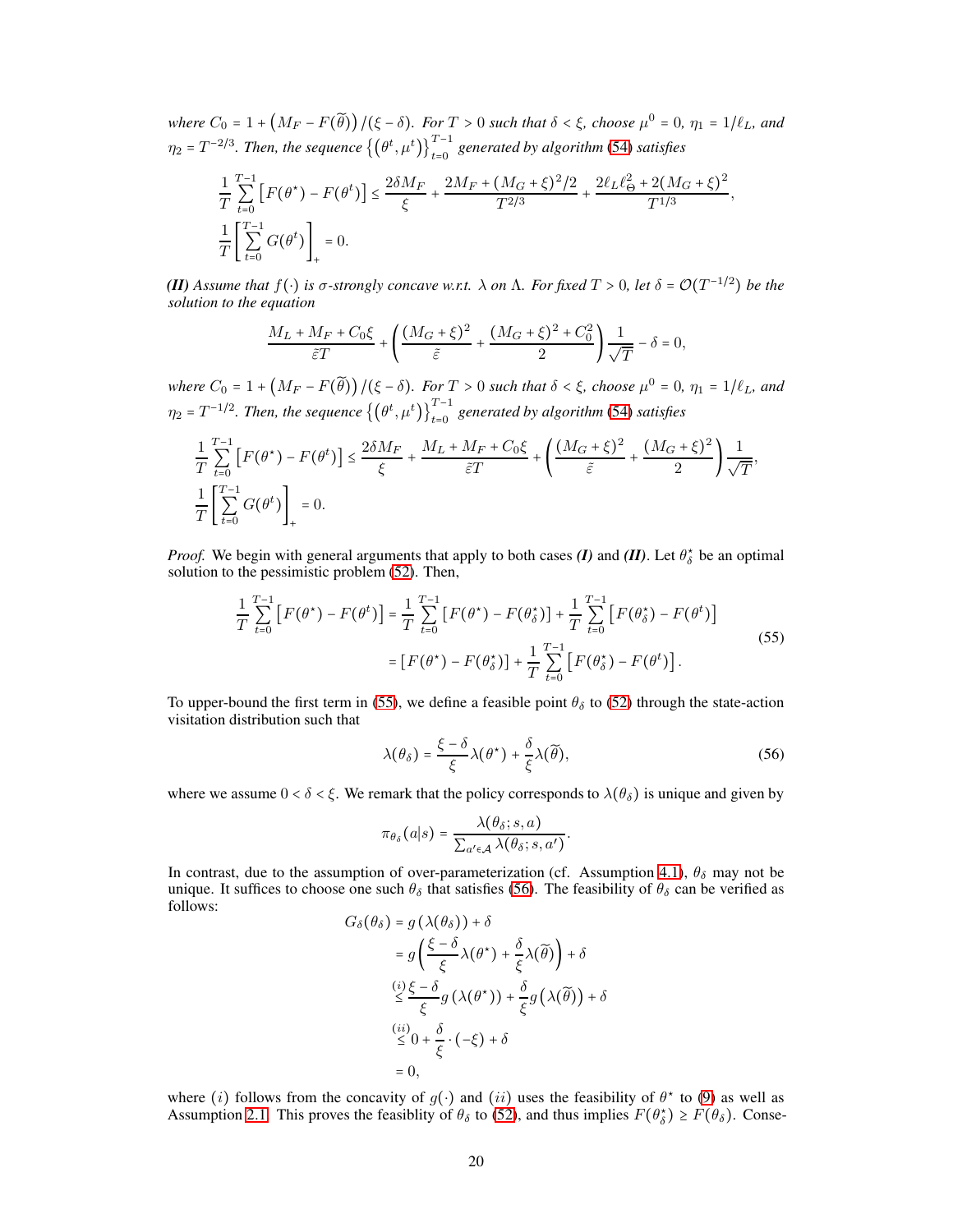<span id="page-20-0"></span>quently,

$$
F(\theta^*) - F(\theta_\delta^*) \le F(\theta^*) - F(\theta_\delta)
$$
  
\n
$$
= f(\lambda(\theta^*)) - f(\lambda(\theta_\delta))
$$
  
\n
$$
= f(\lambda(\theta^*)) - f\left(\frac{\xi - \delta}{\xi}\lambda(\theta^*) + \frac{\delta}{\xi}\lambda(\tilde{\theta})\right)
$$
  
\n
$$
\le f(\lambda(\theta^*)) - \left(\frac{\xi - \delta}{\xi}f(\lambda(\theta^*)) + \frac{\delta}{\xi}f(\lambda(\tilde{\theta}))\right)
$$
  
\n
$$
= \frac{\delta}{\xi} \left[f(\lambda(\theta^*)) - f(\lambda(\tilde{\theta}))\right]
$$
  
\n
$$
\le \frac{2\delta M_F}{\xi}.
$$
 (57)

By [\(53\)](#page-18-4), for every  $\delta < \xi$ , choosing  $C_0 = 1 + (M_F - F(\tilde{\theta})) / (\xi - \delta)$  ensures that the optimal dual variable of problem [\(52\)](#page-18-2) belongs to the dual feasible region  $U = [0, C_0]$  (cf. Lemma [2.2\)](#page-4-0).

*(I)* When  $f(\cdot)$  is a general convex function, we apply Theorem [4.5](#page-6-3) to obtain that

$$
\frac{1}{T} \sum_{t=0}^{T-1} \left[ F(\theta_\delta^*) - F(\theta^t) \right] \le \frac{2M_F + (M_G + \xi)^2/2}{T^{2/3}} + \frac{2\ell_L \ell_\Theta^2 + 2(M_G + \xi)^2}{T^{1/3}},
$$
  

$$
\frac{1}{T} \left[ \sum_{t=0}^{T-1} G_\delta(\theta^t) \right]_+ \le \frac{2M_F + (M_G + \xi)^2/2}{T^{2/3}} + \frac{2\ell_L \ell_\Theta^2 + 2(M_G + \xi)^2 + C_0^2/2}{T^{1/3}}.
$$

where the term  $M_G$  +  $\xi$  results from the upper bound for  $|G_\delta(\cdot)|$  in [\(53\)](#page-18-4). Therefore, together with [\(55\)](#page-19-0) and [\(57\)](#page-20-0), we have the following optimality gap for [\(9\)](#page-3-2):

<span id="page-20-3"></span>
$$
\frac{1}{T} \sum_{t=0}^{T-1} \left[ F(\theta^*) - F(\theta^t) \right] \le \frac{2\delta M_F}{\xi} + \frac{2M_F + (M_G + \xi)^2/2}{T^{2/3}} + \frac{2\ell_L \ell_{\Theta}^2 + 2(M_G + \xi)^2}{T^{1/3}} \tag{58}
$$
\n
$$
= \mathcal{O}(\delta) + \mathcal{O}(T^{-1/3}).
$$

For the constraint violation, we have that

<span id="page-20-1"></span>
$$
\frac{1}{T} \left[ \sum_{t=0}^{T-1} G(\theta^t) \right]_+ = \frac{1}{T} \left[ \sum_{t=0}^{T-1} \left( G(\theta^t) + \delta \right) - \delta \right]_+
$$
\n
$$
= \left[ \frac{1}{T} \left[ \sum_{t=0}^{T-1} \left( G(\theta^t) + \delta \right) \right]_+ - \delta \right]_+
$$
\n
$$
= \left[ \frac{1}{T} \left[ \sum_{t=0}^{T-1} G_{\delta}(\theta^t) \right]_+ - \delta \right]_+
$$
\n
$$
\leq \left[ \frac{2M_F + (M_G + \xi)^2/2}{T^{2/3}} + \frac{2\ell_L \ell_{\Theta}^2 + 2(M_G + \xi)^2 + C_0^2/2}{T^{1/3}} - \delta \right]_+ .
$$
\n(59)

By choosing  $\delta$  such that

<span id="page-20-2"></span>
$$
\frac{2M_F + (M_G + \xi)^2/2}{T^{2/3}} + \frac{2\ell_L \ell_\Theta^2 + 2(M_G + \xi)^2 + C_0^2/2}{T^{1/3}} - \delta = 0,\tag{60}
$$

the constraint violation [\(59\)](#page-20-1) becomes 0. As [\(60\)](#page-20-2) implies  $\delta = \mathcal{O}(T^{-1/3})$ , the convergence rate of the optimality gap [\(58\)](#page-20-3) is  $\mathcal{O}(T^{-1/3})$ . Finally, we remark that the requirement  $\delta < \xi$  is naturally satisfied when  $T$  is reasonably large.

*(II)* When  $f(\cdot)$  is  $\sigma$ -strongly concave, we apply Theorem [4.7](#page-7-1) to obtain that

$$
\frac{1}{T} \sum_{t=0}^{T-1} \left[ F(\theta^*) - F(\theta^t) \right] \le \frac{M_L + M_F + C_0 \xi}{\tilde{\varepsilon} T} + \left( \frac{(M_G + \xi)^2}{\tilde{\varepsilon}} + \frac{(M_G + \xi)^2}{2} \right) \frac{1}{\sqrt{T}},
$$
  

$$
\frac{1}{T} \left[ \sum_{t=0}^{T-1} G(\theta^t) \right]_+ \le \frac{M_L + M_F + C_0 \xi}{\tilde{\varepsilon} T} + \left( \frac{(M_G + \xi)^2}{\tilde{\varepsilon}} + \frac{(M_G + \xi)^2 + C_0^2}{2} \right) \frac{1}{\sqrt{T}},
$$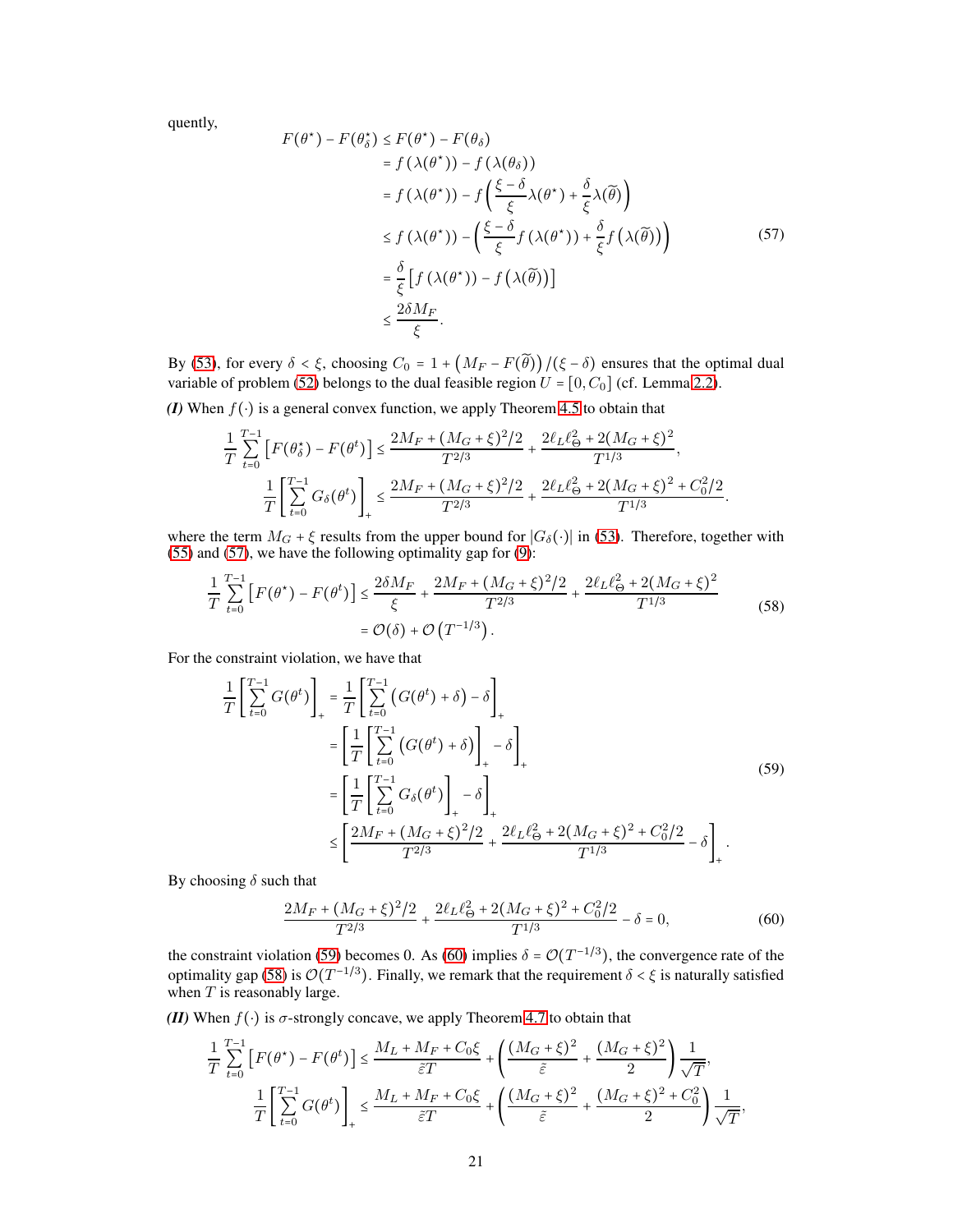where the terms  $C_0\xi$  and  $M_G + \xi$  result from the upper bound for  $G_\delta(\cdot)$  in [\(53\)](#page-18-4). Together with [\(55\)](#page-19-0) and [\(57\)](#page-20-0), we derive the optimality gap such that

$$
\frac{1}{T} \sum_{t=0}^{T-1} \left[ F(\theta^*) - F(\theta^t) \right] \le \frac{2\delta M_F}{\xi} + \frac{M_L + M_F + C_0 \xi}{\tilde{\varepsilon} T} + \left( \frac{(M_G + \xi)^2}{\tilde{\varepsilon}} + \frac{(M_G + \xi)^2}{2} \right) \frac{1}{\sqrt{T}} \tag{61}
$$
\n
$$
= \mathcal{O}(\delta) + \mathcal{O}\left(T^{-1/2}\right).
$$

For the constraint violation, similarly to [\(59\)](#page-20-1), we have that

$$
\frac{1}{T} \left[ \sum_{t=0}^{T-1} G(\theta^t) \right]_+ \le \left[ \frac{M_L + M_F + C_0 \xi}{\tilde{\varepsilon} T} + \left( \frac{(M_G + \xi)^2}{\tilde{\varepsilon}} + \frac{(M_G + \xi)^2 + C_0^2}{2} \right) \frac{1}{\sqrt{T}} - \delta \right]_+.
$$
 (62)

We choose  $\delta$  such that

<span id="page-21-3"></span><span id="page-21-2"></span><span id="page-21-1"></span>
$$
\frac{M_L + M_F + C_0 \xi}{\tilde{\varepsilon} T} + \left( \frac{(M_G + \xi)^2}{\tilde{\varepsilon}} + \frac{(M_G + \xi)^2 + C_0^2}{2} \right) \frac{1}{\sqrt{T}} - \delta = 0,
$$
\n(63)

which guarantees the zero constraint violation [\(62\)](#page-21-1). As [\(63\)](#page-21-2) implies  $\delta = \mathcal{O}(T^{-1/2})$ , the convergence rate of the optimality gap [\(61\)](#page-21-3) is  $\mathcal{O}(T^{-1/2})$  $\Box$ ).

## <span id="page-21-0"></span>Appendix D Discussions About Assumption [4.1](#page-5-2)

To leverage the hidden convexity of problem [\(9\)](#page-3-2) with respect to  $\lambda$ , it is natural to assume that there exists some desirable correspondence between  $\lambda(\theta)$  and  $\theta$ . However, as briefly discussed in Section [4,](#page-5-0) requiring such correspondence to be one-to-one or invertible is too restrictive. Although we can show that a one-to-one correspondence indeed exists under the direct parameterization and that the inverse map is Lipschitz continuous as long as there is a universal positive lower bound for the state visitation distribution  $d^{\pi}(\cdot)$  (cf. Lemma [D.1\)](#page-21-4), this is not the case for many other parameterizations. The soft-max policy, defined as

<span id="page-21-5"></span>
$$
\pi_{\theta}(a|s) = \frac{\exp(\theta_{sa})}{\sum_{a' \in \mathcal{A}} \exp(\theta_{sa'})}, \ \forall \ (s, a) \in \mathcal{S} \times \mathcal{A}, \tag{64}
$$

serves as a counterexample. For a fixed vector  $\theta_0 \in \mathbb{R}^{|\mathcal{S}||\mathcal{A}|}$ , consider the set of parameters

$$
\{\theta \in \mathbb{R}^{\mathcal{S}||\mathcal{A}|} \mid \theta_{sa} = (\theta_0)_{sa} + k, \ \forall \ (s,a) \in \mathcal{S} \times \mathcal{A}, \ \forall \ k \in \mathbb{R}\}.
$$

Then, it is clear that all parameters in the set correspond to the same policy  $\pi_{\theta_0}$ . Thus, a one-toone correspondence does not exist. This motivates Assumption [4.1,](#page-5-2) which only requires the local existence of a continuous inverse  $\lambda^{-1}$ . Assumption [4.1](#page-5-2) is able to accommodate the soft-max policy defined in [\(64\)](#page-21-5).

# <span id="page-21-4"></span>Lemma D.1 (Lipschitz continuity of  $\lambda^{-1}$  under direct parameterization)

Suppose that  $d_0 := \min_{s \in S, \pi \in \Pi} d^{\pi}(s) > 0^2$ . For every two discounted state-action visitation distribu*tions*  $\lambda_1, \lambda_2 \in \Lambda$ *, it holds that* 

$$
\left\|\lambda^{-1}\left(\lambda_1\right)-\lambda^{-1}\left(\lambda_2\right)\right\|_2 \leq \frac{\sqrt{2(1+|\mathcal{A}|)}}{d_0}\|\lambda_1-\lambda_2\|_2,
$$

*where*  $\lambda^{-1}(\cdot)$  *maps a discounted state-action visitation distribution to the corresponding policy, defined as*  $\pi(a|s) = [\lambda^{-1}(\lambda^{\pi})]_{s,a} \coloneqq \lambda^{\pi}(s,a) / \sum_{a' \in \mathcal{A}} \lambda^{\pi}(s,a').$ 

*Proof.* Let  $d_1(s) = \sum_a \lambda_1(s, a)$  and  $d_2(s) = \sum_a \lambda_2(s, a)$  be the corresponding state visitation distributions. Then,

$$
[\lambda^{-1}(\lambda_1)]_{s,a} - [\lambda^{-1}(\lambda_2)]_{s,a} = \frac{\lambda_1(s,a)}{d_1(s)} - \frac{\lambda_2(s,a)}{d_2(s)}
$$
  
= 
$$
\frac{1}{d_1(s)} \left( \lambda_1(s,a) - \lambda_2(s,a) + \frac{d_2(s) - d_1(s)}{d_2(s)} \cdot \lambda_2(s,a) \right).
$$

<sup>&</sup>lt;sup>2</sup>Since  $d^{\pi}(s) \ge (1 - \gamma)\rho(s)$ , this assumption is satisfied when there is an exploratory initial distribution, i.e.,  $\rho_0 \coloneqq \min_{s \in \mathcal{S}} \rho(s) > 0$ .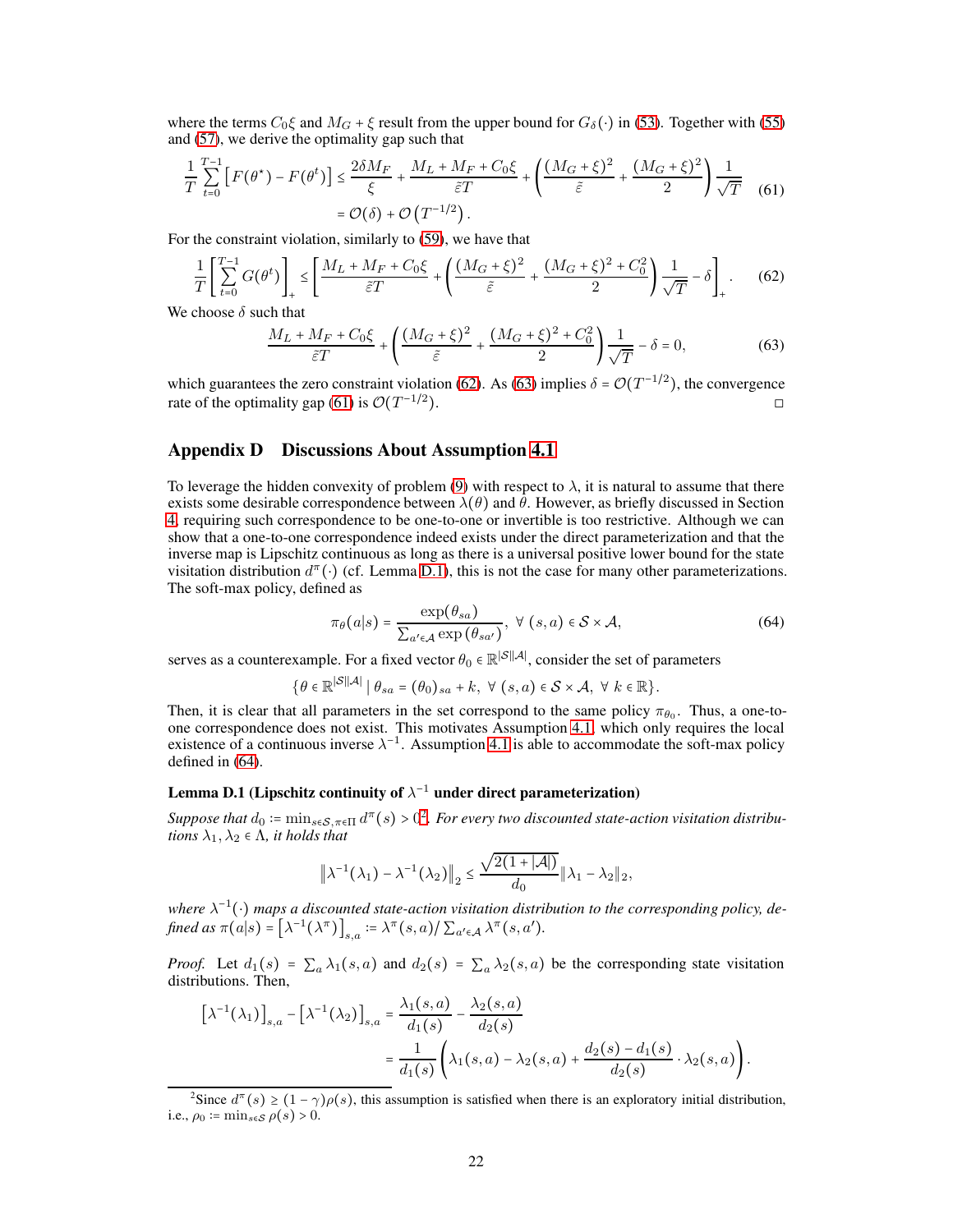Therefore, one can compute

<span id="page-22-2"></span>
$$
\|\lambda^{-1}(\lambda_1) - \lambda^{-1}(\lambda_2)\|_2^2
$$
\n
$$
= \sum_{s,a} \left( \left[ \lambda^{-1}(\lambda_1) \right]_{s,a} - \left[ \lambda^{-1}(\lambda_2) \right]_{s,a} \right)^2
$$
\n
$$
= \sum_{s} \frac{1}{\left[ d_1(s) \right]^2} \sum_{a} \left( \lambda_1(s,a) - \lambda_2(s,a) + \left[ d_2(s) - d_1(s) \right] \cdot \frac{\lambda_2(s,a)}{d_2(s)} \right)^2
$$
\n
$$
\leq \sum_{s} \frac{2}{\left[ d_1(s) \right]^2} \left( \sum_{a} \left[ \lambda_1(s,a) - \lambda_2(s,a) \right]^2 + \left( \left[ d_2(s) - d_1(s) \right] \cdot \frac{\lambda_2(s,a)}{d_2(s)} \right)^2 \right), \tag{65}
$$

where the last line follows from the inequality  $(x + y)^2 \le 2x^2 + 2y^2$ . For the second term inside the summation, we have that

<span id="page-22-1"></span>
$$
\sum_{a} \left( \left[ d_2(s) - d_1(s) \right] \cdot \frac{\lambda_2(s, a)}{d_2(s)} \right)^2 = \left[ d_2(s) - d_1(s) \right]^2 \cdot \left\| \frac{\lambda_2(s, \cdot)}{d_2(s)} \right\|_2^2
$$
  

$$
\stackrel{i}{\leq} \left[ d_2(s) - d_1(s) \right]^2 \cdot \left\| \frac{\lambda_2(s, \cdot)}{d_2(s)} \right\|_1^2
$$
  

$$
= \left[ d_2(s) - d_1(s) \right]^2
$$
  

$$
= \left[ \sum_a \lambda_2(s, a) - \sum_a \lambda_1(s, a) \right]^2
$$
  

$$
\leq |\mathcal{A}| \cdot \sum_a \left[ \lambda_2(s, a) - \lambda_1(s, a) \right]^2,
$$
 (66)

where (i) is due to  $\|\cdot\|_2 \le \|\cdot\|_1$  and the last step follows from the Cauchy-Schwarz inequality. By substituting [\(66\)](#page-22-1) into [\(65\)](#page-22-2) and noting that  $d^{\pi}(s) \ge d_0$ ,  $\forall s \in S, \pi \in \Pi$ , it holds that

$$
\|\lambda^{-1}(\lambda_1) - \lambda^{-1}(\lambda_2)\|_2^2 \le \sum_{s} \frac{2(1+|A|)}{[d_1(s)]^2} \left(\sum_{a} [\lambda_1(s, a) - \lambda_2(s, a)]^2\right)
$$
  

$$
\le \frac{2(1+|A|)}{d_0^2} \sum_{s, a} [\lambda_1(s, a) - \lambda_2(s, a)]^2
$$
  

$$
\le \frac{2(1+|A|)}{d_0^2} \|\lambda_1 - \lambda_2\|_2^2.
$$

<span id="page-22-0"></span>The proof is completed by taking square root of both sides of the inequality. □

<span id="page-22-3"></span>

# Appendix E Discussions About Assumption [4.2](#page-6-1)

In this section, we validate Assumption [4.2](#page-6-1) for both the general soft-max parameterization [\(8\)](#page-3-1) and the direct parameterization.

#### E.1 General Soft-max Parameterization

The following result is cited from [\[17\]](#page-9-14). In short, it states that, under mild conditions on the smoothness of  $\psi(\cdot; s, a)$ ,  $f(\cdot)$ , and  $g(\cdot)$ , Assumption [4.2](#page-6-1) is satisfied. We remark that neither concavity nor convexity of the objective function is required for Proposition [E.1.](#page-22-3)

**Proposition E.1 (Smoothness of**  $f(\lambda(\theta))$  w.r.t.  $\theta$ , [\[17](#page-9-14)]) *Under the general soft-max parameteri-zation [\(8\)](#page-3-1), suppose that*  $\psi(\cdot; s, a)$  *is twice differentiable for all*  $(s, a) \in S \times A$  *and there exist*  $\ell_{\psi,1}, \ell_{\psi,2} > 0$  *such that* 

$$
\max_{(s,a)\in\mathcal{S}\times\mathcal{A}}\sup_{\theta}\|\nabla_{\theta}\psi(\theta;s,a)\|\leq \ell_{\psi,1}\quad \text{ and }\max_{(s,a)\in\mathcal{S}\times\mathcal{A}}\sup_{\theta}\|\nabla^2_{\theta}\psi(\theta;s,a)\|\leq \ell_{\psi,2}.
$$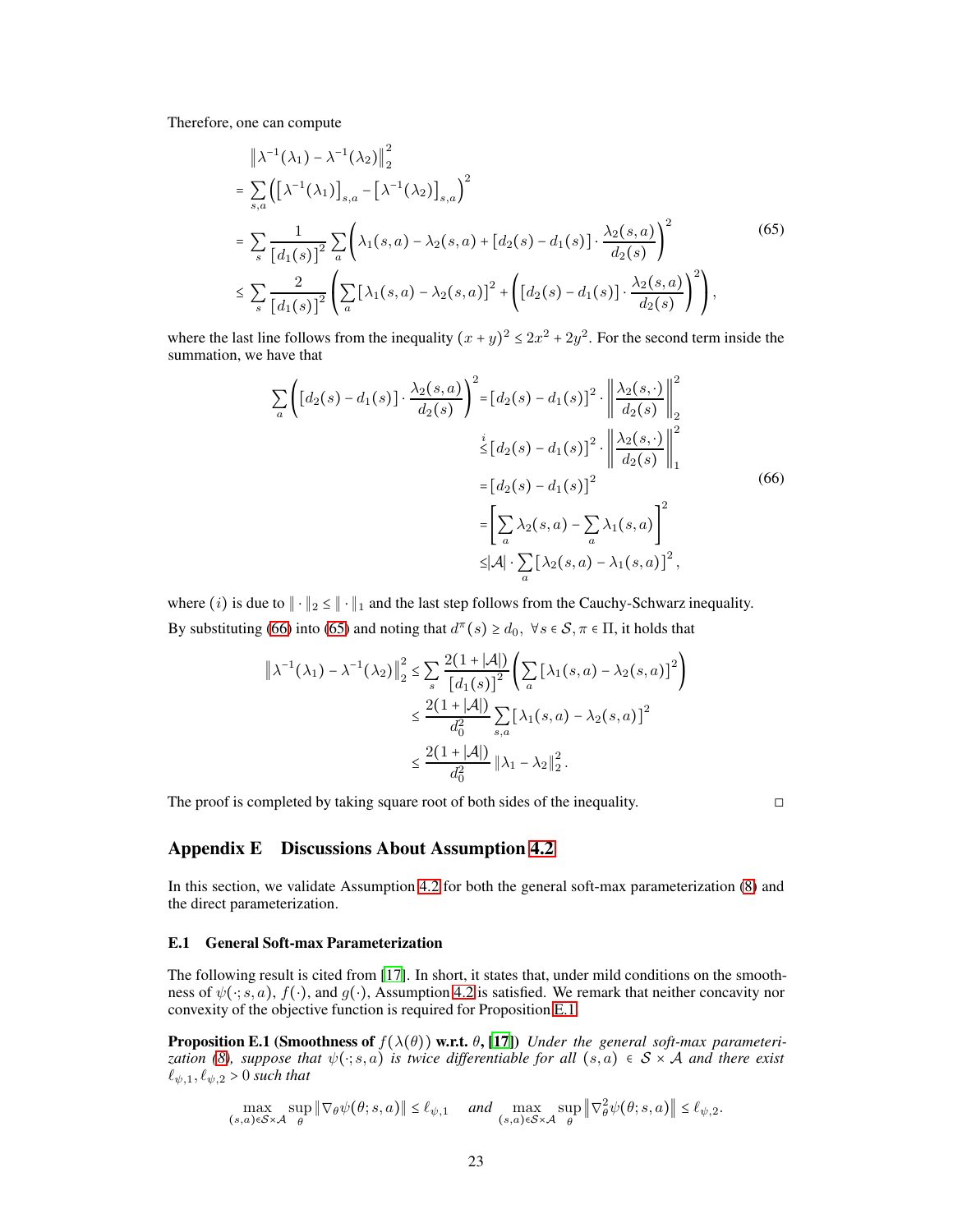*Assume that*  $f(\lambda)$  *has a bounded and Lipschitz gradient in*  $\Lambda$ *, namely, there exist*  $\ell_{f,1}, \ell_{f,2} > 0$  *such that*

$$
\|\nabla_{\lambda} f(\lambda)\|_{\infty} \leq \ell_{f,1}, \quad \|\nabla_{\lambda} f(\lambda) - \nabla_{\lambda} f(\lambda')\|_{\infty} \leq \ell_{f,2} \|\lambda - \lambda'\|_{2}, \quad \forall \lambda, \lambda' \in \Lambda.
$$

*The following statements hold:*

*(I) For every*  $\theta \in \Theta$  *and*  $(s, a) \in S \times A$ *, it holds that* 

$$
\left\{ \begin{array}{ll} \|\nabla_{\theta}\log\pi_{\theta}(a\mid s)\|_{2} \leq 2\ell_{\psi,1}, \\ \|\nabla_{\theta}^{2}\log\pi_{\theta}(a\mid s)\| \leq 2\left(\ell_{\psi,2}+\ell_{\psi,1}^{2}\right), \end{array} \right. \quad and \quad \|\nabla_{\theta}f(\lambda(\theta))\| \leq \frac{2\ell_{\psi,1}\cdot\ell_{f,1}}{(1-\gamma)^{2}}.
$$

*(II) For every*  $\theta_1, \theta_2 \in \Theta$ *, it holds that* 

$$
\left\|\lambda(\theta_1)-\lambda(\theta_2)\right\|_1\leq \frac{2\ell_{\psi,1}}{(1-\gamma)^2}\cdot\left\|\theta_1-\theta_2\right\|.
$$

*(III) The function*  $f(\lambda(\theta))$  *is*  $\ell_F$ *-smooth with respect to*  $\theta$ *, where* 

$$
\ell_F = \frac{4\ell_{f,2} \cdot \ell_{\psi,1}^2}{(1-\gamma)^4} + \frac{8\ell_{\psi,1}^2 \cdot \ell_{f,1}}{(1-\gamma)^3} + \frac{2\ell_{f,1} \cdot (\ell_{\psi,2} + \ell_{\psi,1}^2)}{(1-\gamma)^2}.
$$

# E.2 Direct Parameterization

To give a clearer characterization, we further validate Assumption [4.2](#page-6-1) for the direct parameterization. Recall that the discounted state-action visitation distribution for a given policy  $\pi$  is denoted as  $\lambda^{\pi}$ . We begin by showing that the one-to-one correspondence  $\pi \to \lambda^{\pi}$  is Lipschitz continuous in Lemma [E.2.](#page-23-0) Then, by leveraging the Lipschitz continuity, we show that  $f(\lambda^{\pi})$  is smooth w.r.t.  $\pi$  once  $f(\lambda)$ is smooth w.r.t.  $\lambda$  in Proposition [E.3.](#page-24-0) Again, we do not need to assume the concavity/convexity of  $f(\cdot)$ .

<span id="page-23-0"></span>**Lemma E.2 (Lipschitz continuity of**  $\lambda^{\pi}$  w.r.t.  $\pi$ ) *For every two policies*  $\pi$  *and*  $\pi'$ *, it holds that* 

$$
\|\lambda^{\pi}-\lambda^{\pi'}\|_1\leq \frac{|\mathcal{A}|}{1-\gamma}\cdot \|\pi-\pi'\|_2.
$$

*Proof.* Fix  $\pi'$  and define  $h(\pi) = ||\lambda^{\pi} - \lambda^{\pi'}||_1$ . Then, we have

$$
\nabla_{\pi} h(\pi) = \sum_{s,a} sign(\lambda^{\pi}(s,a) - \lambda^{\pi'}(s,a)) \cdot \nabla_{\pi} \lambda^{\pi}(s,a),
$$

where  $\text{sign}(x) = 1$  if  $x \ge 0$ , otherwise  $\text{sign}(x) = -1$ . Let  $\mathbf{1}_{s', a'} : S \times A \rightarrow \{0, 1\}$  denote the indicator vector of the state-action pair  $(s', a')$  such that  $\mathbf{1}_{s', a'}(s, a) = 1$  if and only if  $(s, a) = (s', a')$ . Then, we can view  $\lambda^{\pi}(s, a)$  as a scaled value function with the reward function  $\mathbf{1}_{s,a}$ , i.e.,

<span id="page-23-1"></span>
$$
\lambda^{\pi}(s,a) = \mathbf{1}_{s,a}^{\top} \lambda^{\pi} = (1 - \gamma)V^{\pi}(\mathbf{1}_{s,a}).
$$
\n(67)

We use  $1_{|\mathcal{S}||\mathcal{A}|}$  to denote the vector of ones with dimension  $|\mathcal{S}||\mathcal{A}|$ . Then, it holds that

$$
\|\nabla_{\pi}h(\pi)\|_{2} = \|\sum_{s,a}\text{sign}(\lambda^{\pi}(s,a) - \lambda^{\pi'}(s,a))\cdot \nabla_{\pi}\lambda^{\pi}(s,a)\|_{2}
$$
  
\n
$$
\leq \sum_{s,a} \|\nabla_{\pi}\lambda^{\pi}(s,a)\|_{2}
$$
  
\n
$$
\leq \sum_{s,a} \|\nabla_{\pi}\lambda^{\pi}(s,a)\|_{1}
$$
  
\n
$$
\stackrel{(i)}{=} \sum_{s,a} \sum_{s',a'} d^{\pi}(s') \cdot Q^{\pi}(\mathbf{1}_{s,a};s',a')
$$
  
\n
$$
= \sum_{s',a'} d^{\pi}(s') \cdot Q^{\pi}(\mathbf{1}_{|\mathcal{S}||\mathcal{A}|};s',a')
$$
  
\n
$$
= \frac{|\mathcal{A}|}{1-\gamma},
$$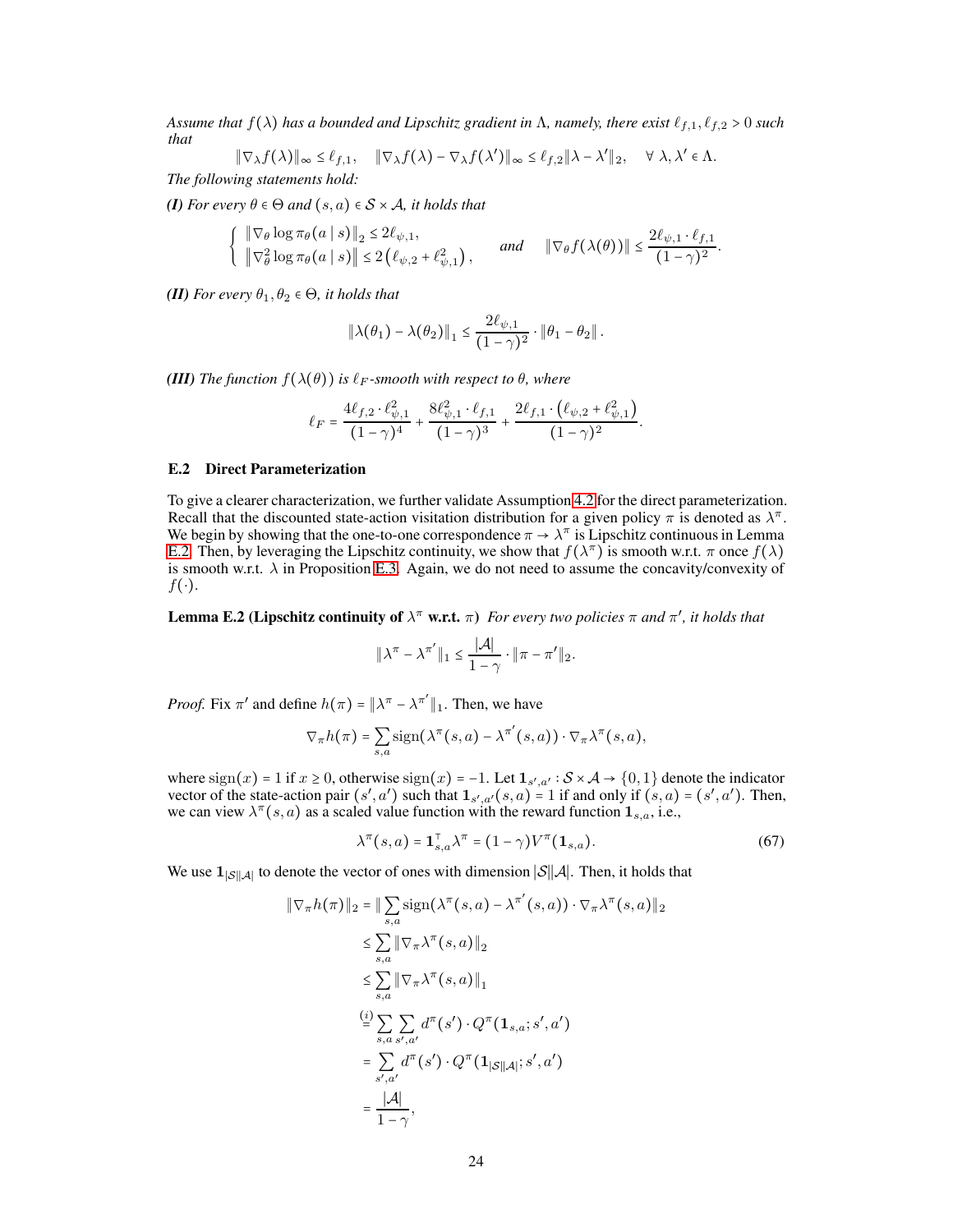where we use [\(67\)](#page-23-1) and the policy gradient under direct parameterization (cf. Lemma [G.2\)](#page-29-2) in (i). The last line follows from the fact that  $Q^{\pi}(\mathbf{1}_{|\mathcal{S}||\mathcal{A}|}; s', a') = 1/(1 - \gamma)$  for all  $(s', a') \in \mathcal{S} \times \mathcal{A}$  and  $\sum_s d^{\pi}(s) = 1$ . Therefore, we conclude that

$$
\|\lambda^{\pi} - \lambda^{\pi'}\|_1 = h(\pi)
$$
  
\n
$$
\leq h(\pi') + \max_{\pi_0} {\| \nabla_{\pi} h(\pi_0) \|_2} \cdot \|\pi - \pi'\|_2
$$
  
\n
$$
\leq \|\lambda^{\pi'} - \lambda^{\pi'}\|_1 + \frac{|\mathcal{A}|}{1 - \gamma} \|\pi - \pi'\|_2
$$
  
\n
$$
= \frac{|\mathcal{A}|}{1 - \gamma} \|\pi - \pi'\|_2,
$$

which completes the proof.  $\Box$ 

<span id="page-24-0"></span>**Proposition E.3 (Smoothness of**  $f(\lambda^{\pi})$  w.r.t.  $\pi$ ) *Suppose that*  $f(\lambda)$  *has a bounded and Lipschitz gradient in*  $\Lambda$ *, namely, there exist*  $\ell_{f,1}$ *,*  $\ell_{f,2}$  > 0 *such that* 

$$
\|\nabla_\lambda f(\lambda)\|_\infty \leq \ell_{f,1}, \quad \|\nabla_\lambda f(\lambda) - \nabla_\lambda f(\lambda')\|_\infty \leq \ell_{f,2} \|\lambda - \lambda'\|_2, \quad \forall \lambda, \lambda' \in \Lambda.
$$

*Then,*  $f(\lambda^{\pi})$  *is*  $\ell_F$ *-smooth w.r.t.*  $\pi$ *, i.e.*,

$$
\|\nabla_{\pi} f(\lambda^{\pi_1}) - \nabla_{\pi} f(\lambda^{\pi_2})\|_2 \leq \ell_F \|\pi_1 - \pi_2\|_2, \quad \forall \pi_1, \pi_2 \in \Pi,
$$

*where*

$$
\ell_F=\frac{4\ell_{f,1}\gamma|\mathcal{A}|+\ell_{f,2}|\mathcal{A}|^{3/2}}{(1-\gamma)^2}.
$$

*Proof.* By using the chain rule, we can write  $\nabla_{\pi} f(\lambda^{\pi}) = (\nabla_{\pi} \lambda^{\pi})^{\top} \nabla_{\lambda} f(\lambda^{\pi})$ . Thus,

$$
\begin{split}\n&= \|\nabla_{\pi} f(\lambda^{\pi_1}) - \nabla_{\pi} f(\lambda^{\pi_2})\|_2 \\
&= \|(\nabla_{\pi} \lambda^{\pi_1})^{\top} \nabla_{\lambda} f(\lambda^{\pi_1}) - (\nabla_{\pi} \lambda^{\pi_2})^{\top} \nabla_{\lambda} f(\lambda^{\pi_2})\|_2 \\
&= \|(\nabla_{\pi} \lambda^{\pi_1})^{\top} \nabla_{\lambda} f(\lambda^{\pi_1}) - (\nabla_{\pi} \lambda^{\pi_1})^{\top} \nabla_{\lambda} f(\lambda^{\pi_2}) \\
&\quad + (\nabla_{\pi} \lambda^{\pi_1})^{\top} \nabla_{\lambda} f(\lambda^{\pi_2}) - (\nabla_{\pi} \lambda^{\pi_2})^{\top} \nabla_{\lambda} f(\lambda^{\pi_2})\|_2 \\
&= \|(\nabla_{\pi} \lambda^{\pi_1})^{\top} \nabla_{\lambda} f(\lambda^{\pi_1}) - (\nabla_{\pi} \lambda^{\pi_1})^{\top} \nabla_{\lambda} f(\lambda^{\pi_2})\|_2 \\
&\quad + \|(\nabla_{\pi} \lambda^{\pi_1})^{\top} \nabla_{\lambda} f(\lambda^{\pi_2}) - (\nabla_{\pi} \lambda^{\pi_2})^{\top} \nabla_{\lambda} f(\lambda^{\pi_2})\|_2 \\
&= \underbrace{\|(\nabla_{\pi} \lambda^{\pi_1})^{\top} [\nabla_{\lambda} f(\lambda^{\pi_1}) - \nabla_{\lambda} f(\lambda^{\pi_2})] \|_2}_{T_1} + \underbrace{\|[(\nabla_{\pi} \lambda^{\pi_1}) - (\nabla_{\pi} \lambda^{\pi_2})]^{\top} \nabla_{\lambda} f(\lambda^{\pi_2})\|_2}_{T_2}.\n\end{split}
$$

To bound  $T_1$ , we notice that, by the definition  $V^{\pi}(r) = r^{\pi} \lambda^{\pi}/(1 - \gamma)$ ,

<span id="page-24-1"></span>
$$
(\nabla_{\pi} \lambda^{\pi_1})^{\top} [\nabla_{\lambda} f(\lambda^{\pi_1}) - \nabla_{\lambda} f(\lambda^{\pi_2})] = (1 - \gamma) \nabla_{\pi} V^{\pi} ([\nabla_{\lambda} f(\lambda^{\pi_1}) - \nabla_{\lambda} f(\lambda^{\pi_2})]) \Big|_{\pi = \pi_1}
$$
 (68)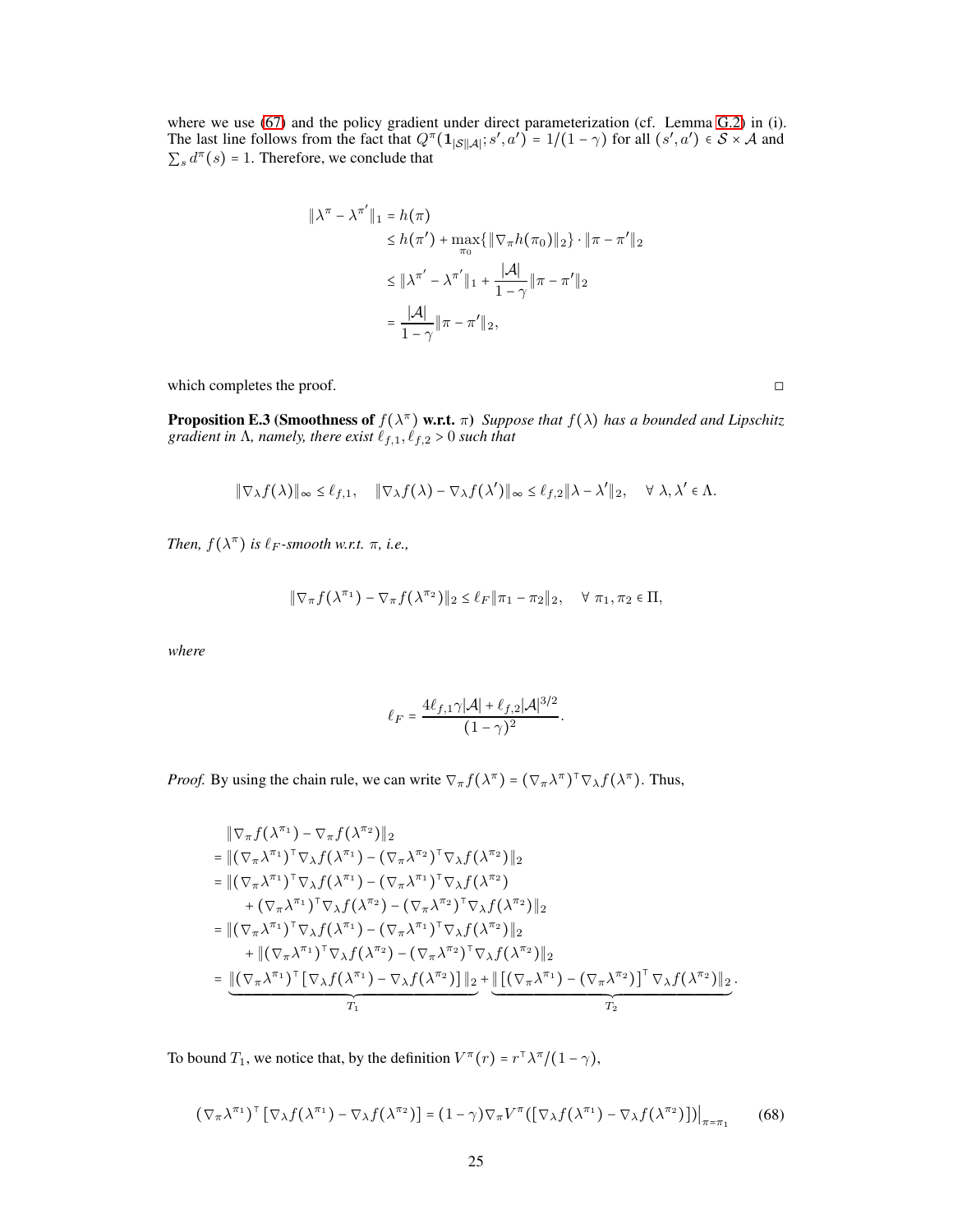Therefore, by the policy gradient under direct parameterization (cf. Lemma [G.2\)](#page-29-2), it holds that

<span id="page-25-1"></span>
$$
T_{1} = \left\| (1 - \gamma) \nabla_{\pi} V^{\pi}([\nabla_{\lambda} f(\lambda^{\pi_{1}}) - \nabla_{\lambda} f(\lambda^{\pi_{2}})]) \right\|_{\pi = \pi_{1}} \right\|_{2}
$$
\n
$$
= \left\{ \sum_{s,a} \left[ d^{\pi_{1}}(s) \cdot Q^{\pi_{1}}([\nabla_{\lambda} f(\lambda^{\pi_{1}}) - \nabla_{\lambda} f(\lambda^{\pi_{2}})]; s, a) \right]^{2} \right\}^{\frac{1}{2}}
$$
\n
$$
= \left\{ \sum_{s} \left( d^{\pi_{1}}(s) \right)^{2} \cdot \sum_{a} \left[ Q^{\pi_{1}}([\nabla_{\lambda} f(\lambda^{\pi_{1}}) - \nabla_{\lambda} f(\lambda^{\pi_{2}})]; s, a) \right]^{2} \right\}^{\frac{1}{2}}
$$
\n
$$
= \left\{ \sum_{s} \left( d^{\pi_{1}}(s) \right)^{2} \right\}^{\frac{1}{2}} \cdot \max_{s} \left\{ \sum_{a} \left[ Q^{\pi_{1}}([\nabla_{\lambda} f(\lambda^{\pi_{1}}) - \nabla_{\lambda} f(\lambda^{\pi_{2}})]; s, a) \right]^{2} \right\}^{\frac{1}{2}}
$$
\n
$$
\stackrel{(i)}{\leq} \left\| d^{\pi_{1}} \right\|_{1} \cdot \sqrt{|A|} \cdot \max_{s,a} \left\{ Q^{\pi_{1}}([\nabla_{\lambda} f(\lambda^{\pi_{1}}) - \nabla_{\lambda} f(\lambda^{\pi_{2}})]; s, a) \right\}
$$
\n
$$
\stackrel{(ii)}{\leq} \sqrt{|A|} \cdot \frac{\left\| \nabla_{\lambda} f(\lambda^{\pi_{1}}) - \nabla_{\lambda} f(\lambda^{\pi_{2}}) \right\|_{\infty}}{1 - \gamma}
$$
\n
$$
\stackrel{(iii)}{\leq} \frac{\ell_{f,2} \sqrt{|A|}}{1 - \gamma} \left\| \lambda^{\pi_{1}} - \lambda^{\pi_{2}} \right\|_{2}
$$
\n
$$
\leq \frac{\ell_{f,2} |A|^{3/2}}{1 - \gamma} \left\| \eta_{1} - \pi_{2} \right\|_{2},
$$
\n<math display="block</math>

where (i) uses the inequality  $||\cdot||_2 \le ||\cdot||_1$  and (ii) is due to  $||d^{\pi}||_1 = 1$  and  $|Q^{\pi}(r;s,a)| \le ||r||_{\infty}/(1-\gamma)$ . (iii) results from the smoothness assumption of  $f(\lambda)$ . The last step follows from the Lipschitz continuity of  $\lambda^{\pi}$  w.r.t.  $\pi$  (cf. Lemma [E.2\)](#page-23-0).

Now, to bound  $T_2$ , we use the relation as described in [\(68\)](#page-24-1) again, namely

<span id="page-25-2"></span>
$$
(\nabla_{\pi} \lambda^{\pi_1} - \nabla_{\pi} \lambda^{\pi_2})^{\top} [\nabla_{\lambda} f(\lambda^{\pi_2})]
$$
  
=  $(1 - \gamma) [\nabla_{\pi} V^{\pi} (\nabla_{\lambda} f(\lambda^{\pi_2}))|_{\pi = \pi_1} - \nabla_{\pi} V^{\pi} (\nabla_{\lambda} f(\lambda^{\pi_2}))|_{\pi = \pi_2}]$ 

Thus, by Lemma [G.3,](#page-29-3) it holds that

$$
T_2 = || [(\nabla_\pi \lambda^{\pi_1}) - (\nabla_\pi \lambda^{\pi_2}) ]^\top \nabla_\lambda f(\lambda^{\pi_2}) ||_2
$$
  
\n
$$
= (1 - \gamma) ||\nabla_\pi V^\pi (\nabla_\lambda f(\lambda^{\pi_2}))|_{\pi = \pi_1} - \nabla_\pi V^\pi (\nabla_\lambda f(\lambda^{\pi_2}))|_{\pi = \pi_2} ||_2
$$
  
\n
$$
\leq (1 - \gamma) \cdot \frac{4\gamma |\mathcal{A}|}{(1 - \gamma)^3} \cdot ||\nabla_\lambda f(\lambda^{\pi_2})||_{\infty} \cdot ||\pi_1 - \pi_2||_2
$$
  
\n
$$
\leq \frac{4\ell_{f,1}\gamma |\mathcal{A}|}{(1 - \gamma)^2} ||\pi_1 - \pi_2||_2,
$$
\n(70)

where we use the assumption  $\|\nabla_{\lambda} f(\lambda)\|_{\infty} \leq \ell_{f,1}$  in the last inequality. The proof is completed by combining (69) and (70) combining  $(69)$  and  $(70)$ .

# <span id="page-25-0"></span>Appendix F Further Discussions About Direct Parameterization

In this section, as we focus on the direct parameterization, we adopt the notation  $F(\pi) = f(\lambda^{\pi})$ ,  $G(\pi) = g(\lambda^{\pi})$ , and  $\mathcal{L}(\pi, \mu) = L(\lambda^{\pi}, \mu) = f(\lambda^{\pi}) - \mu g(\lambda^{\pi})$ . We denote the optimal policy by  $\pi^{*}$ . The algorithm [\(11\)](#page-4-2) then becomes

<span id="page-25-3"></span>
$$
\pi^{t+1} = \mathcal{P}_{\Pi}\left(\pi^t + \eta_1 \nabla_{\pi} \mathcal{L}(\pi^t, \mu^t)\right), \quad \mu^{t+1} = \mathcal{P}_{U}\left(\mu^t - \eta_2 \nabla_{\mu} \mathcal{L}(\pi^t, \mu^t)\right), \quad \text{for } t = 0, 1, 2, \dots \tag{71}
$$

As a special case of [\(8\)](#page-3-1), the direct parameterization satisfies a stronger version of Assumption [4.1.](#page-5-2) Since there is a bijection between the policy  $\pi$  and the state-action visitation distribution  $\lambda^{\pi}$ , the inverse map  $\lambda^{-1}(\cdot)$  is well-defined globally on  $\Lambda$ . Furthermore, when the state visitation distribution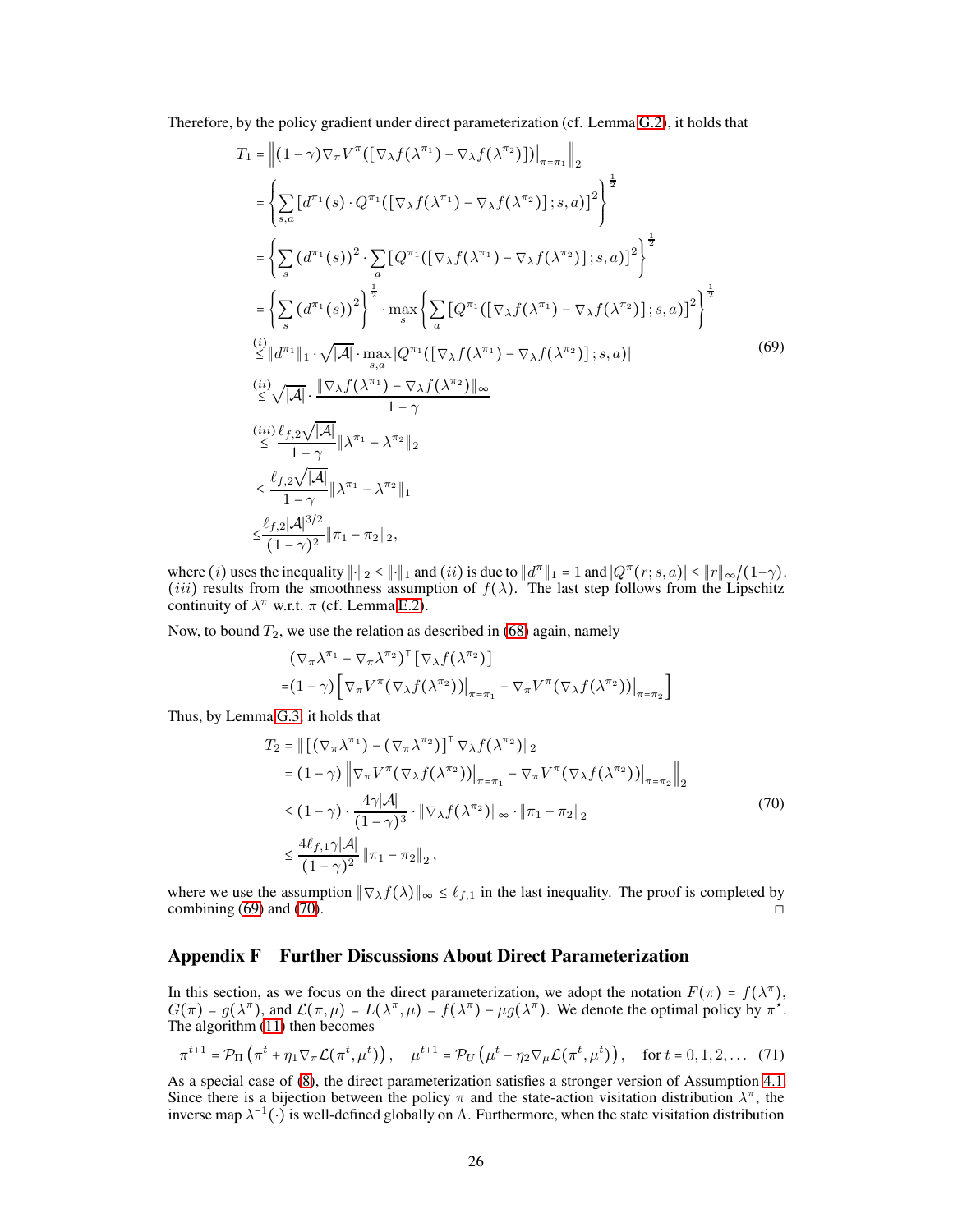$d^{\pi}$  is universally bounded away from 0, the inverse  $\lambda^{-1}(\cdot)$  is Lipschitz continuous (see Lemma [D.1](#page-21-4)) in Appendix [D\)](#page-21-0). We still assume that  $F(\pi)$  is  $\ell_F$ -smooth and  $G(\pi)$  is  $\ell_G$ -smooth as in Assumption [4.2.](#page-6-1) It is shown in Proposition [E.3](#page-24-0) that this assumption is satisfied when  $f(\cdot)$  and  $g(\cdot)$  are smooth with respect to  $\lambda$ .

Below, in Lemma [F.1,](#page-26-0) we show that the update [\(71\)](#page-25-3) also enjoys the variational gradient dominance property for standard MDPs (see, e.g., [\[34](#page-10-10), Lemma 4.1]), i.e.,

$$
\mathcal{L}(\pi^{\star}, \mu^t) - \mathcal{L}(\pi^{t+1}, \mu^t) \le 2\sqrt{2|S|} \cdot \left\| \frac{d^{\pi^{\star}}}{d^{\pi^t}} \right\|_{\infty} \cdot \ell_L \left\| \pi^t - \pi^{t+1} \right\|_2, \quad \text{for } t = 0, 1, 2, \dots
$$
 (72)

Since the projected gradient update [\(71\)](#page-25-3) has the following descent property [\[39,](#page-10-16) Theorem 1]:

<span id="page-26-2"></span><span id="page-26-1"></span>
$$
\mathcal{L}(\pi^{t+1}, \mu^t) - \mathcal{L}(\pi^t, \mu^t) \ge \frac{\ell_L}{2} \|\pi^t - \pi^{t+1}\|_2^2,
$$

together with [\(72\)](#page-26-1), we have that

$$
\left[\max\{0,\mathcal{L}(\pi^\star,\mu^t)-\mathcal{L}(\pi^{t+1},\mu^t)\}\right]^2 \leq 16|\mathcal{S}| \cdot \left\|\frac{d^{\pi^\star}}{d^{\pi^t}}\right\|_{\infty}^2 \cdot \ell_L \left[\mathcal{L}(\pi^{t+1},\mu^t)-\mathcal{L}(\pi^t,\mu^t)\right].\tag{73}
$$

This is the counterpart to [\(34\)](#page-13-3). Following this line of argument, we derive a similar bound for the average performance in terms of the Lagrangian:

$$
\frac{1}{T} \sum_{t=0}^{T-1} \left[ \mathcal{L}(\pi^*, \mu^t) - \mathcal{L}(\pi^t, \mu^t) \right] \n\leq \frac{2\sqrt{2|S|} \cdot \|d^{\pi^*}\|_{\infty}}{d_0} \cdot \sqrt{2\ell_L \left(\frac{2M_L}{T} + \eta_2 M_G^2\right)} + \left(\frac{2M_L}{T} + \eta_2 M_G^2\right).
$$
\n(74)

<span id="page-26-0"></span>By taking  $\eta^2 = T^{-2/3}$  in [\(74\)](#page-26-2), this yields a similar result as Proposition [4.4.](#page-6-2) We summarize this result in Proposition [F.2](#page-27-0) below.

**Lemma F.1 (Variational gradient dominance)** *Let Assumption [4.2](#page-6-1) hold and choose*  $\eta_1 = 1/\ell_L$ *.* The sequence  $\left\{\left(\pi^t,\mu^t\right)\right\}_t$  generated by algorithm [\(11\)](#page-4-2) satisfies

$$
\mathcal{L}(\pi^*, \mu^t) - \mathcal{L}(\pi^{t+1}, \mu^t) \leq 2\sqrt{2|S|} \cdot \left\| \frac{d^{\pi^*}}{d^{\pi^t}} \right\|_{\infty} \cdot \ell_L \left\| \pi^t - \pi^{t+1} \right\|_2, \quad \text{for } t = 0, 1, 2, \dots.
$$

*Proof.* By the concavity of  $L(\cdot, \mu^t)$ , when  $t \ge 0$ , it yields that

<span id="page-26-3"></span>
$$
\mathcal{L}(\pi^*, \mu^t) - \mathcal{L}(\pi^t, \mu^t) = L(\lambda^{\pi^*}, \mu^t) - L(\lambda^{\pi^t}, \mu^t)
$$
\n
$$
\leq (\lambda^{\pi^*} - \lambda^{\pi^t})^{\top} \nabla_{\lambda} L(\lambda^{\pi^t}, \mu^t)
$$
\n
$$
= (1 - \gamma) \left( V^{\pi^*} (\nabla_{\lambda} L(\lambda^{\pi^t}, \mu^t)) - V^{\pi^t} (\nabla_{\lambda} L(\lambda^{\pi^t}, \mu^t)) \right)
$$
\n
$$
\stackrel{(i)}{=} \sum_{s,a} d^{\pi^*} (s) \cdot \pi^* (a|s) \cdot A^{\pi^t} \left( \nabla_{\lambda} L(\lambda^{\pi^t}, \mu^t); s, a \right)
$$
\n
$$
\leq \sum_{s} d^{\pi^*} (s) \cdot \max_{a} \left\{ A^{\pi^t} \left( \nabla_{\lambda} L(\lambda^{\pi^t}, \mu^t); s, a \right) \right\}
$$
\n
$$
= \sum_{s} \frac{d^{\pi^*} (s)}{d^{\pi^t} (s)} \cdot d^{\pi^t} (s) \cdot \max_{a} \left\{ A^{\pi^t} \left( \nabla_{\lambda} L(\lambda^{\pi^t}, \mu^t); s, a \right) \right\}
$$
\n
$$
\stackrel{(ii)}{\leq} \left\| \frac{d^{\pi^*}}{d^{\pi^t}} \right\|_{\infty} \cdot \sum_{s} d^{\pi^t} (s) \cdot \max_{a} \left\{ A^{\pi^t} \left( \nabla_{\lambda} L(\lambda^{\pi^t}, \mu^t); s, a \right) \right\},
$$
\n(75)

where we use the performance difference lemma (cf. Lemma [G.4\)](#page-29-1) in (i). Recall that  $A^{\pi}(r; s, a)$ denotes the advantage function with reward  $r(\cdot, \cdot)$  under policy  $\pi$  (cf. [\(87\)](#page-30-0)). The inequality (*ii*) holds since  $\max_a \left\{ A^{\pi^t} \left( \nabla_\lambda L(\lambda^{\pi^t}, \mu^t); s, a \right) \right\} \ge 0$ . The summation term in the last line can be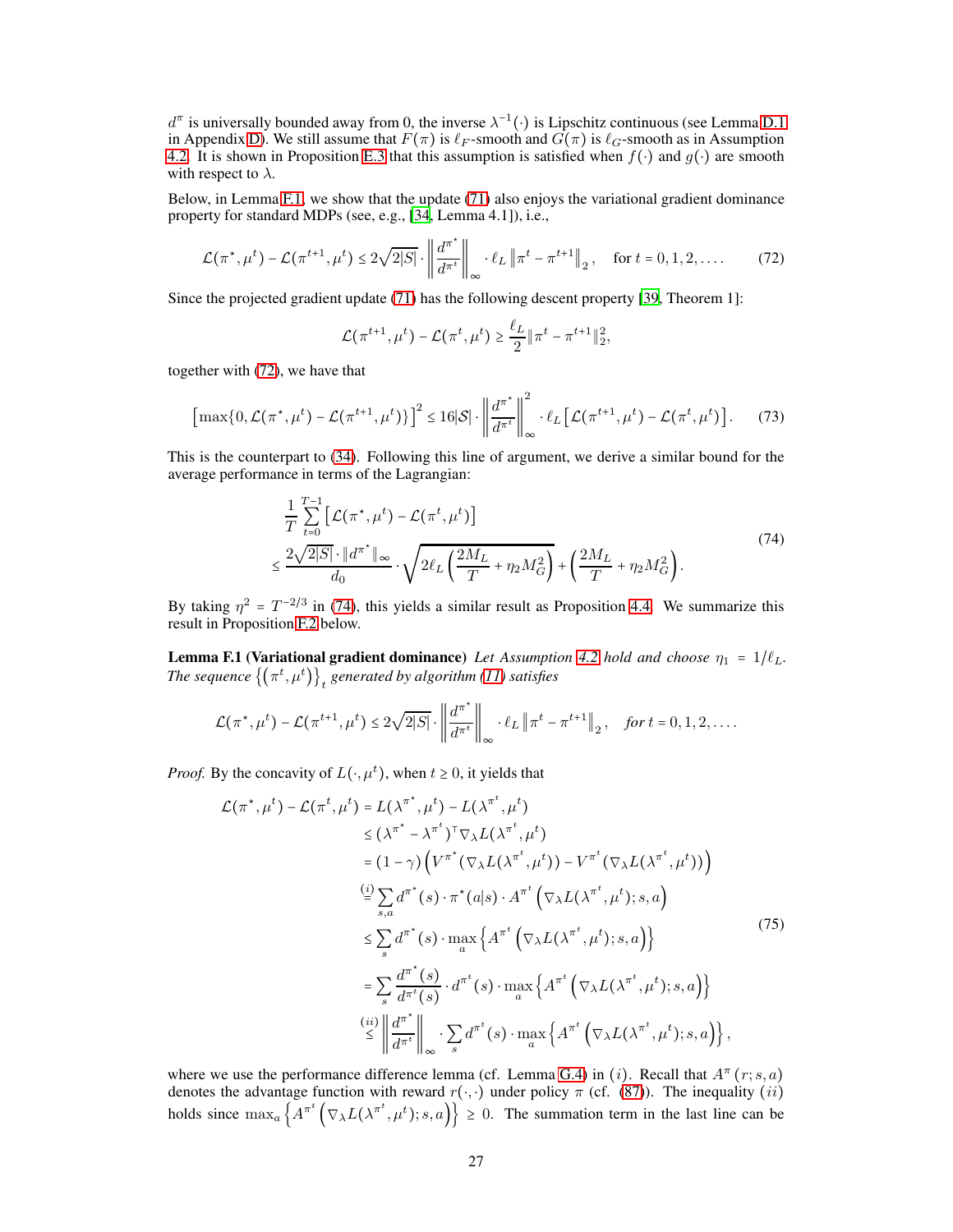analyzed as

$$
\sum_{s} d^{\pi^{t}}(s) \cdot \max_{a} \left\{ A^{\pi^{t}}\left(\nabla_{\lambda} L(\lambda^{\pi^{t}}, \mu^{t}); s, a\right) \right\}
$$
\n
$$
\stackrel{(i)}{=} \max_{\pi' \in \Pi} \left\{ \sum_{s,a} d^{\pi^{t}}(s) \cdot \pi'(a|s) \cdot A^{\pi^{t}}\left(\nabla_{\lambda} L(\lambda^{\pi^{t}}, \mu^{t}); s, a\right) \right\}
$$
\n
$$
\stackrel{(ii)}{=} \max_{\pi' \in \Pi} \left\{ \sum_{s,a} d^{\pi^{t}}(s) \cdot \left[ \pi'(a|s) - \pi^{t}(a|s) \right] \cdot A^{\pi^{t}}\left(\nabla_{\lambda} L(\lambda^{\pi^{t}}, \mu^{t}); s, a\right) \right\}
$$
\n
$$
\stackrel{(iii)}{=} \max_{\pi' \in \Pi} \left\{ \sum_{s,a} d^{\pi^{t}}(s) \cdot \left[ \pi'(a|s) - \pi^{t}(a|s) \right] \cdot Q^{\pi^{t}}\left(\nabla_{\lambda} L(\lambda^{\pi^{t}}, \mu^{t}); s, a\right) \right\}
$$
\n
$$
\stackrel{(iv)}{=} (1 - \gamma) \max_{\pi' \in \Pi} \left\{ (\pi' - \pi^{t})^{\top} \nabla_{\pi} \left[ V^{\pi}\left(\nabla_{\lambda} L(\lambda^{\pi^{t}}, \mu^{t})\right) \right] \right\}_{\pi = \pi^{t}} \right\},
$$
\n(76)

where  $(i)$  holds as the maximum policy is attained at the action that maximizes  $A^{\pi^t}(\nabla_\lambda L(\lambda^{\pi^t}, \mu^t); s, \cdot)$ . Step (*ii*) follows since  $\sum_a \pi^t(a|s) \cdot A^{\pi^t}(\nabla_\lambda L(\lambda^{\pi^t}, \mu^t); s, a) = 0$ . Then  $\sum_a [\pi'(a|s) - \pi^t(a|s)] \cdot V^{\pi^t} = 0$  makes (*iii*) holds. The last step (*iv*) uses the policy gradient under direct parameterization (cf. Lemma [G.2\)](#page-29-2), which can be further written as

<span id="page-27-1"></span>
$$
\nabla_{\pi} \left[ V^{\pi} \left( \nabla_{\lambda} L(\lambda^{\pi^t}, \mu^t) \right) \right] \Big|_{\pi = \pi^t} \stackrel{\text{(i)}}{=} \frac{1}{1 - \gamma} \nabla_{\pi} \left[ \left( \nabla_{\lambda} L(\lambda^{\pi^t}, \mu^t) \right)^{\top} \lambda^{\pi} \right] \Big|_{\pi = \pi^t}
$$
\n
$$
= \frac{1}{1 - \gamma} \left( \nabla_{\lambda} L(\lambda^{\pi^t}, \mu^t) \right)^{\top} \nabla_{\pi} \lambda^{\pi^t}
$$
\n
$$
\stackrel{\text{(ii)}}{=} \frac{1}{1 - \gamma} \nabla_{\pi} L(\lambda^{\pi^t}, \mu^t)
$$
\n
$$
= \frac{1}{1 - \gamma} \nabla_{\pi} \mathcal{L}(\pi^t, \mu^t),
$$
\n(77)

where (*i*) follows from the definition of  $V^{\pi}(\nabla_{\lambda}L(\lambda^{\pi^t}, \mu^t))$ , and step (*ii*) is obtained by the chain rule. Thus, it follows from [\(75\)](#page-26-3)-[\(77\)](#page-27-1) that

<span id="page-27-3"></span>
$$
\mathcal{L}(\pi^*, \mu^t) - \mathcal{L}(\pi^t, \mu^t) \le \left\| \frac{d^{\pi^*}}{d^{\pi^t}} \right\|_{\infty} \cdot \max_{\pi' \in \Pi} \left\{ \left( \pi' - \pi^t \right)^\top \nabla_{\pi} \mathcal{L}(\pi^t, \mu^t) \right\}, \quad \text{for } t = 0, 1, 2, \dots \tag{78}
$$

Let  $\{(\pi^t, \mu^t)\}_t$  be the sequence generated by the algorithm [\(71\)](#page-25-3) with the primal step-size  $\eta_1 = 1/\ell_L$ . Following [\[39,](#page-10-16) Theorem 1], the update [\(71\)](#page-25-3) satisfies that

$$
\left(\pi' - \pi^{t+1}\right)^{\top} \nabla_{\pi} \mathcal{L}(\pi^{t+1}, \mu^t) \le 2\ell_L \|\pi^t - \pi^{t+1}\|_2 \cdot \|\pi' - \pi^{t+1}\|_2, \quad \text{for } t = 0, 1, 2, \dots \tag{79}
$$

Maximizing both sides of [\(79\)](#page-27-2) in terms of  $\pi'$  yields that

<span id="page-27-4"></span><span id="page-27-2"></span>
$$
\max_{\pi' \in \Pi} \left\{ \left( \pi' - \pi^{t+1} \right)^{\top} \nabla_{\pi} \mathcal{L}(\pi^{t+1}, \mu^t) \right\} \le \max_{\pi' \in \Pi} \left\{ \|\pi' - \pi^{t+1}\|_2 \right\} \cdot 2\ell_L \|\pi^t - \pi^{t+1}\|_2
$$
\n
$$
\le \sqrt{2|S|} \cdot 2\ell_L \|\pi^t - \pi^{t+1}\|_2,
$$
\n(80)

where we use  $\max_{\pi_1, \pi_2 \in \Pi} {\{\|\pi_1 - \pi_2\|_2\}} \leq \sqrt{2|S|}$  in the last inequality. Combining [\(78\)](#page-27-3) and [\(80\)](#page-27-4) leads to the desired result. □

<span id="page-27-0"></span>**Proposition F.2** *Let Assumption [4.2](#page-6-1) hold and suppose that*  $d_0 := \min_{s \in S, \pi \in \Pi} d^{\pi}(s) > 0$ . Then, for  $every T > 0$ , the iterates  $\left\{(\pi^t, \mu^t)\right\}_{t=0}^{T-1}$  produced by algorithm [\(71\)](#page-25-3) with  $\eta_1 = 1/\ell_L$  satisfy

$$
\frac{1}{T} \sum_{t=0}^{T-1} \left[ \mathcal{L}(\pi^*, \mu^t) - \mathcal{L}(\pi^t, \mu^t) \right] \le \frac{2\sqrt{2|S|} \cdot \|d^{\pi^*}\|_{\infty}}{d_0} \cdot \sqrt{2\ell_L \left(\frac{2M_L}{T} + \eta_2 M_G^2\right)} + \left(\frac{2M_L}{T} + \eta_2 M_G^2\right).
$$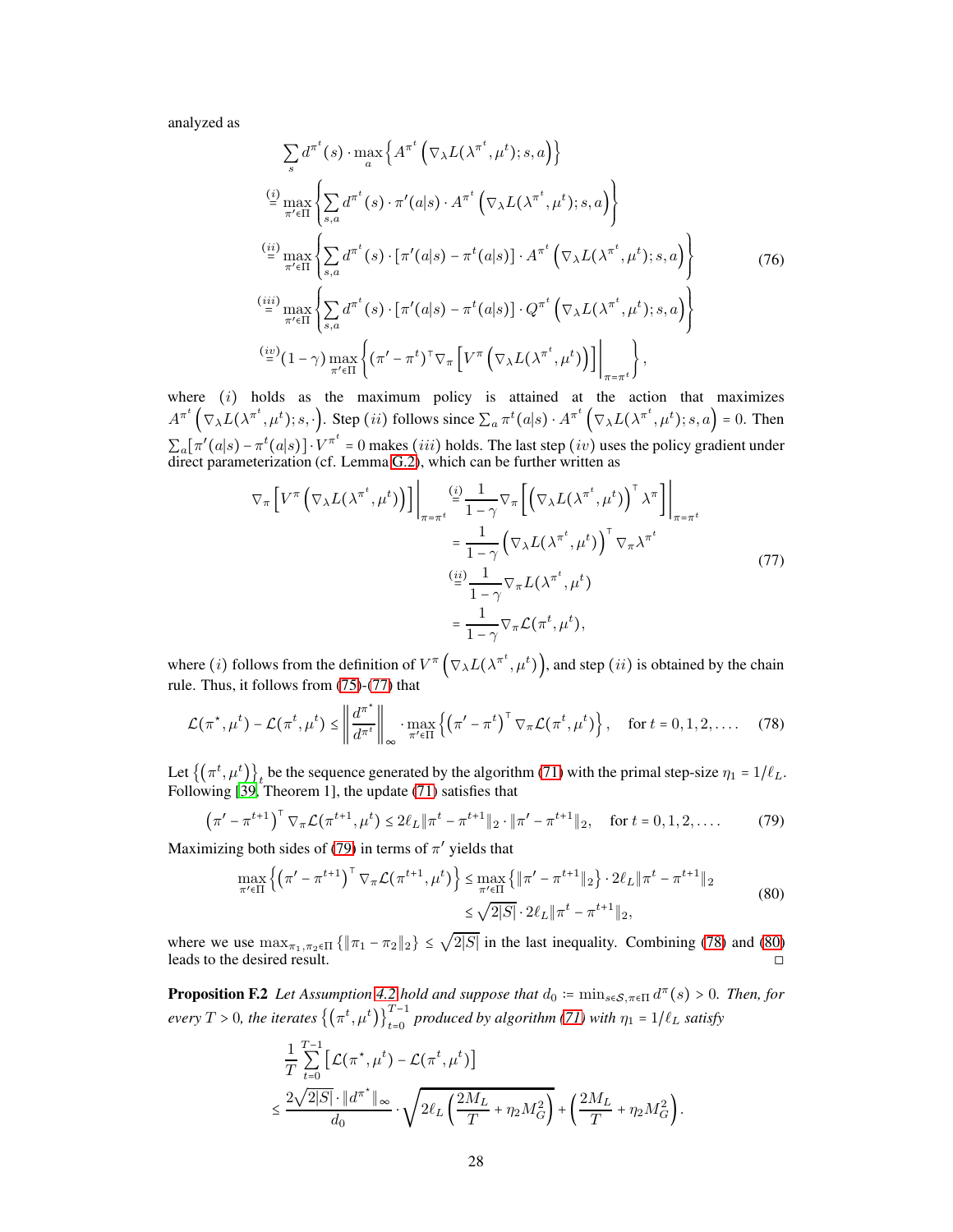*Proof.* By applying the descent property [\[39,](#page-10-16) Theorem 1] of the projected gradient algorithm to the primal update [\(71\)](#page-25-3), it holds that

<span id="page-28-0"></span>
$$
\mathcal{L}(\pi^{t+1}, \mu^t) - \mathcal{L}(\pi^t, \mu^t) \ge \frac{\ell_L}{2} \|\pi^t - \pi^{t+1}\|_2^2,
$$
\n(81)

By Lemma [F.1,](#page-26-0) we have that

$$
\mathcal{L}(\pi^*, \mu^t) - \mathcal{L}(\pi^{t+1}, \mu^t) \le 2\sqrt{2|S|} \cdot \left\| \frac{d^{\pi^*}}{d^{\pi^t}} \right\|_{\infty} \cdot \ell_L \left\| \pi^t - \pi^{t+1} \right\|_2
$$
  

$$
\le \frac{2\sqrt{2|S|} \cdot \|d^{\pi^*} \|_{\infty} \cdot \ell_L}{d_0} \left\| \pi^t - \pi^{t+1} \right\|_2,
$$

which implies that

<span id="page-28-1"></span>
$$
\|\pi^{t} - \pi^{t+1}\|_{2}^{2} \ge \left(\frac{d_{0}}{2\sqrt{2|S|} \cdot \|\boldsymbol{d}^{\pi^{*}}\|_{\infty} \cdot \ell_{L}}\right)^{2} \cdot \left[\max\{0, \mathcal{L}(\pi^{*}, \mu^{t}) - \mathcal{L}(\pi^{t+1}, \mu^{t})\}\right]^{2}.
$$
 (82)

Combining inequalities [\(81\)](#page-28-0) and [\(82\)](#page-28-1) yields that

<span id="page-28-2"></span>
$$
\mathcal{L}(\pi^{t+1}, \mu^t) - \mathcal{L}(\pi^t, \mu^t) \geq \frac{1}{2C_1^2 \ell_L} \cdot \left[ \max\{0, \mathcal{L}(\pi^*, \mu^t) - \mathcal{L}(\pi^{t+1}, \mu^t)\}\right]^2,
$$

where we denote  $C_1 = 2\sqrt{2|S|} \cdot ||d^{\pi^*}||_{\infty} / d_0$ . Summing over  $t = 0, \ldots, T-1$ , we obtain that

$$
\sum_{t=0}^{T-1} \left[ \mathcal{L}(\pi^{t+1}, \mu^t) - \mathcal{L}(\pi^t, \mu^t) \right] \ge \frac{1}{2C_1^2 \ell_L} \cdot \sum_{t=0}^{T-1} \left[ \max\{0, \mathcal{L}(\pi^*, \mu^t) - \mathcal{L}(\pi^{t+1}, \mu^t)\} \right]^2
$$
  

$$
\ge \frac{1}{2C_1^2 \ell_L} \cdot \frac{1}{T} \left[ \sum_{t=0}^{T-1} \max\{0, \mathcal{L}(\pi^*, \mu^t) - \mathcal{L}(\pi^{t+1}, \mu^t)\} \right]^2,
$$
 (83)

where the last line in [\(83\)](#page-28-2) results from the Cauchy-Schwarz inequality.

We then provide an upper bound on the left-hand side of  $(83)$ . By the definition of Lagrangian  $\mathcal{L}(\pi,\mu),$ 

<span id="page-28-3"></span>
$$
\sum_{t=0}^{T-1} \left[ \mathcal{L}(\pi^{t+1}, \mu^t) - \mathcal{L}(\pi^t, \mu^t) \right]
$$
\n
$$
= \sum_{t=0}^{T-1} \left[ F(\pi^{t+1}) - \mu^t G(\pi^{t+1}) - F(\pi^t) + \mu^t G(\pi^t) \right]
$$
\n
$$
\stackrel{(i)}{=} F(\pi^T) - F(\pi^0) + \mu^0 G(\pi^0) - \mu^{T-1} G(\pi^T) + \sum_{t=1}^{T-1} (\mu^t - \mu^{t-1}) G(\pi^t)
$$
\n
$$
\leq 2M_F + 2C_0 M_G + \sum_{t=1}^{T-1} (\mu^t - \mu^{t-1}) G(\pi^t)
$$
\n
$$
= 2M_L + \sum_{t=1}^{T-1} (\mu^t - \mu^{t-1}) G(\pi^t),
$$
\n(84)

where we take telescoping sums and change the index of summation in  $(i)$ . The summation term in the last line of [\(84\)](#page-28-3) has the order  $\mathcal{O}(T)$ , in particular

$$
\sum_{t=1}^{T-1} (\mu^{t} - \mu^{t-1}) G(\pi^{t}) \leq \sum_{t=1}^{T-1} |\mu^{t} - \mu^{t-1}| \cdot |G(\pi^{t})|
$$
\n
$$
\leq M_G \sum_{t=1}^{T-1} |\mathcal{P}_U(\mu^{t-1} - \eta_2 \nabla_{\mu} \mathcal{L}(\pi^{t-1}, \mu^{t-1})) - \mu^{t-1}|
$$
\n
$$
\leq M_G \sum_{t=1}^{T-1} |\mu^{t-1} - \eta_2 \nabla_{\mu} \mathcal{L}(\pi^{t-1}, \mu^{t-1}) - \mu^{t-1}|
$$
\n
$$
= \eta_2 M_G \sum_{t=1}^{T-1} |G(\pi^{t-1})|
$$
\n
$$
\leq \eta_2 M_G^2 T.
$$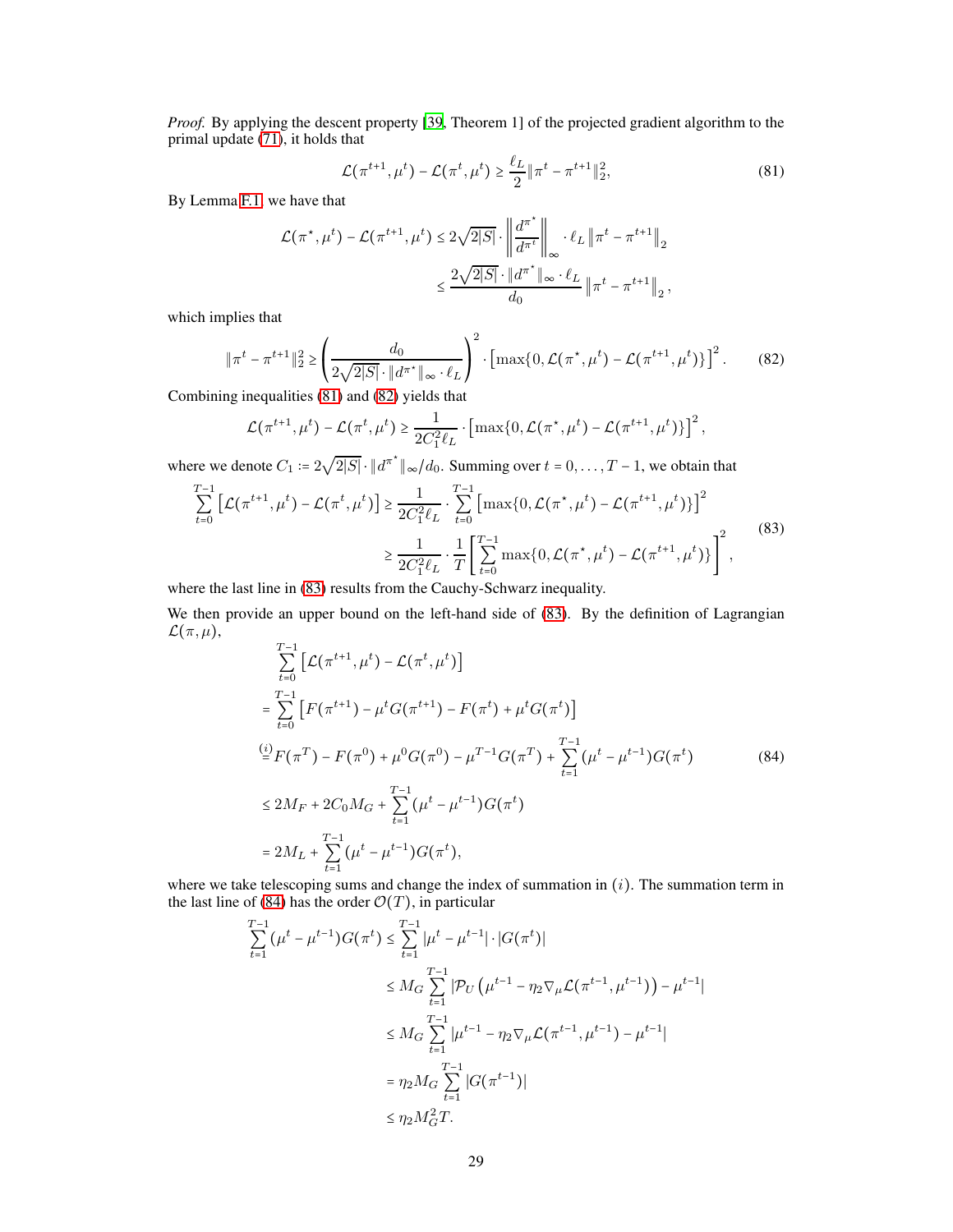Thus, we obtain an upper bound such that

<span id="page-29-5"></span><span id="page-29-4"></span>
$$
\sum_{t=0}^{T-1} \left[ \mathcal{L}(\pi^{t+1}, \mu^t) - \mathcal{L}(\pi^t, \mu^t) \right] \le 2M_L + \eta_2 M_G^2 T,\tag{85}
$$

which further implies, by [\(83\)](#page-28-2), that

$$
\frac{1}{2C_1^2 \ell_L} \cdot \frac{1}{T} \left[ \sum_{t=0}^{T-1} \max\{0, \mathcal{L}(\pi^*, \mu^t) - \mathcal{L}(\pi^{t+1}, \mu^t)\} \right]^2 \le 2M_L + \eta_2 M_G^2 T. \tag{86}
$$

Therefore, we can bound the average performance as

$$
\frac{1}{T} \sum_{t=0}^{T-1} \left[ \mathcal{L}(\pi^*, \mu^t) - \mathcal{L}(\pi^t, \mu^t) \right] \n= \frac{1}{T} \sum_{t=0}^{T-1} \left[ \mathcal{L}(\pi^*, \mu^t) - \mathcal{L}(\pi^{t+1}, \mu^t) \right] + \frac{1}{T} \sum_{t=0}^{T-1} \left[ \mathcal{L}(\pi^{t+1}, \mu^t) - \mathcal{L}(\pi^t, \mu^t) \right] \n\leq \frac{1}{T} \sum_{t=0}^{T-1} \max\{0, \mathcal{L}(\pi^*, \mu^t) - \mathcal{L}(\pi^{t+1}, \mu^t) \} + \frac{1}{T} \sum_{t=0}^{T-1} \left[ \mathcal{L}(\pi^{t+1}, \mu^t) - \mathcal{L}(\pi^t, \mu^t) \right] \n\leq C_1 \sqrt{2\ell_L \left( \frac{2M_L}{T} + \eta_2 M_G^2 \right)} + \frac{1}{T} \sum_{t=0}^{T-1} \left[ \mathcal{L}(\pi^{t+1}, \mu^t) - \mathcal{L}(\pi^t, \mu^t) \right] \n\leq C_1 \sqrt{2\ell_L \left( \frac{2M_L}{T} + \eta_2 M_G^2 \right)} + \left( \frac{2M_L}{T} + \eta_2 M_G^2 \right) \n= \frac{2\sqrt{2|S|} \cdot \|d^{\pi^*}\|_{\infty}}{d_0} \cdot \sqrt{2\ell_L \left( \frac{2M_L}{T} + \eta_2 M_G^2 \right)} + \left( \frac{2M_L}{T} + \eta_2 M_G^2 \right),
$$

where we use [\(86\)](#page-29-4) in  $(i)$  and [\(85\)](#page-29-5) in  $(ii)$ . This completes the proof.

$$
\Box
$$

# Appendix G Auxiliary Lemmas

In this section, we present a few auxiliary lemmas that we needed for the proofs of main results in this paper. These lemmas are standard results on Markov decision processes. We refer the reader to Section [2](#page-2-2) for necessary definitions and [\[34\]](#page-10-10) for the proofs of these results.

<span id="page-29-0"></span>**Lemma G.1 (Policy gradient under general parameterization)** Let  $V^{\pi_{\theta}}(r)$  be the value function *under policy*  $\pi_{\theta}$  *with an arbitrary reward function*  $r : S \times A \to \mathbb{R}$ *. The gradient of*  $V^{\pi_{\theta}}(r)$  *with respect to*  $\theta$  *is given by* 

$$
\nabla_{\theta} V^{\pi_{\theta}}(r) = \frac{1}{1-\gamma} \mathbb{E}_{s \sim d^{\pi_{\theta}}} \mathbb{E}_{a \sim \pi_{\theta}(\cdot | s)} \left[ \nabla_{\theta} \log \pi_{\theta}(a | s) \cdot Q^{\pi_{\theta}}(r; s, a) \right].
$$

<span id="page-29-2"></span>**Lemma G.2 (Policy gradient under direct parameterization)** Let  $V^{\pi}(r)$  be the value function *under policy*  $\pi$  *with* an arbitrary reward function  $r : S \times A \rightarrow \mathbb{R}$ . The gradient of  $V^{\pi}(r)$  *with respect to* π *is given by*

$$
\frac{\partial V^{\pi}(r)}{\partial \pi(a|s)} = \frac{1}{1-\gamma} d^{\pi}(s) \cdot Q^{\pi}(r;s,a), \ \forall \ (s,a) \in S \times \mathcal{A}.
$$

<span id="page-29-3"></span><span id="page-29-1"></span>**Lemma G.3 (Smoothness of**  $V^{\pi}(r)$  w.r.t.  $\pi$ ) Let  $V^{\pi}(r)$  be the value function under policy  $\pi$  with *an arbitrary reward function*  $r : S \times A \to \mathbb{R}$ *. For every two policies*  $\pi$  *and*  $\pi'$ *, it holds that* 

$$
\left\|\nabla_{\pi}V^{\pi}\left(r\right)-\nabla_{\pi}V^{\pi'}\left(r\right)\right\|_{2} \leq \frac{4\gamma|\mathcal{A}|}{\left(1-\gamma\right)^{3}}\cdot\left\|r\right\|_{\infty}\cdot\left\|\pi-\pi'\right\|_{2}.
$$